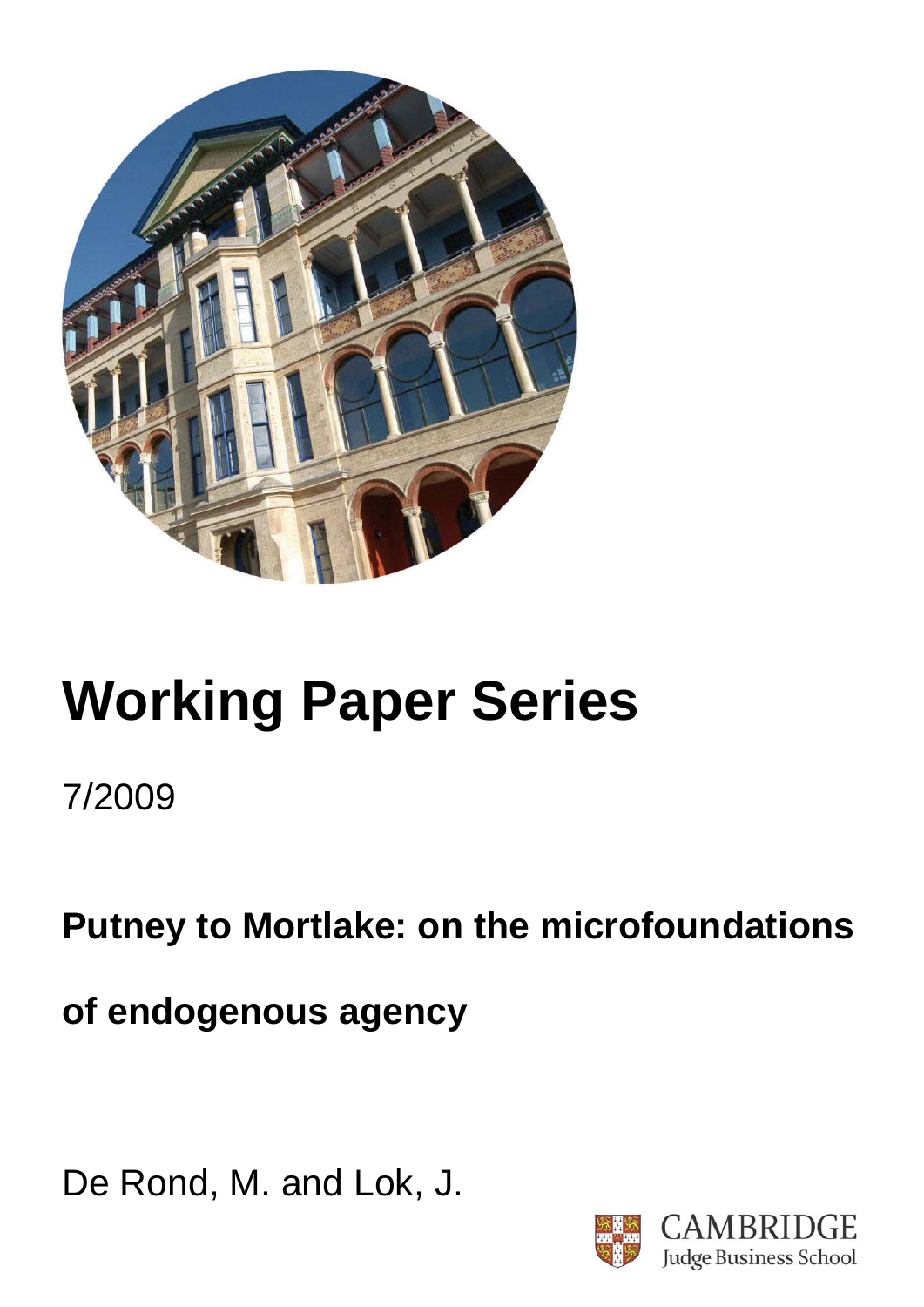These papers are produced by Cambridge Judge Business School, University of Cambridge.

They are circulated for discussion purposes only. Their contents should be considered preliminary and are not to be quoted without the authors' permission.

CJBS author contact details are as follows:

Mark de Rond Judge Business School University of Cambridge m.derond@jbs.cam.ac.uk

Please address enquiries about the series to:

Research Manager Cambridge Judge Business School Trumpington Street Cambridge CB2 1AG, UK Tel: 01223 760546 Fax: 01223 339701 Email: research-support@jbs.cam.ac.uk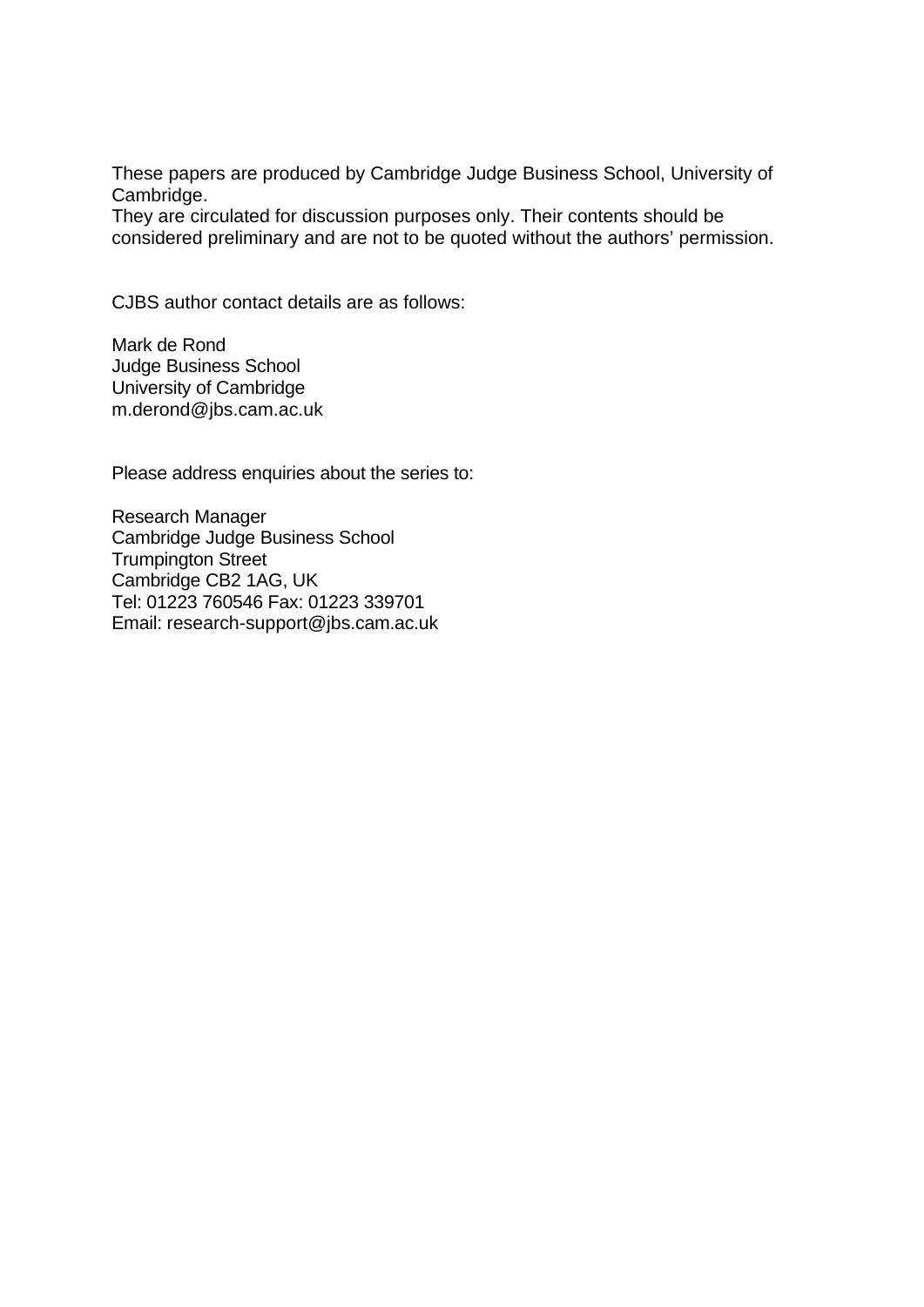## **PUTNEY TO MORTLAKE:**

#### ON THE MICROFOUNDATIONS OF ENDOGENOUS AGENCY

#### Mark E.J. de Rond<sup>1</sup>

Judge Business School University of Cambridge Trumpington Street Cambridge CB2 1AG United Kingdom e-mail: mejd3@cam.ac.uk tel: + 44 (0) 1223 764135

**Jaco Lok**  Australian School of Business University of New South Wales Sydney, NSW 2052 Australia e-mail: j.lok@unsw.edu.au tel:  $+ 61 (0) 424507239$ 

-

 $<sup>1</sup>$  The order in which the authors are listed does not reflect the extent of their contributions. This was a genuinely</sup> collaborative project and both contributed equally to the development of this article.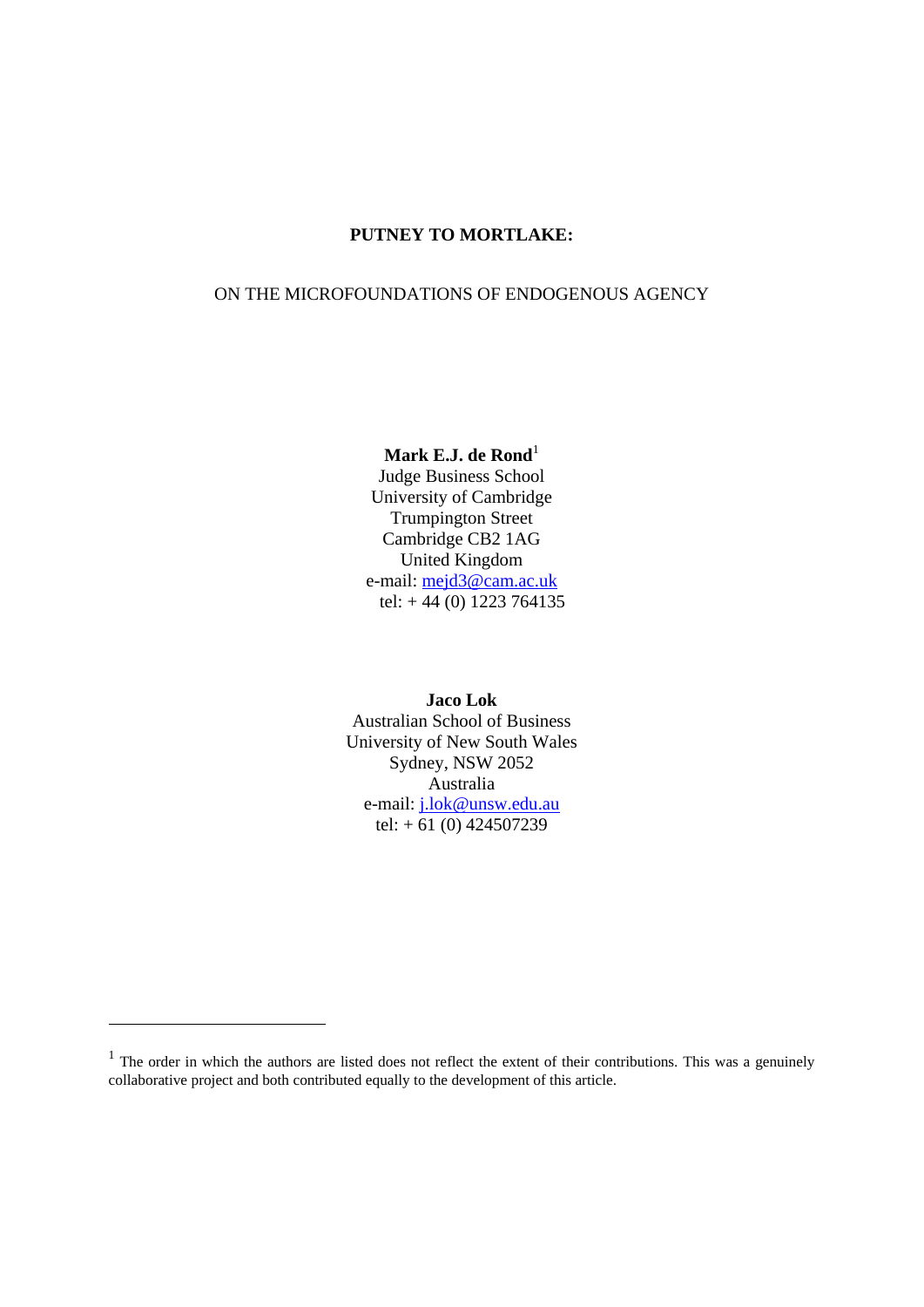#### **PUTNEY TO MORTLAKE:**

#### ON THE MICROFOUNDATIONS OF ENDOGENOUS AGENCY

#### **ABSTRACT**

The purpose of this work is to systematically develop a micro-level understanding of endogenous agency in a highly institutionalized, stable setting as a basis for a general institutional theory of action. Using an ethnographic account of Cambridge's 2007 season preparations for the annual Oxford and Cambridge Boat Race we examine endogenous agency in an environment where extant institutional theory least expects it. An ontology is proposed which explains endogenous agency in highly institutionalized settings based on the inherent tensions between three autonomous but interpenetrating categories of agency: institutional, strategic, and relational affective.

Keywords: ethnography, institutional theory, agency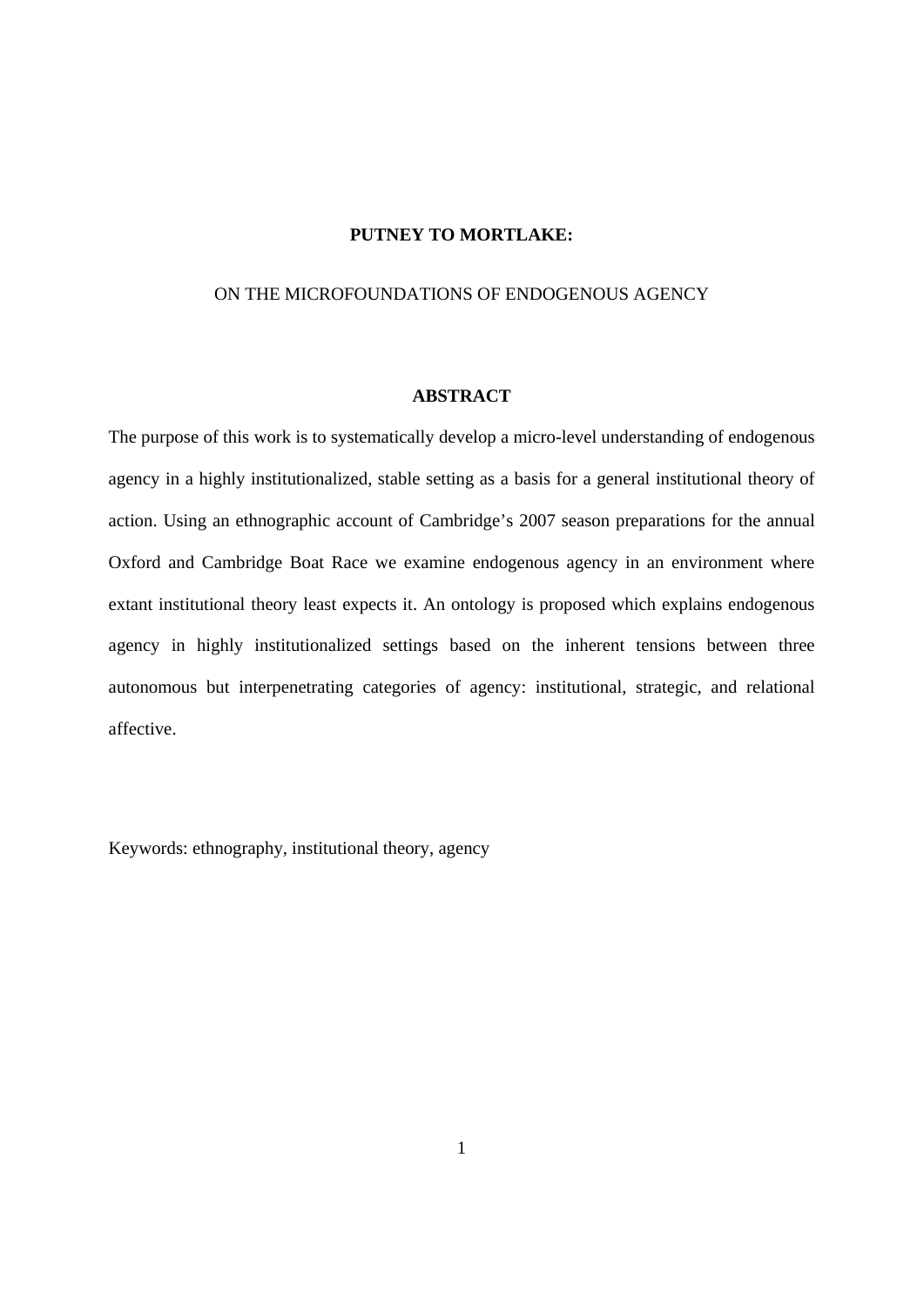To what extent are individuals free to do as they wish in institutions that prize conformity, loyalty and tradition? What basis is there for endogenous agency? The question of how agency can both be constituted in, and shape, institutional structure has been of central importance to institutional theories of organization (e.g. Barley and Tolbert, 1997; Seo and Creed, 2002; Greenwood and Suddaby, 2006), as well as organization theory more generally (e.g. Child, 1972; Barley, 1986; Feldman and Pentland, 2003; Baker and Nelson, 2005). The process of institutionalization is generally seen to give institutional structures a degree of solidity based on the routinized reproduction of practices that are reinforced by social controls and supported by taken for granted rationales (Berger and Luckmann, 1967; Giddens, 1984; Jepperson, 1991). With increasing degrees of institutionalization the likelihood of actions that diverge from the status quo is generally thought to recede as, by definition, practices cease to be problematized and alternative courses of action become unthinkable (Berger and Luckmann, 1967; Zucker, 1977; Oliver, 1991; Barley and Tolbert, 1997).

Due to the very definition of institutionalization as a form of social reproduction, divergent action in institutionalized settings has posed a theoretical challenge (Battilana, Leca, and Boxenbaum, 2009), particularly in environments like the Cambridge University Boat Club (CUBC) that have been less susceptible to external shocks. It has been shown, for example, that routines *do* change endogenously in traditional organizations in stable environments (Feldman, 2000), and that highly embedded actors *can* institute change (Greenwood and Suddaby, 2006; Reay, Golden-Biddle, and Germann, 2006). To date, the challenge of explaining these empirical manifestations of endogenous agency has been met by pointing to the role of pluralism, contradiction, and ambiguity in creating space for agency (Friedland and Alford, 1991; Seo and Creed, 2002; Kraatz and Block, 2008), or by arguing that actors can exercise some degree of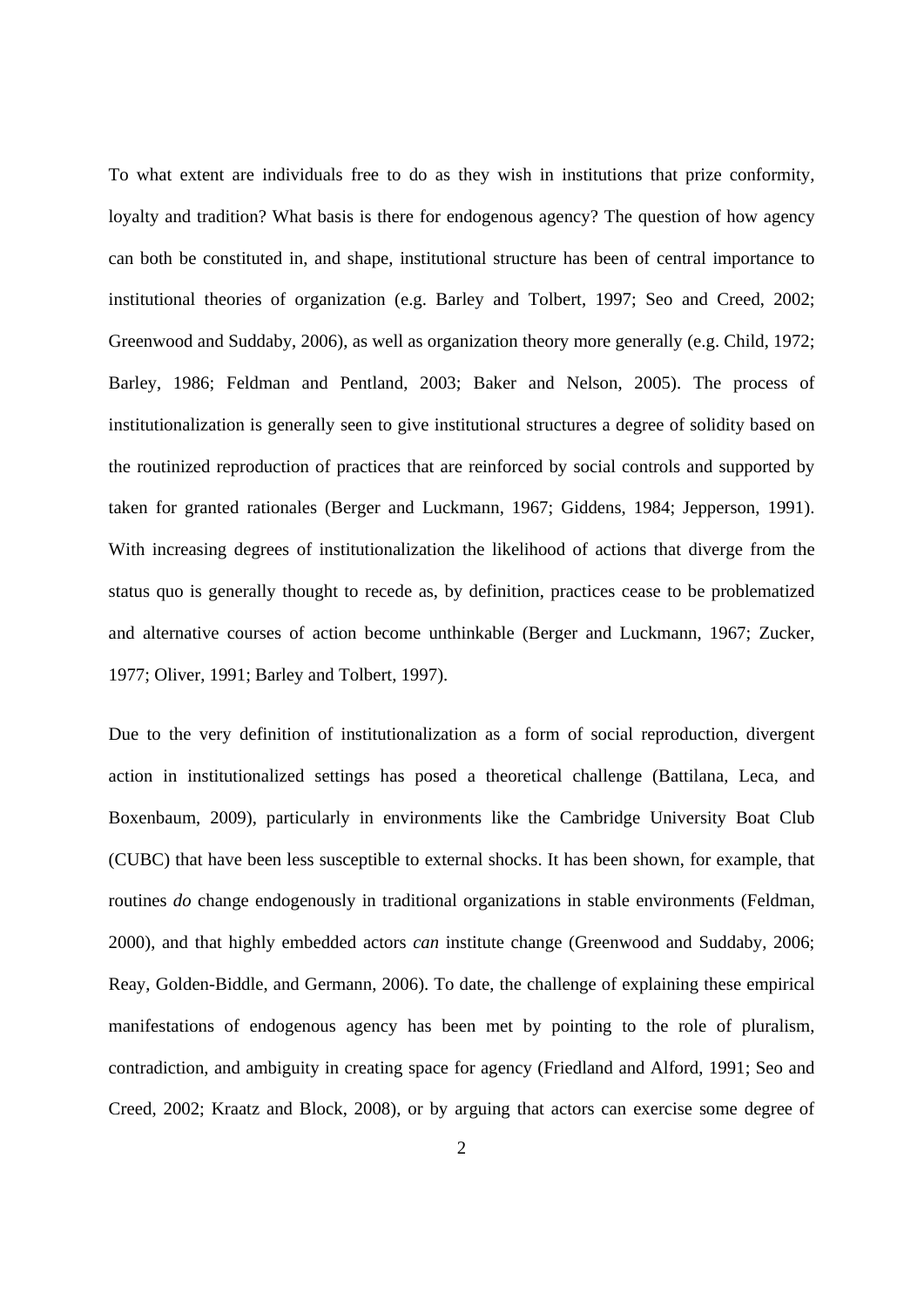strategic choice based on the extent to which their interests are served by the institutions in which they are embedded (Child, 1972; DiMaggio, 1988; Oliver, 1991). While accepting these structural explanations as able to account for many examples of endogenous agency, our concern is the lack of a general theory of action that can underpin them. Indeed, for almost two decades, a number of institutional scholars have stressed the need to make the microfoundations of institutional theory more explicit, yet there has been modest progress in this effort (DiMaggio and Powell, 1991; Selznick, 1996; Powell and Colyvas, 2008).

In this paper we aim to develop a micro-level understanding of endogenous agency by systematically examining divergent action in an institutional environment where extant theory least expects it: an ethnography of preparations by the CUBC to race their Oxford University rivals in the historic Boat Race. Founded in 1828, CUBC is steeped in tradition, highly regimented, and unusually protective of its traditions and reputation. Its singular logic is unambiguous – to win the annual Boat Race against Oxford – and its procedures for accomplishing this goal highly routinized. CUBC members strongly identify with the Club and take for granted that great personal sacrifices are required for competing in the Boat Race. Moreover, the environment in which CUBC operates is relatively stable: it is little affected by economic cycles and has faced few technological innovations throughout its 180-year life span. It is a closed, highly institutionalized environment in which endogenous agency would appear unusual. Yet throughout the season we observed multiple episodes of divergent action that could not be adequately explained by reference to external factors or by current theories of endogenous agency. Our aim in this study is to use this extreme case (Eisenhardt, 1989) to advance our micro-level understanding of agency more generally.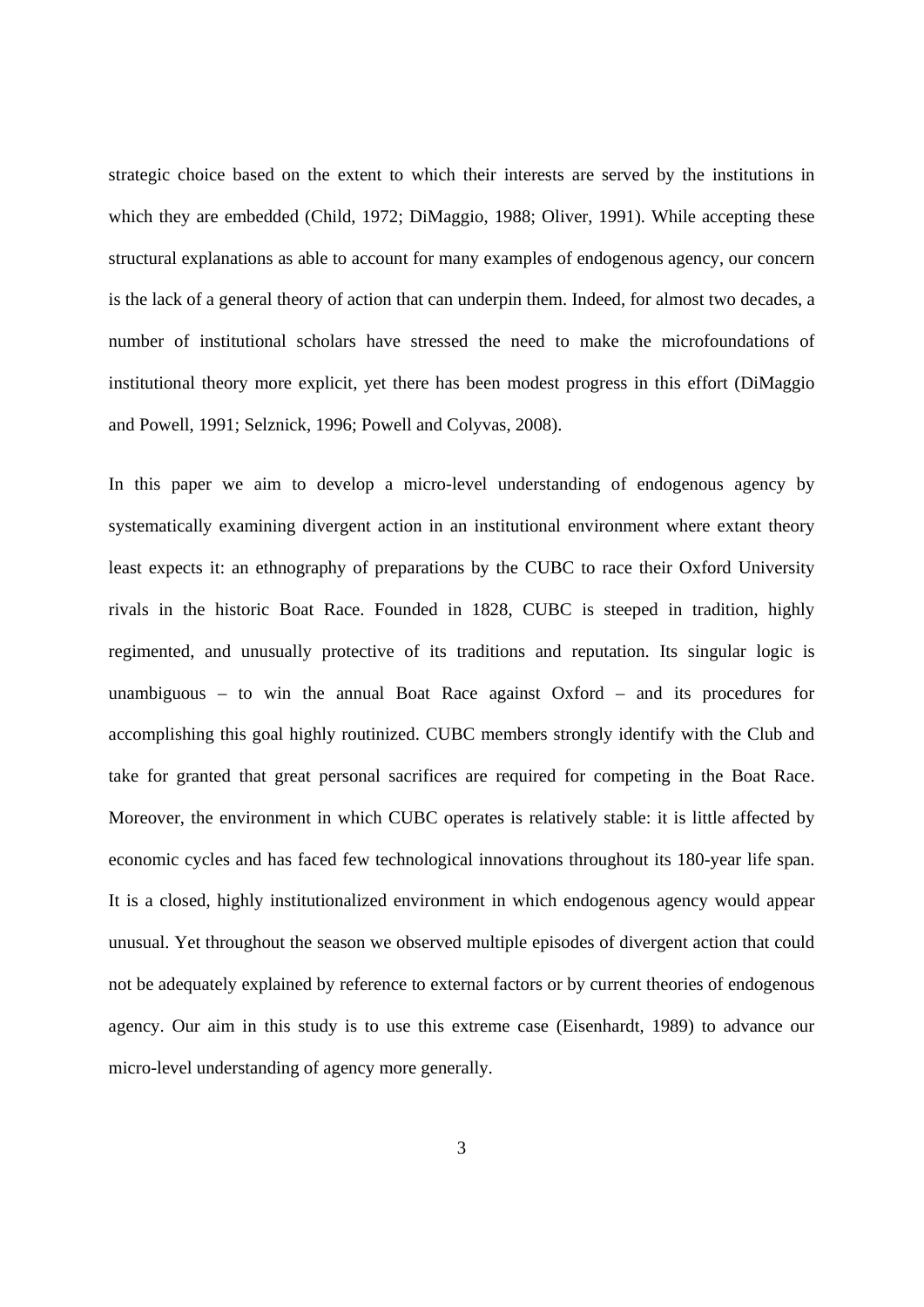Our analysis focuses specifically on identifying, and explaining, episodes of endogenous agency. We are uncomfortable in explaining away the examples of divergent agency we observed by arguing that all environments are incompletely institutionalized to some extent due to the intrinsic pluralism of modern society (Berger and Luckmann, 1967; Friedland and Alford, 1991). For if we find that even in the most institutionalized, stable environments divergent agency is actually quite common, why should we base our understanding of institutionalization and endogenous agency upon how individuals would act were conditions 'just right'? Our work points to a more fundamental reason why divergent endogenous agency may be more common in highly institutionalized settings than extant theory would expect. We argue that it can be better understood if we conceive of agency as consisting of multiple interpenetrating categories which can produce different courses of action. We offer a framework that explains endogenous agency based on the inherent tensions between three autonomous, but interpenetrating categories of agency – institutional, strategic, and affective relational – showing how the nature of agency is different depending on the salience of each of these categories. Hence, rather than relying on incomplete institutionalization due to pluralism, contradictions or ambiguity as an explanation, we trace endogenous agency to a revised ontology of agency itself. This new ontology of endogenous agency complements existing theories of agency in institutions and may provide a better explanation for divergent action in settings in which extant theory appears to fall short.

#### **ENDOGENOUS AGENCY IN INSTITUTIONS**

Ever since the critique of new institutionalism as being exclusively focused on isomorphism, and hence unable to adequately account for institutional change processes (DiMaggio, 1988; Powell, 1991), the question of endogenous agency has been central to much research in institutional theory. Zucker (1988) pointed out that institutional theory's original reliance on exogenous jolts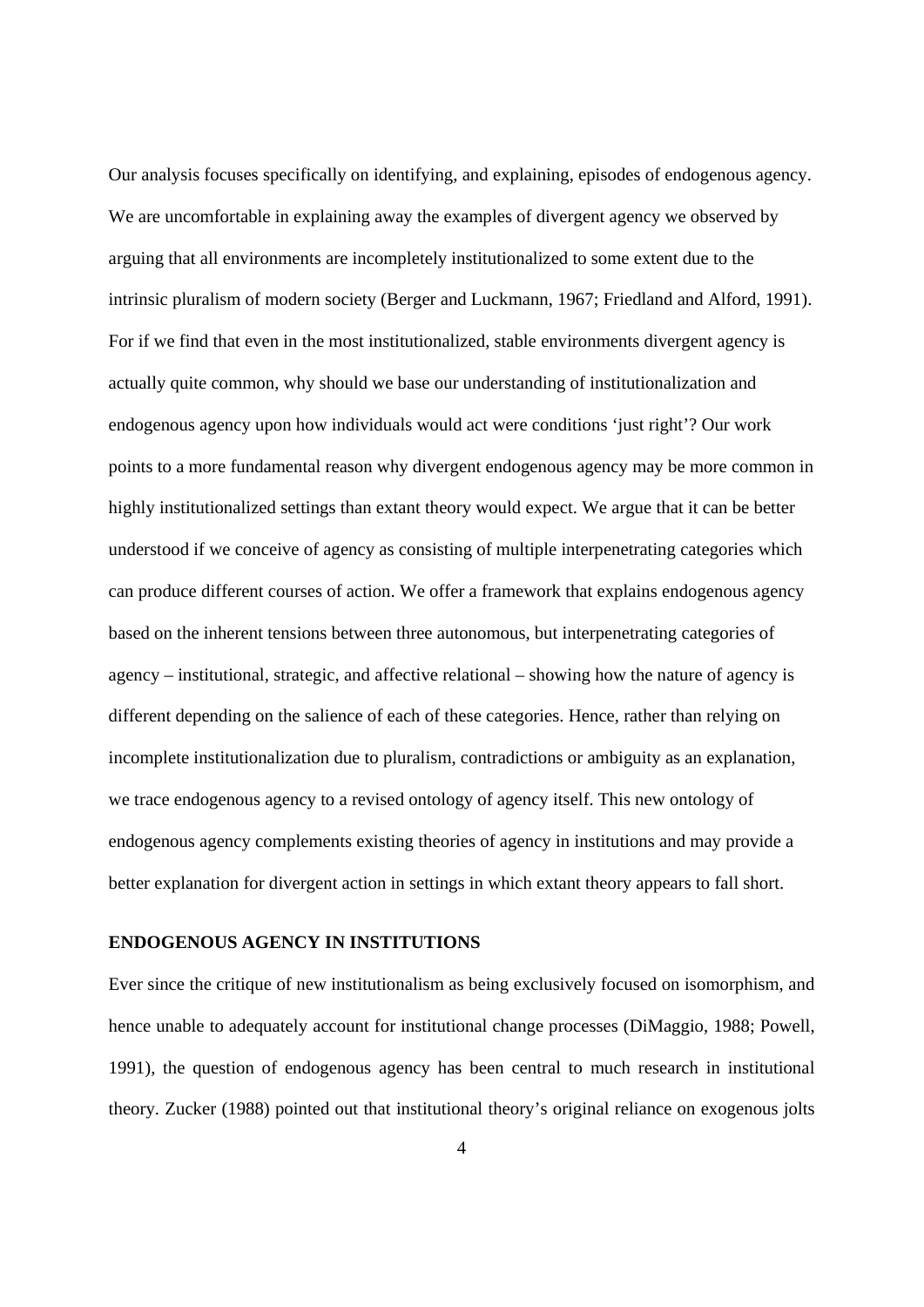in explanations of change (cf. Meyer, 1982) led to a problem of infinite regression. Hence the question of how actors can endogenously change the very institutions that constitute them as actors, now known as the 'paradox of embedded agency' (Seo and Creed, 2002; Greenwood and Suddaby, 2006), has become one of institutional theory's central challenges. Work in this area has produced a number of different perspectives on endogenous agency in institutions.

First, insights from resource dependence theory have been imported into institutional theory to argue that actors can respond differently to institutional pressures based on variation in the economic and legitimacy gains that can be attained through conformance (Oliver, 1991; Sherer and Lee, 2002). Actors are argued to always have some degree of agentic discretion (Pfeffer and Salancik, 1978) enabling them to exercise 'strategic choice' (Child, 1972) in relating to their institutional environments, especially when the degree of institutionalization is relatively low (Covaleski and Dirsmith, 1988; Oliver, 1991). To the extent that economic and legitimacy resources are not evenly distributed, some actors are motivated to change institutional arrangements in order to advance their self-interests, whereas others are motivated to maintain them (DiMaggio, 1988; Leblecici, et al., 1991). Hence, whether institutional pressures motivate acquiescence, compromise, avoidance, defiance, or manipulation (Oliver, 1991) is seen as a strategic choice that depends on the strength of these pressures and the mobilization and defense of self-interests (Goodstein, 1994; Ingram and Simons, 1995).

Goodrick and Salancik (1996) have pointed out that a problem with this direct incorporation of a strategic choice perspective into institutional theory is that institutionalism's central premise – that actors at times act without choice or forethought – is lost or ascribed to rare cases of completely institutionalized practices implying that the institutional context is of no special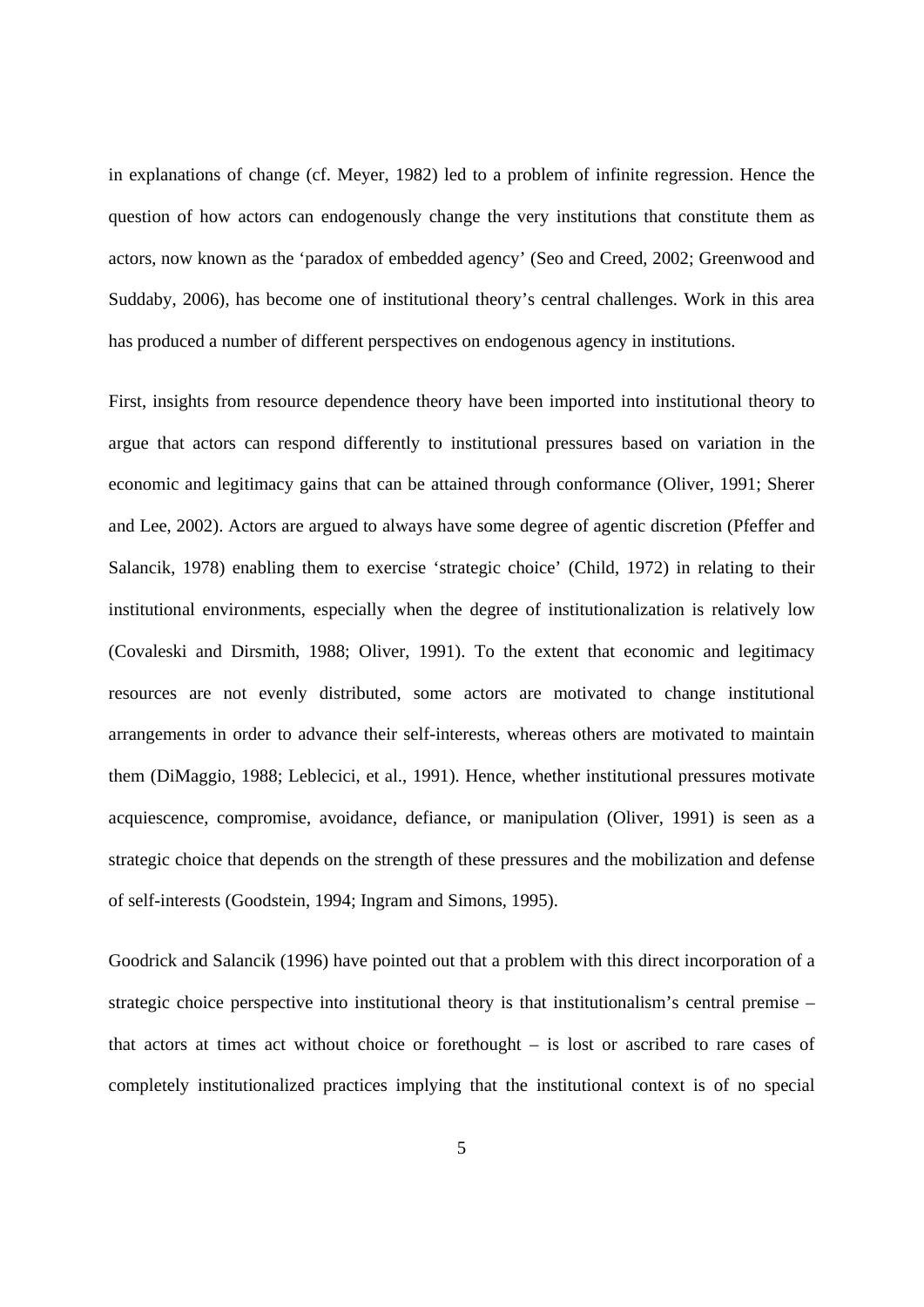importance to understanding action. Hence, confounding institutionalization with resource dependence brings into question whether an institutional theory is at all needed to explain organizational action. A second approach to the question of embedded agency has therefore been to theorize agency and change without dismissing the essential premises of an institutional perspective. Rather than primarily relying on incomplete institutionalization and resource inequalities as the most important enabling conditions for purposive, interest driven endogenous agency, this approach focuses on the contradictions and ambiguity seen as inherent in institutions, while acknowledging that agents and interests are themselves constituted in institutional structures and processes. For example, Friedland and Alford (1991) argue that humans live across multiple institutions and derive their potential for agency from the contradictory relations between them. They also point out that the symbols and claims associated with a particular institution are often ambiguous and contested, even as they are shared, enabling individuals, groups and organizations to mobilize different institutional logics to serve their purposes under particular circumstances (cf. Creed, Scully, and Austin, 2002; Farjoun, 2002; Levy and Egan, 2003; Suddaby and Greenwood, 2005). Contradictions, ambiguity, and/or uncertainty thus provide areas of bounded discretion in which interests, themselves constituted in institutions and not independent from them, can affect the choices actors make (Goodrick and Salancik, 1996). By implication, and in line with the resource dependence approach, the potential for purposive agency is thought to be smallest when the degree of ambiguity is low, and when contradictions are least salient. In other words, institutions *not* characterized by pluralism, ambiguity, salient contradictions and/or uncertainty are thought to leave little room for endogenous agency.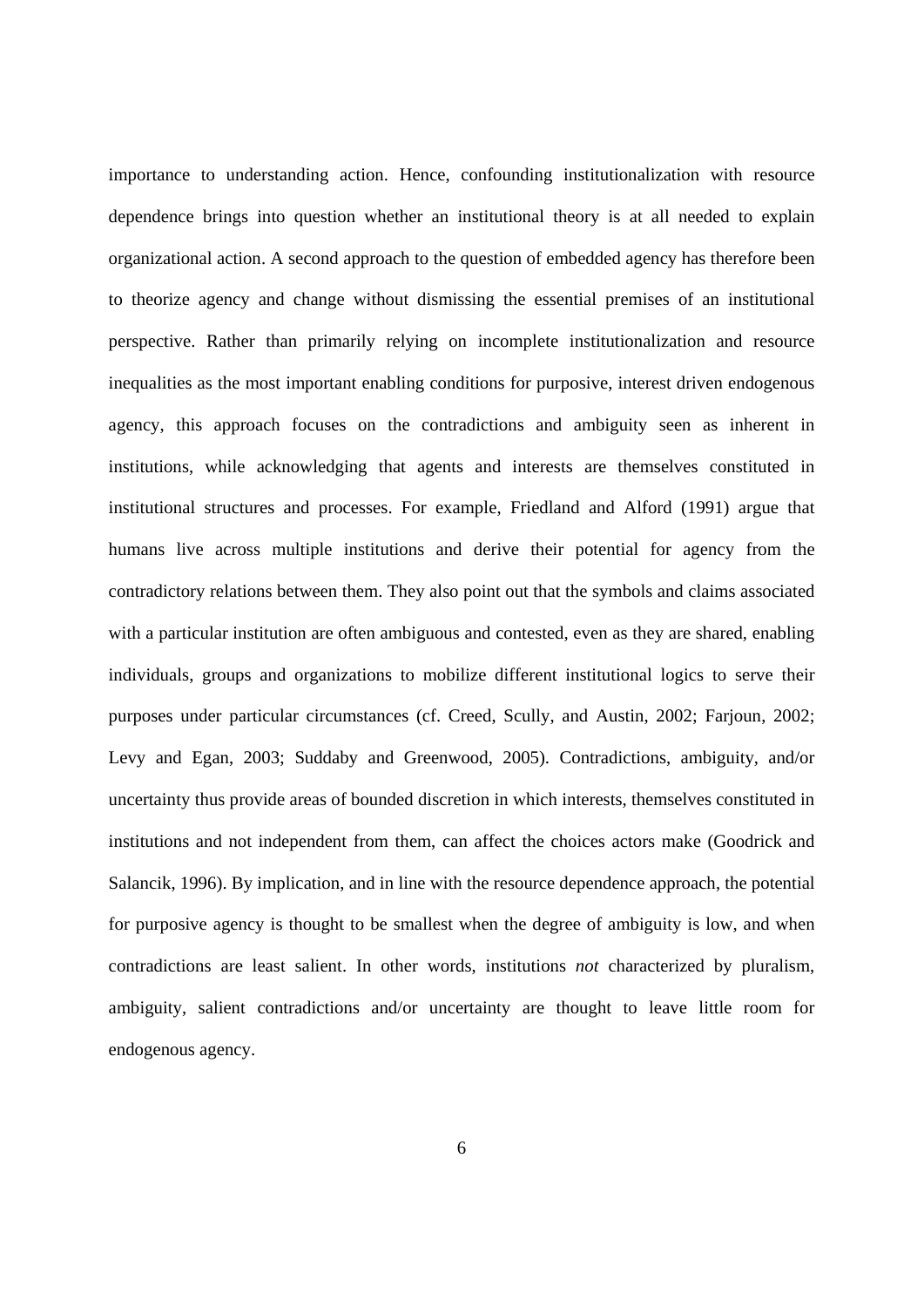This perspective is complemented by a third approach to agency which, drawing on practice theory (Giddens, 1984; Schatzki, Knorr Cetina, and Von Savigny, 2001), points out that the relationship between institutional structure and agency should not simply be theorized as one of decreasing degrees of agentic freedom with increasing degrees of institutionalization. Even highly institutionalized structures involve agency because actions and institutions are recursively related (Giddens, 1984; Barley and Tolbert, 1997) and because these institutions often require purposive maintenance work for their continued reproduction (Lawrence and Suddaby, 2006). Hence endogenous agency in institutions is not restricted to episodes of institutional change enabled by contradictions, ambiguity and/or incomplete institutionalization, but also extends to the mundane yet knowledgeable practical work of actors aimed at maintaining particular institutions (cf. Zilber, 2002, 2009). Contradictions, ambiguity, and incomplete institutionalization are not necessarily required for purposive endogenous agency because institutional structure itself is both constraining *and* enabling (Scott, 2001). Reay, Golden-Biddle and Germann (2006), for example, show how, rather than restricting action, institutional embeddedness can actually provide the basis for taking change oriented action. This approach also highlights the importance of the practices of actors other than institutional entrepreneurs in the creation, disruption and/or maintenance of institutions, pointing out that these forms of 'institutional work' involve a wide range of actors, both those with the resources and skills to act as entrepreneurs and those whose role is merely supportive or facilitative (Lawrence and Suddaby, 2006). A practice perspective thus broadens our understanding of endogenous agency in institutions by including the institutional work of actors other than institutional entrepreneurs, and by highlighting processes of institutional maintenance as an important form of endogenous agency.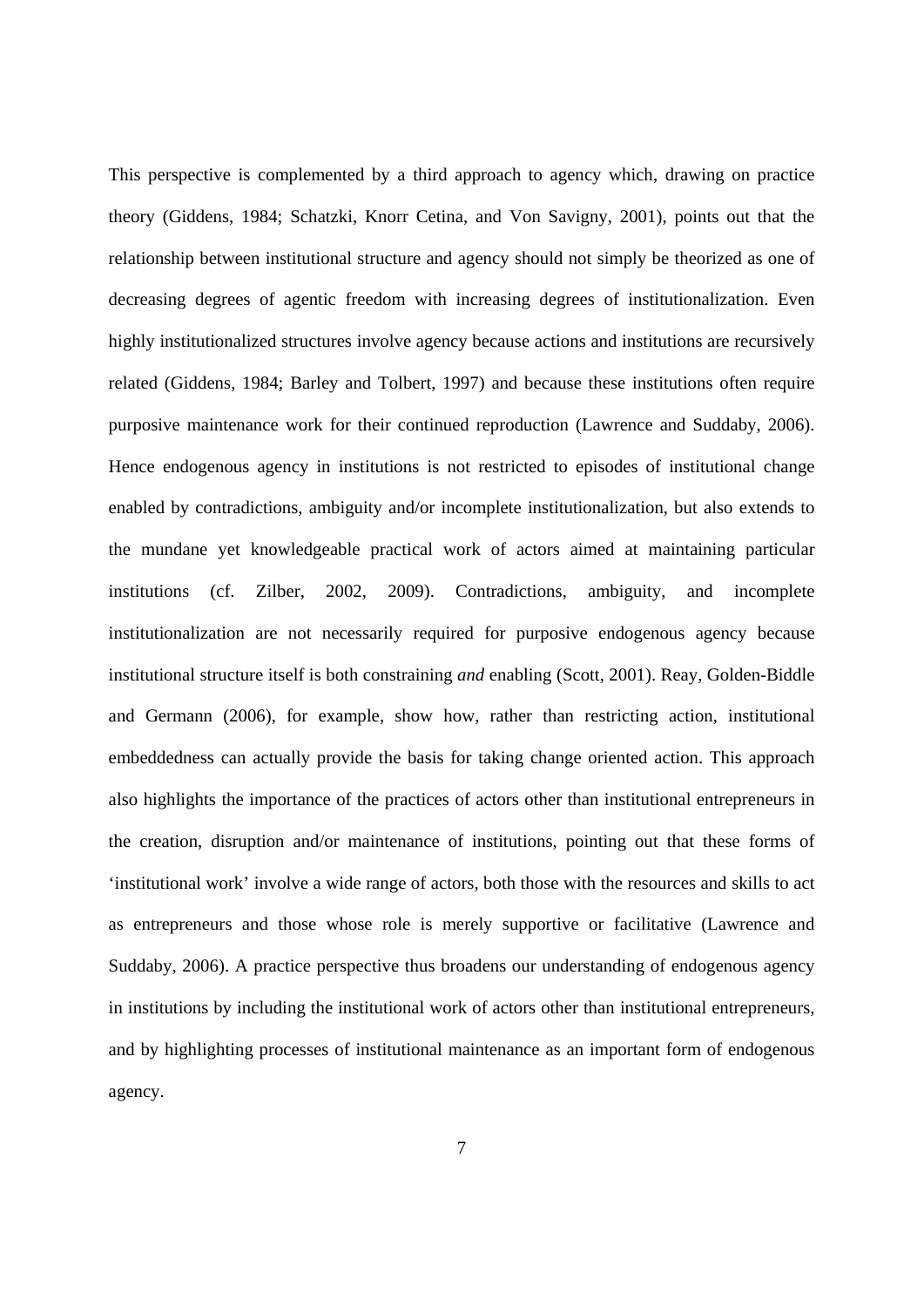Yet despite theorizing institutional structure as both constraining and enabling, and despite theorizing actors to be knowledgeable, purposive and creative in their institutional work, a practice theory of institutions still leaves it unclear how and why actors would and could do anything other than reproduce institutions in highly institutionalized settings. Indeed, drawing on practice theory leads Barley and Tolbert (1997) to conclude that external contextual change is usually necessary before actors can assemble the resources and rationales that are necessary for collectively questioning institutionalized patterns of behavior. Lawrence, Suddaby and Leca (2009) point to the important, yet neglected, role of unintended consequences in producing patterns of behavior that diverge from the routinized norm. Hence, endogenous agency, other than activities aimed at maintenance and reproduction, is unlikely to be found in highly institutionalized settings, or, at a minimum, is unlikely to have institutional effects, due to the likely resistance of those whose interests a particular institution serves (DiMaggio, 1988; Barley and Tolbert, 1997).

Despite this broad (conceptual) agreement in the established literature, and perhaps because of it, few empirical studies have examined endogenous agency in highly institutionalized settings at the micro-level of analysis. Those that do, paradoxically, tend to find plenty scope for endogenous agency, including purposive agency effecting institutional change (Barley, 1986; Zilber, 2002; Reay, Golden-Biddle, and Germann, 2006), although in each of these studies exogenous changes such as changing technology, or changing policy were an important factor. One exception in which exogenous change was *not* a factor is Goffman's (1961) study of a mental hospital in which patients subjected to extreme forms of socialization and regimentation still 'worked the system' in ways that were not always aligned with the institutional scripts. This leaves us with the question how such agency is possible given institutional theory's prediction of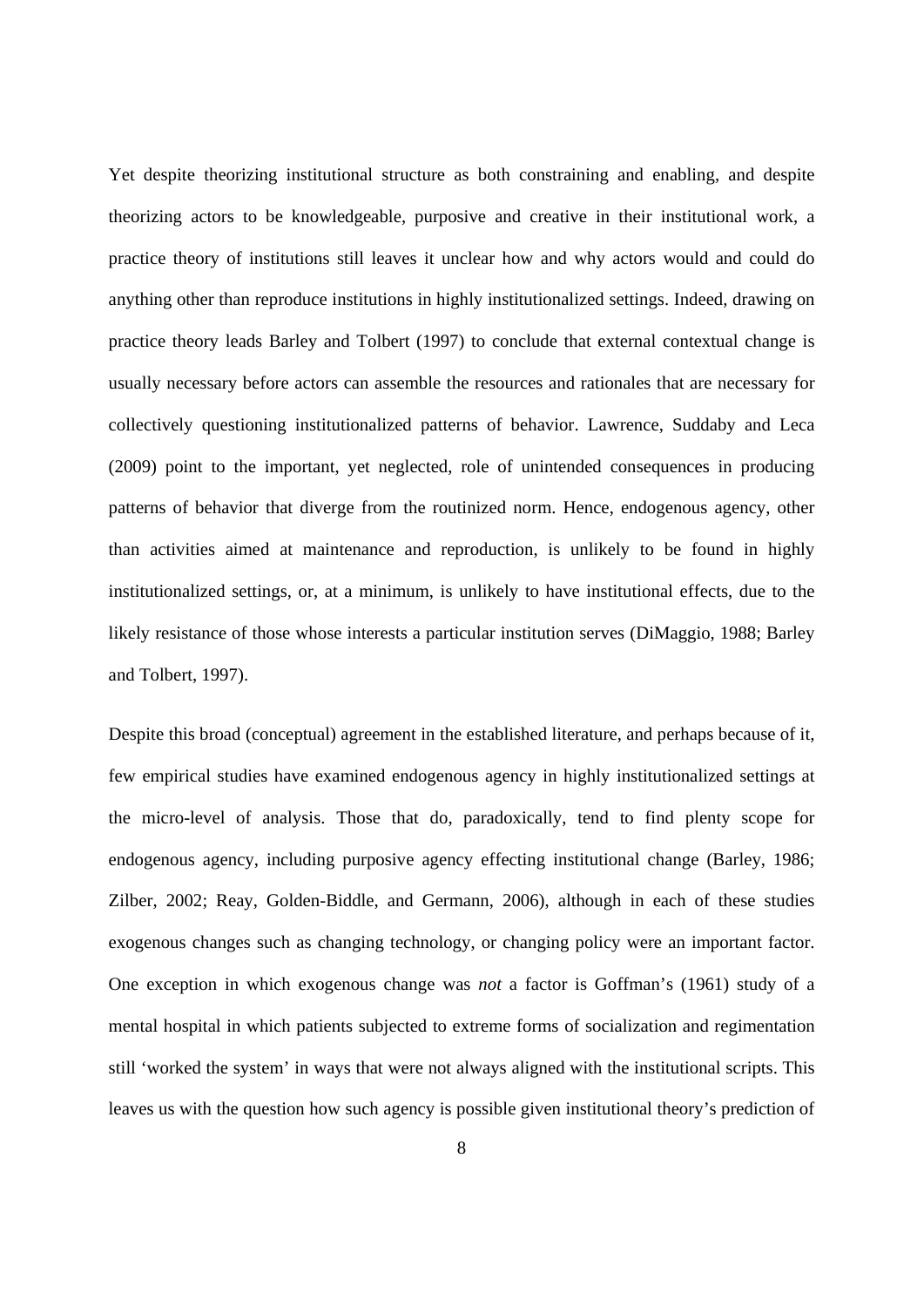the prevalence of automatic, routinized reproductive agency in highly institutionalized settings *not* characterized by exogenous changes, salient contradictions, pluralism and/or ambiguity. Where does divergent agency come from in these types of environments and what can this tell us about the nature of endogenous agency in general? This is an important question to address particularly if, as Powell and Colyvas (2008) argue, researchers still have limited understanding of how individuals locate themselves in social relations, and interpret and commit themselves to their institutional environment. The general lack of attention to individual action in institutional theory, other than that of successful institutional entrepreneurs, has left neo-institutional theory with an impoverished dualistic conception of actors as either 'cultural dopes' or 'heroic change agents' (Powell and Colyvas, 2008; Lawrence, Suddaby, and Leca, 2009). This neglect has led to an increasing number of calls to further develop institutional theory's microfoundations and to refine our understanding of agency (Barley, 2008; Powell and Colyvas, 2008; Battilana, Leca, and Boxenbaum, 2009; Lawrence, Suddaby, and Leca, 2009).

#### **CAMBRIDGE ROWING AS AN INSTITUTION**

Founded in 1828, the Cambridge University Boat Club (CUBC) has a single constitutional objective: to defeat Oxford in the annual Boat Race. This objective has not changed since the first race was rowed in 1829. From its founding, the race has grown enormously in popularity: in 2007, a quarter of a million people lined the muddy riverbanks bolstered, in spirit if not in person, by an estimated 120 million via television in 153 countries. The race is rowed with the incoming tide from Putney to Mortlake (both London districts) in slim carbon-fiber racing boats manned by eight oarsmen and one coxswain. The rowers are all men, though the coxswain can be a woman (as was the case in 2007 for Cambridge). Most of those trying for a place in either the Cambridge or Oxford crew will have been rowing for several years, often competitively.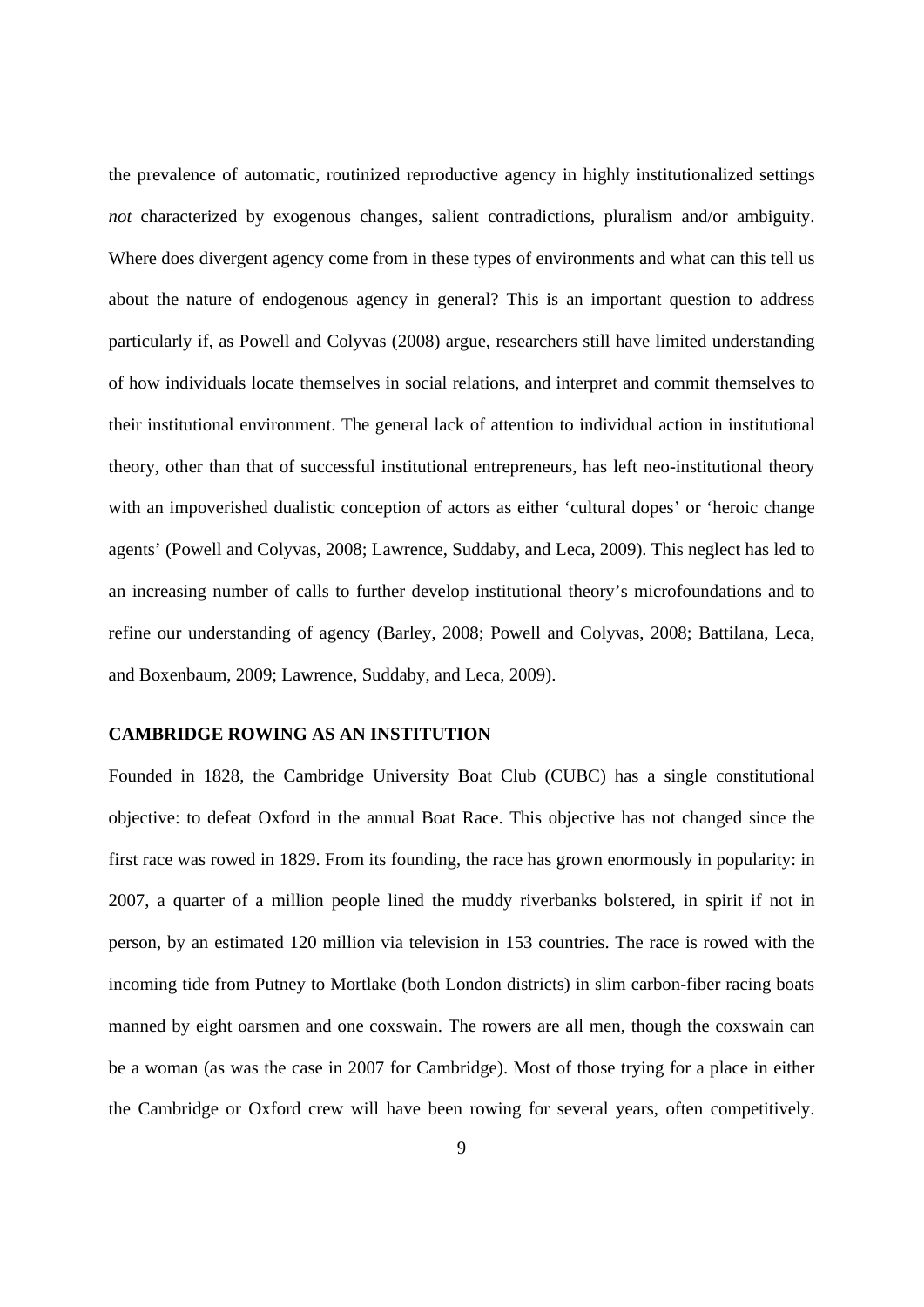Thus, the 2007 Cambridge crew included one Olympic and World gold medalist, two reigning World Champions, and a President who went on to win Olympic gold in Beijing the following year. It was also an internationally diverse crew, with three Brits, two Germans, two Canadians and one American. This diversity endows oarsmen with a reservoir of know-how gleaned from prior experience as a benchmark against which to compare their Cambridge training. The presence of international oarsmen, however, is nothing new to either Oxford or Cambridge, this having begun as early as the late 1960s when Oxford and Cambridge became useful places for Americans keen to avoid being drafted into the Vietnam war.

The Club's internal organization has changed little over the past 180 years. The President (a student member elected by members resident in Cambridge) is still formally its head. His constitutional responsibility is that of selecting the fastest possible combination of eight rowers to race Oxford. Competitive rowing programs are, of necessity, highly regimented. The 2007 Boat Race program was virtually identical to those of recent years; accumulated experience has made race preparation formulaic and predictable. Each program begins with a 2,000-meter test on a rowing machine, followed by a two-week 'boot camp'. Those who survive will continue with 11 training sessions per week over six days, for an average of seven hours per day.

Rowing machines became a staple of Boat Race preparation in the 1980s, when flywheel-based air-resistance ergometers (also called 'ergs') were invented (even if rowing machines had been commonplace already since the 1900s). Ergs are principally used to build, and test for, endurance. Gradual advances in nutrition meant that oarsmen became better able to manage their energy buildup and recovery. But aside from ergometers and nutritional advice, Boat Race preparation has been relatively free of technological intervention. As Matheson (2004: 5)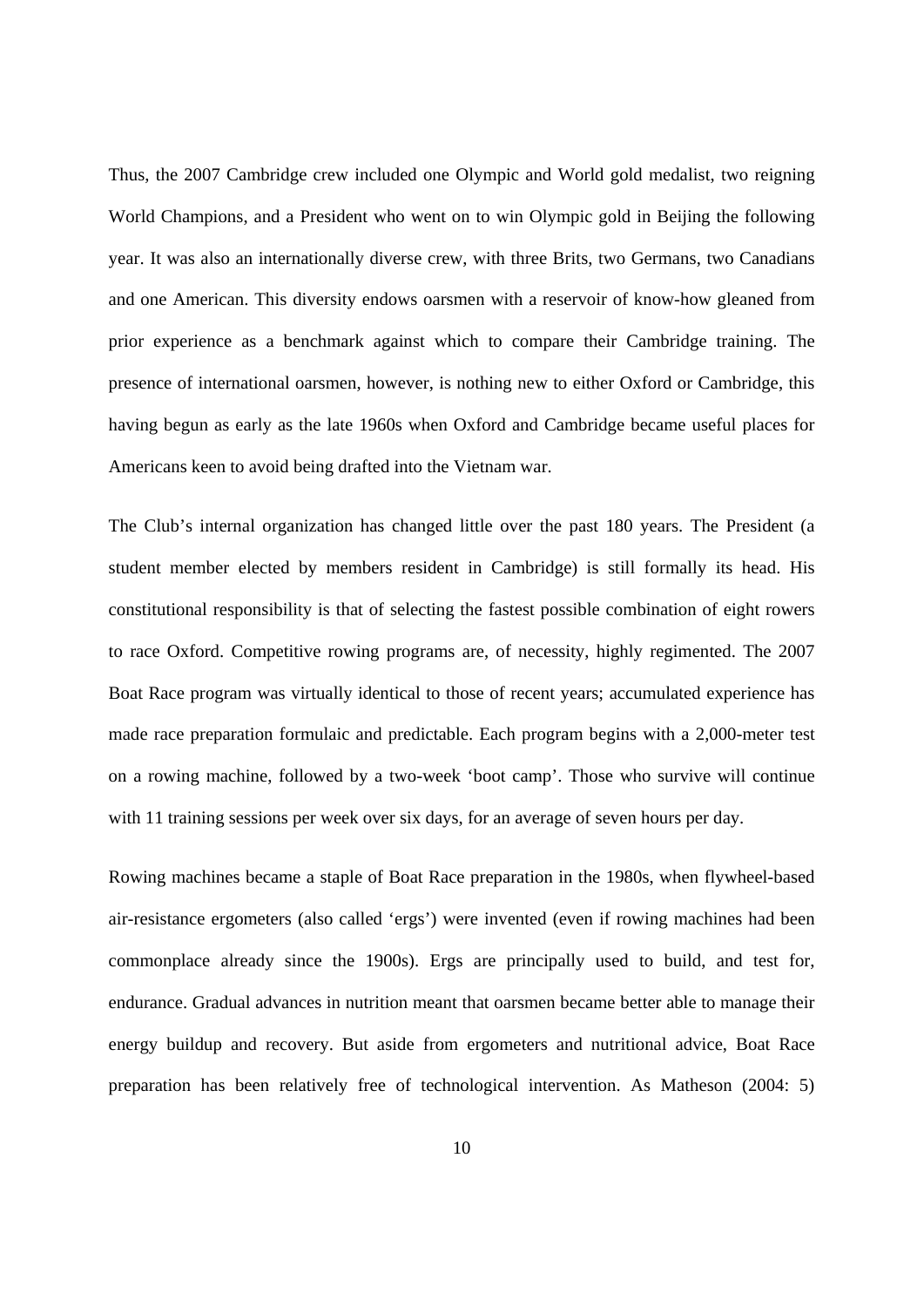explains: "The boat race decides which is best of two [universities] with a precise and objective result, arrived at almost without the intervention of any technological device." Likewise, the event appears to have resisted the impact of societal changes:

*The boat race has survived the enormous social change that has transformed Oxford and Cambridge universities in every other way over the past 175 years. It continues the project the same qualities of fair play that it adopted in its infancy, and once a year it demonstrates publicly the cut and thrust of the eternal rivalry between the two elite academic institutions … transmitted round a small world, in which the universities are accessible to all with the brains to obtain a place and the money to pay for their academic education (Matheson, 2004: 7-8).* 

Full-time coaches were drafted in, in the 1980s, to replace the Old Blues who had hitherto coached the squad, voluntarily, for two weeks at a time. Professional coaching, in additional to technological advances in ergomenters, meant a greater pool of data on rowing performance. However, even as the availability of machine-generated data helped inform selection decisions, plenty scope remains for subjective assessments by coaches on what a boat 'looks' or 'feels' like. This is particularly true where data proves inconclusive or inconsistent. Besides, the ultimate test of a fast crew is their collective ability to generate speed in a boat, a feat that depends as much, if not more, on coordination as on power or technique. The bodies of the athletes must be in perfect unity, with the smallest aberration undermining velocity. This makes crew rowing one of the purest examples of collective action, as already recognized by  $18<sup>th</sup>$  century philosopher David Hume (1740: 490). The fastest crews are usually those that display the greatest degree of synchronized behavior among their oarsmen.

The institutional environment is sheltered and operates to a strict 'what happens here stays here' maxim. In practical terms this translates to a set of ground rules, two of which are explicit: when speaking to non-members you never talk about Oxford, and you never talk about each other. These two rules are made explicit by the chief coach at the beginning of the training season, and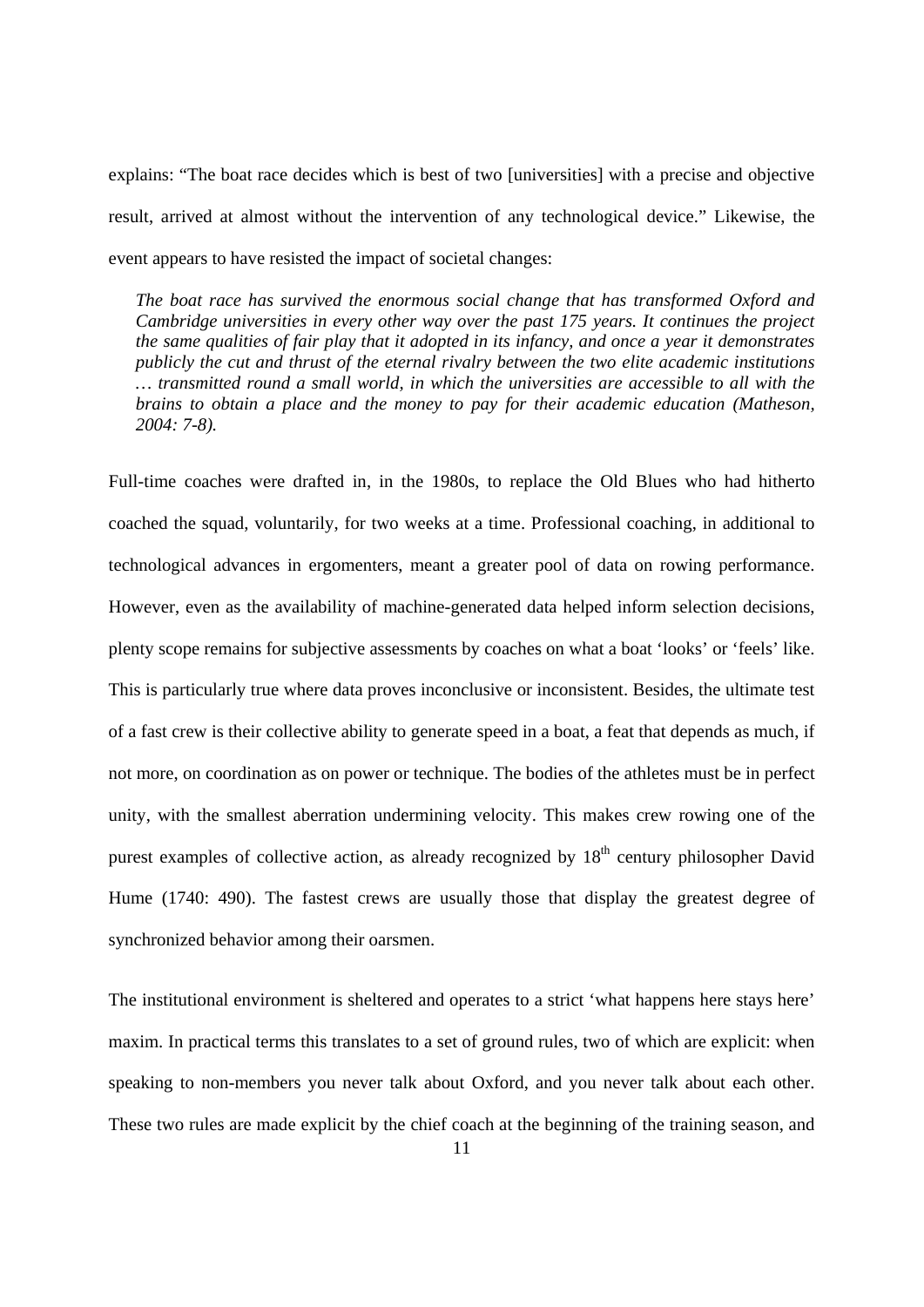become particularly relevant as the media increases its coverage of the squad in the run up to the race. Such rules are not accepted begrudgingly but with a certain pride, even arrogance, as tellingly captured on a t-shirt designed and worn by the 2006 squad*:* "Those who don't know don't need to know".

Naturally, given the extreme mental and physical efforts required to win the Boat Race in addition to the ever present risk of missing out on final selection, rowers strongly identify with the singular objective of winning the Boat Race and take it for granted that great sacrifice is involved. Strong identification is guaranteed through a number of mechanisms. First, those successful in being selected for the Blue Boat are awarded a 'Blue', the highest distinction for University sportsmen and women, and a potentially important differentiating factor as they compete with others for jobs in industry. Second, strong identification is facilitated by the active involvement of 'Old Blues' throughout the season who act as 'custodians' (Soares, 1997; Dacin and Dacin, 2008) in preserving and enhancing CUBC's traditions, serving as a visible reminder that Blues are involved in more than just a rowing race: they are about to make history. Old Blues typically don Cambridge Blue blazers and scarves, hats and ties at rowing events, signaling their achievement and allegiance to others in the rowing fraternity. Old Blues residing in Cambridge are also eligible to vote for the Club's President, and often remain involved in fund-raising, mentoring, or the appointment of coaches. Having represented the University in the Boat Race is a source of enduring pride, symbolized by having one's name painted in gold on the inside wood-paneled walls of the boathouse. Finally, the stringent selection system ensures that any rowers who are not fully committed to the cause are weeded out early on in the training season. One oarsman put it thus: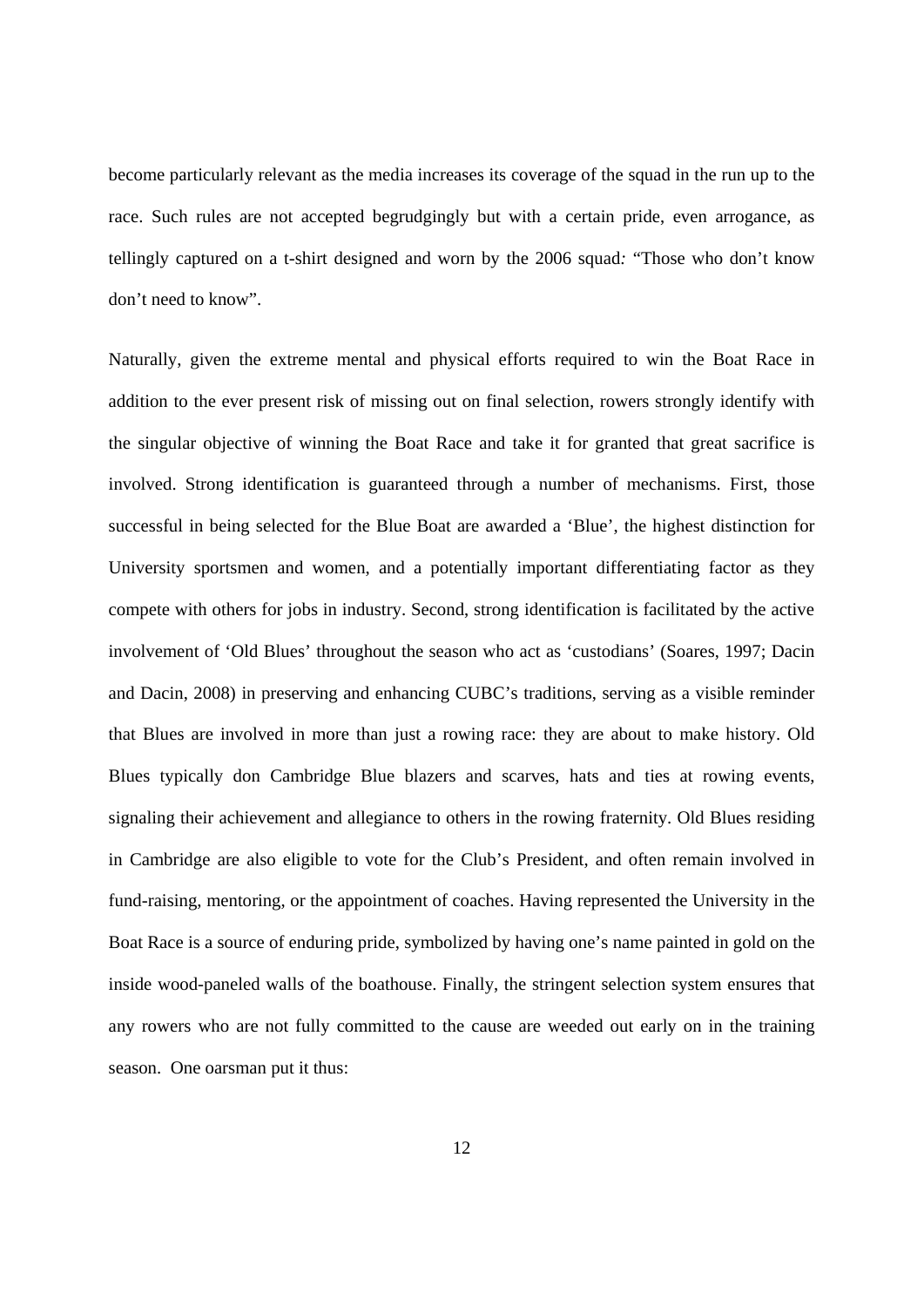*The coming months are going to be some of the hardest of my life. My Tutor described the next 3 months in the run up to finals as "the most intellectually challenging I will experience." Coupled with this, I will endure the most physical challenges of my sporting life. I've got to be fitter and sharper than I have ever been if I am not going to screw both of them up. This year for me is one of binary success. Either I win or lose on 28 March. Either I get the degree I want or I don't. There is no halfway consolation point. The results of the next six months will affect me for the rest of my life (Tuppen, 2004: 10).* 

> ------------------------------------ Insert Table 1 about here ------------------------------------

These institutional characteristics are summarized in Table 1. Taken together they constitute an extreme case that is uniquely fitting as a context in which to investigate the nature and origins of endogenous agency in highly institutionalized stable environments as a basis for developing a general institutional theory of action. Dacin and Dacin (2008: 330) have shown that traditions can be fruitfully analyzed as particular types of institutionalized practices: "Traditions imply continuity and thus are quite stable, enduring, and repetitive." As such, the CUBC case allows us to naturally control for several other, more familiar explanations of endogenous agency, because the characteristics of institutional pluralism and contradiction, salient ambiguity or low institutionalization that form the basis of these explanations do not appear to apply here.

#### **METHODS**

Our principal data set comprises a 199-day ethnography of Cambridge University Boat Club's 2007 Boat Race campaign, from the very first day of training up until The Boat Race. Additional data sources include all major publications on the history of Oxbridge rowing and The Boat Race as well as substantial archival documents. True to the ethnographic tradition, one of us spent an entire Boat Race season (19<sup>th</sup> September 2006 to  $7<sup>th</sup>$  April 2007) with the squad, full-time. He joined the squad for their daily training sessions, sat in on all coaches' meetings, and socialized with the squad and coaches outside of training hours. When the CUBC would train off-site, in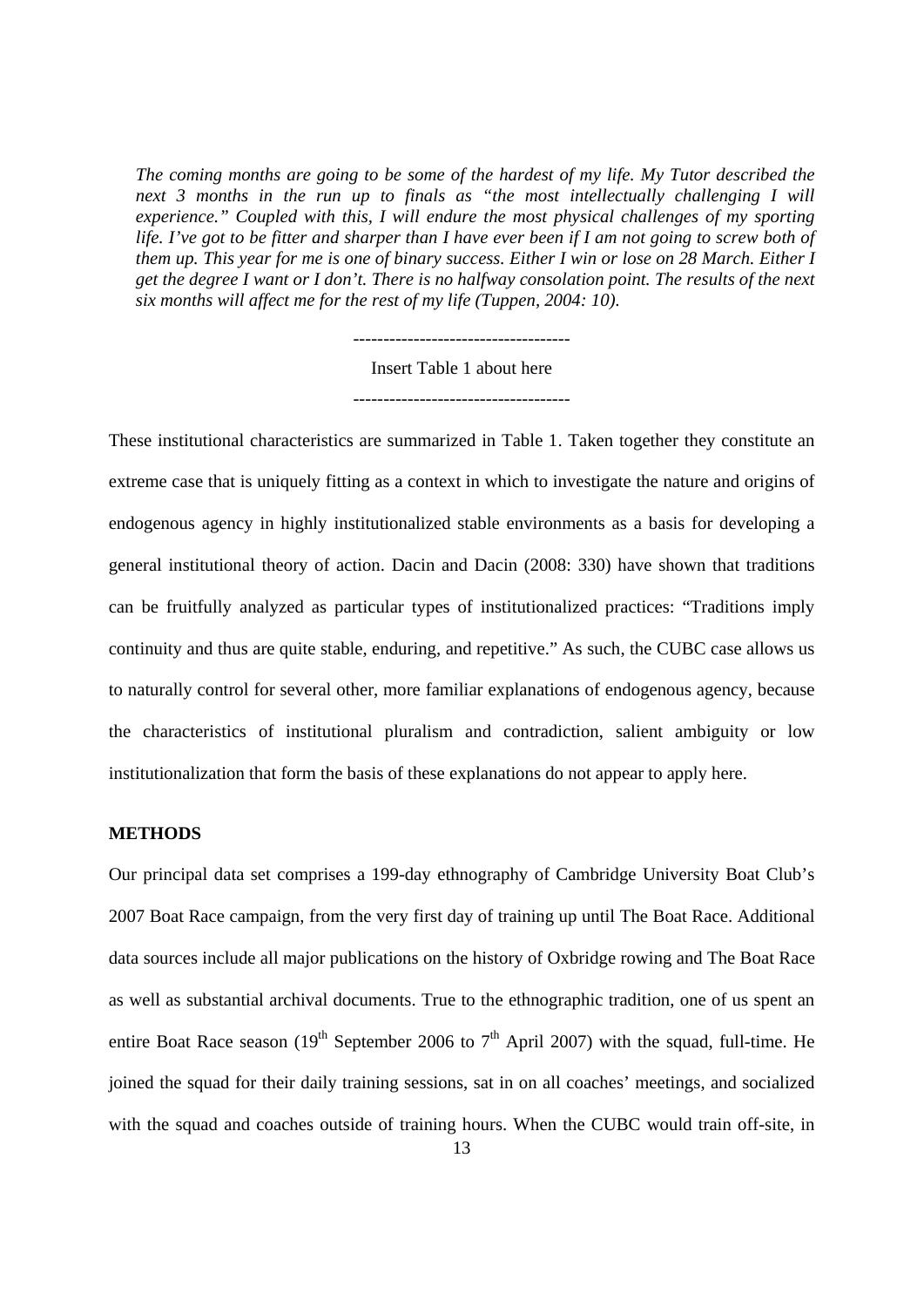Spain, London or Chester, he travelled with them, slept in their rooms, worked alongside them in rigging boats, loading equipment, mopping floors, cooking breakfast, and studying video footage of water outings and past Boat Races. Aside from his willingness to 'roll up his sleeves and muck in', his integration into the squad appears to have been facilitated by a quirk of nature: he looks barely older than most student oarsmen.

Detailed written records were kept. Each day's events were transcribed from extensive field notes before retiring each night, and include descriptions of events (e.g. selection races) and rituals (e.g. formal dinners), but mostly of the mundane. Taken together, these notes cover 1,300 hours of observation. The formal agreement with the CUBC was that (1) unless asked to help out, he would remain unobtrusive, and (2) that the club would not have veto over his subsequent output but, instead, be offered an opportunity to consult drafts before publication. The Club refrained from exercising consultation over academic output, including this paper. The ethnographer was introduced to the squad simply as "an academic with an interest in crew dynamics" by the Chief Coach and President, and explained his presence straightforwardly in terms of two questions familiar, and of interest, to any oarsman: How do coaches arrive at the fastest combination of eight rowers? And, from the oarsmen's point of view, what does it take to earn a seat in the boat?

#### **Archival Data**

The ethnographer's privileged access to the coaches and squad included him being copied on all email correspondence, generating a record of some 350 individual emails. These include such regular features as announcements, weekly training schedules, and erg test results, but also postrace 'wash-ups' (or discussions on what went well and what didn't), reproaches of athletes by the chief coach (covering such issues as dirty kit left in the locker rooms), pranks, banter, and links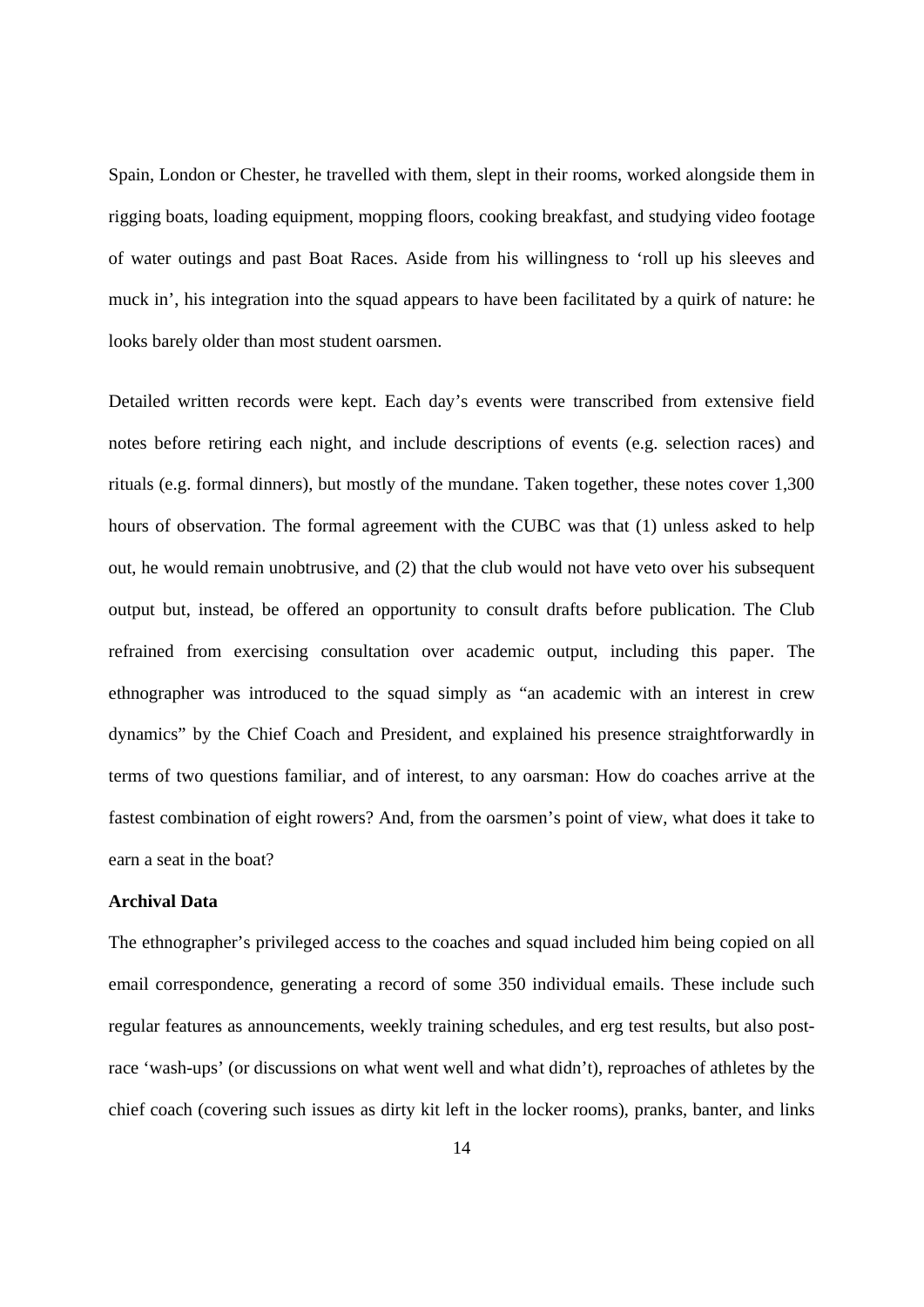to YouTube clips of exemplary rowing. Email correspondence between coaches provided access to detailed performance data and their evaluations of athletes. Additional proprietary data included video footage of training outings, footage of the 2007 Boat Race (from the umpire's launch) and a voice recording of the coxswain calling the race. Proprietary archival data included a logbook kept by former Presidents. Publicly available documents include post-race press reports from a variety of national and local papers, articles anticipating the Boat Race from rowing magazines, online blogs and books. These books include six of the most important historical accounts of the race, published between 1939 and 2006, and autobiographical accounts of former Boat Race oarsmen who went on to earn Olympic medals.

#### **Data Analysis**

In analyzing the data, we deployed a theory-building approach that involved moving from the personal account of the ethnographer which consisted primarily of thick descriptions based on field notes, observations, and interview transcripts, to one that was more analytical and was integrated into current research (Van Maanen, 1979; Pratt, 2000). We followed an iterative process, travelling back and forth between the data, the literature, and an emerging structure of theoretical arguments and empirical categories, which we developed through a cyclic reading and rereading of the material (Miles and Huberman, 1994). We have consciously tried to mirror this emergent process in the structure of this paper by elaborating our theoretical lens in our discussion section, rather than presenting our theory in full upfront.

We began our analysis by working from the basic questions: What does agency look like in this institutional environment? Following Emirbayer and Mische (1998: 970) we define agency as the temporally constructed engagement by actors of their structural environment. Our work differs from theirs, however, in making substantive rather than temporal distinctions between categories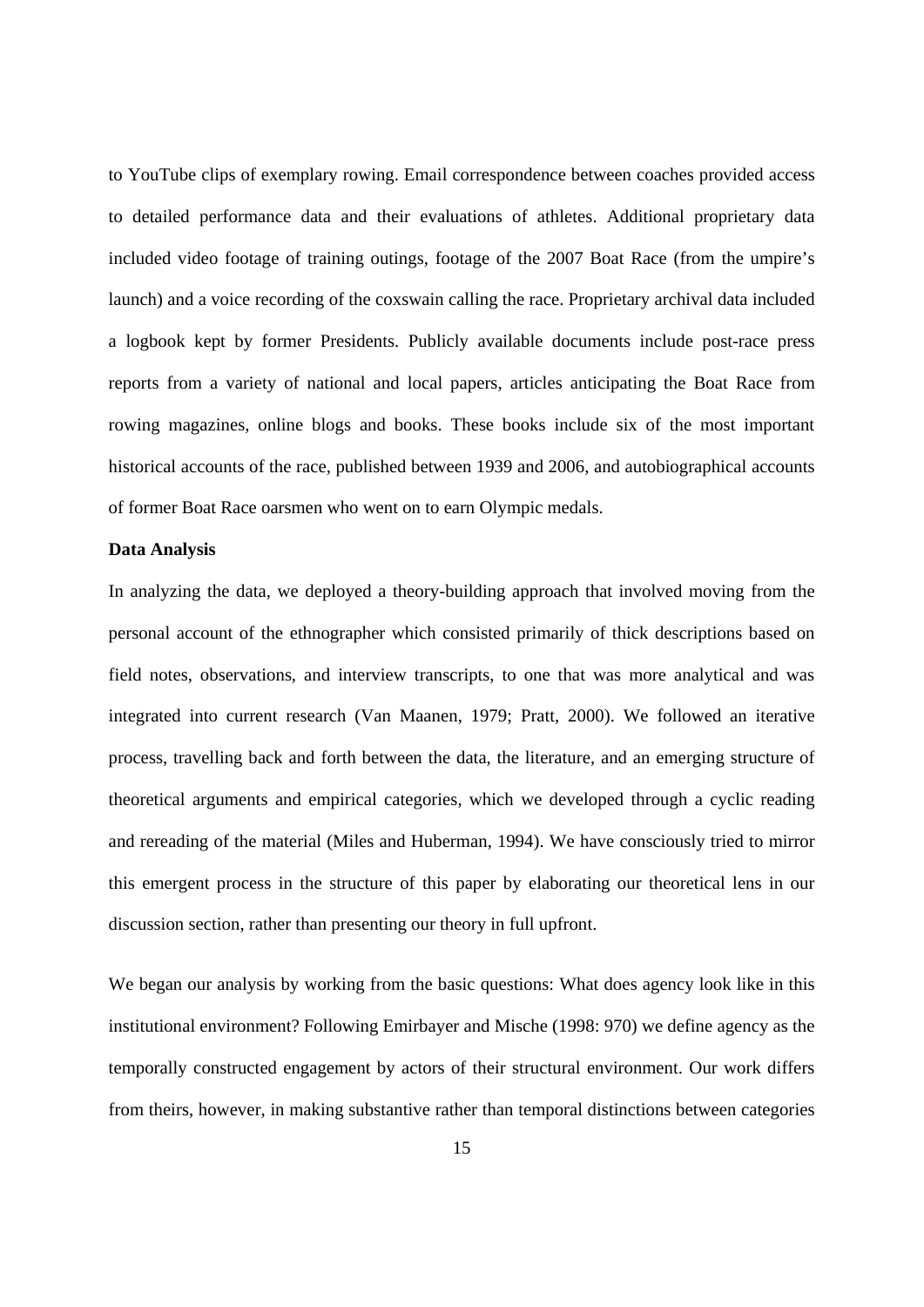of agency. One such substantive distinction is that between 'conformant' and 'divergent' agency. As the name suggests, conformant agency refers to action that is conformant with institutionalized rules, norms and beliefs. Divergent agency refers to forms of engagement of institutional structures that challenge their taken-for-granted reproduction, either through public challenge or problematization, or through other actions that depart from institutionalized rules, norms or beliefs. Our definition of divergent agency includes actions that, although purposive, are not necessarily intentionally disruptive of institutional structure. As Giddens (1984: 9) points out, structural engagement does not need to be intentional for it to count as agency: "Agency refers not to the intentions people have in doing things but their capability of doing these things in the first place  $(...)$ , in the sense that the individual could, at any phase in a given sequence of conduct, have acted differently."

Divergent agency also includes what could in laymen's terms be seen as *not* taking any action. For example, not offering one's hand in a culture in which shaking hands is an institutionalized form of greeting, should be seen as an intervention (when it is intentional) or a disruption (when it is unintentional) that departs from the institutional norm and is therefore an example of divergent agency (Jepperson, 1991). Furthermore, we consider divergent agency independent of its structural effects, or lack thereof. The extent to which divergent agency has any disruptive structural consequences will depend on its social visibility and perceived significance, as mediated by the social position of the actor, by the existing legitimating apparatus' ability to 'explain away' the divergence, and/or by the existing control system preventing any further visible transgressions from occurring (Berger and Luckmann, 1967). Rather than the question under which conditions divergent agency can actually change institutional structure, our primary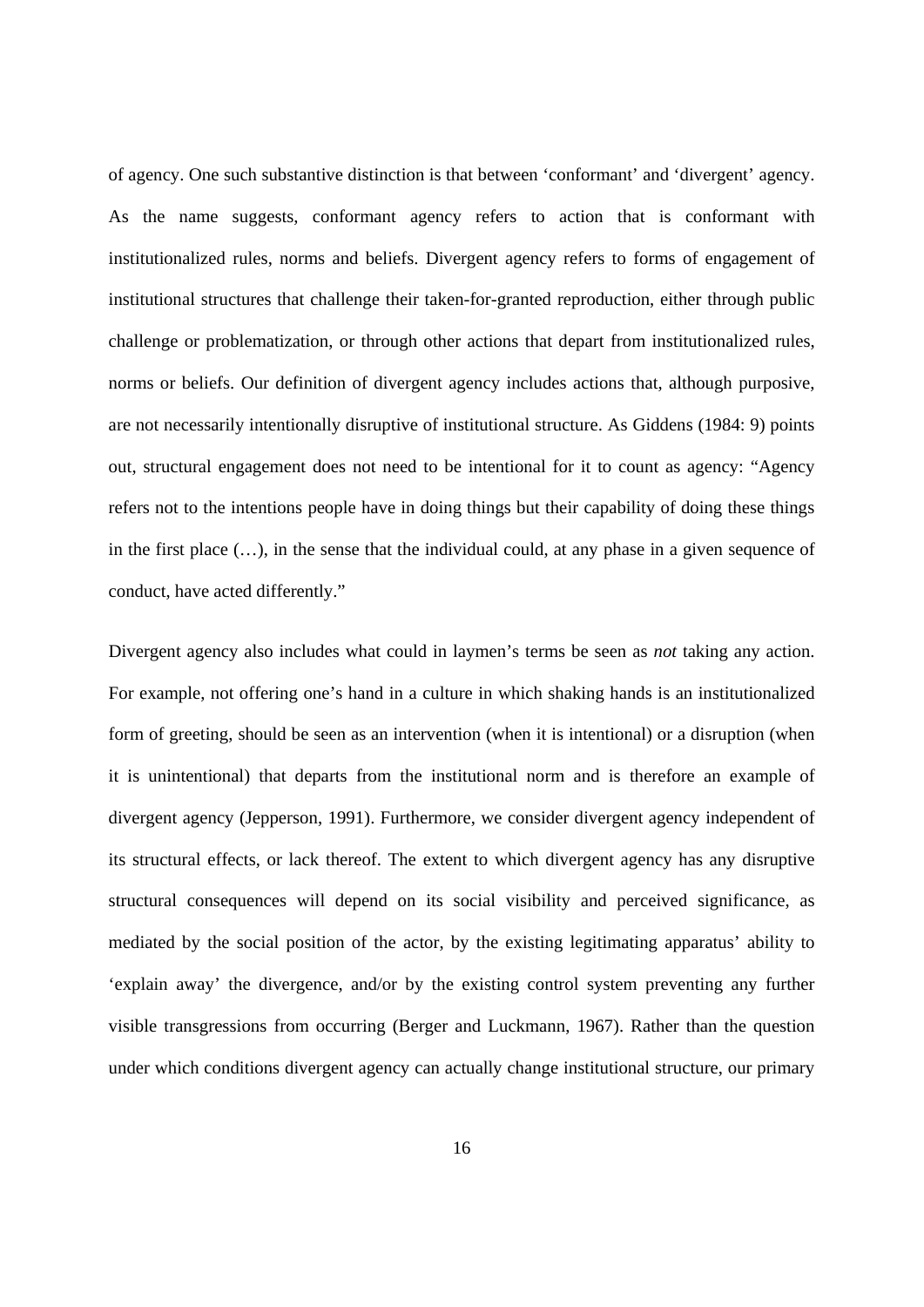interest was focused on how such agency was possible in the first place in highly institutionalized, closed and stable settings not characterized by external shocks.

Using these definitions, we first constructed a broad list of actions, or episodes of related actions, through which, throughout the 2007 season, institutional rules, norms and beliefs were routinely reproduced or actively maintained on the one hand (conformant agency), and incidentally disrupted and/or actively challenged on the other (divergent agency). Systematic comparison of the initial lists that were independently developed by each author led to ongoing discussions around two themes: 1) discussions about the most appropriate categorization of particular (episodes of) actions as either conformant or divergent, and 2) discussions about the content and significance of the rule, norm and/or belief structures that particular actions conformed to or diverged from. For example, we noticed that oarsmen were very strategic about the way in which they competed for a seat in the boat and deployed a range of tactics to increase their chances of selection, for example by training harder (or working so as to be perceived to work harder) than anyone else or by targeting a particular seat that best suited their strengths relative to the other rowers. Whilst these actions can be seen to undermine a sense of community, which was a key institutional value, this form of 'healthy competition' also clearly supported the overriding institutional objective of generating the fastest possible boat. Thus different categories of agency and their relation to institutional structure emerged which refined our initial basic categorization scheme.

We then proceeded to analyze episodes of divergent agency in more depth as these were of particular interest given institutional theory's expectation of the prevalence of routinized conformant agency in such stable and traditional contexts as the CUBC. A careful examination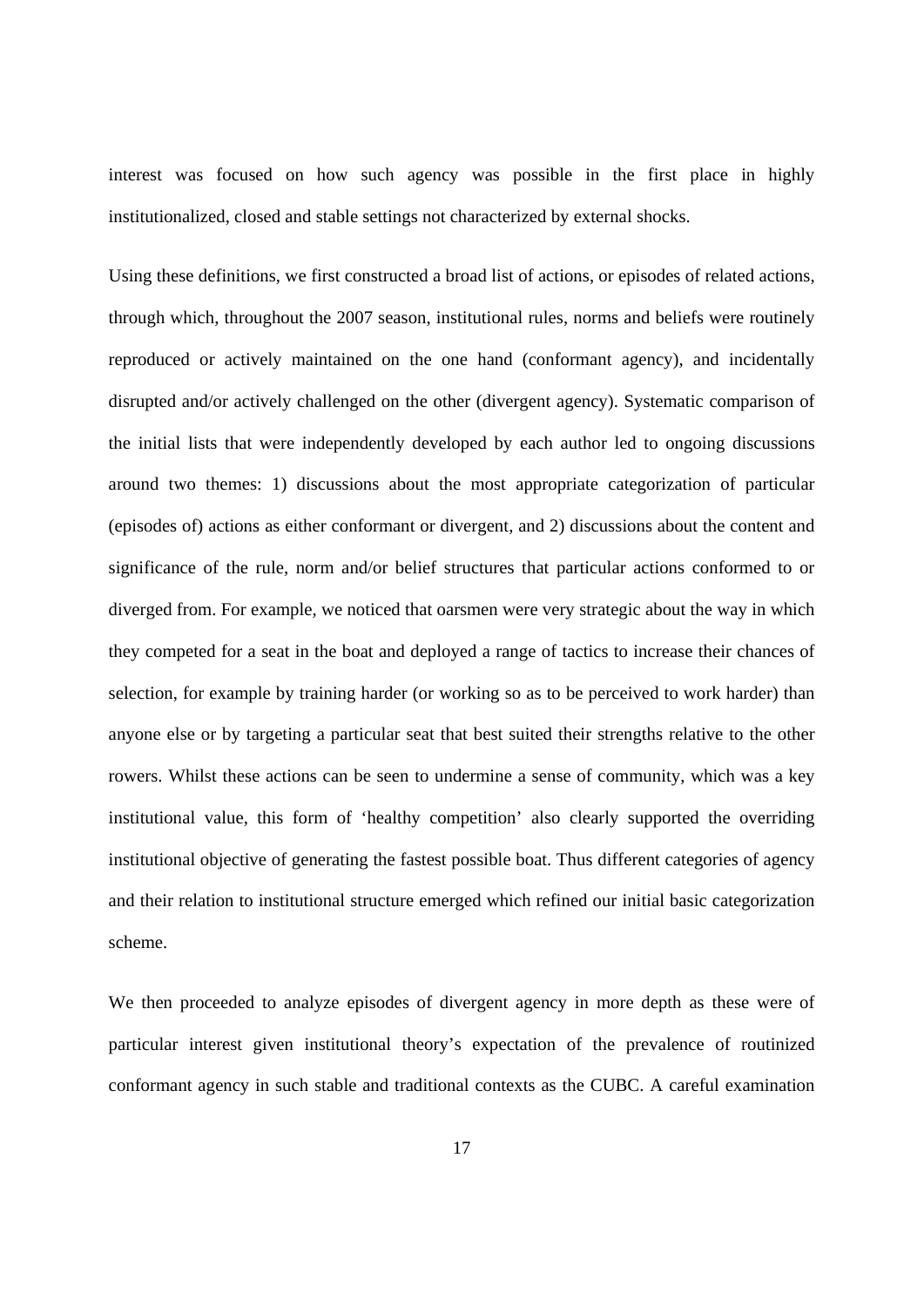of the context of each of these episodes allowed us to parse them into broad categories. Following Pratt (2000), we selected categories that we believed might offer a strong contribution to theory without doing undue violence to the ethnographer's experience. We also used Goffman's (1961) *Asylums* as an alternative case study to which we applied our categorization. We chose Goffman's study to validate the explanatory power of our categories, because it presents an extremely rich micro-level account of a broad range of actions in an institutional environment that formed an even stronger 'extreme case' than our setting. This is because, unlike the rowers in our case study, the mental patients in Goffman's study were physically incarcerated, in addition to being subjected to extreme socialization and regimentation pressures.

#### **FINDINGS**

Two key findings helped us develop categories through which endogenous agency in highly institutionalized settings may be better understood. First, from a comparative analysis of the episodes of divergent agency we induced two substantive categories through which they could be organized based on the categories' relative salience. We distinguished examples of divergent agency in which the actions appeared predominantly 'strategic' in nature from examples in which divergent 'affective relational' actions appeared to be predominantly oriented at maintaining social relations in the face of potentially divisive institutional competitive pressures. We also identified examples of divergent agency in which neither the 'strategic' nor the 'affective relational' category predominated and each were salient. 'Strategic' divergent agency involved the calculated behaviors of individuals or groups who 'worked the system' to realize an agenda that undermined certain structural properties, defined as institutionalized features of the social system (Giddens, 1984) i.e. institutionalized rules, norms, values and/or beliefs. 'Affective relational' divergent agency involved behaviors by individuals or groups through which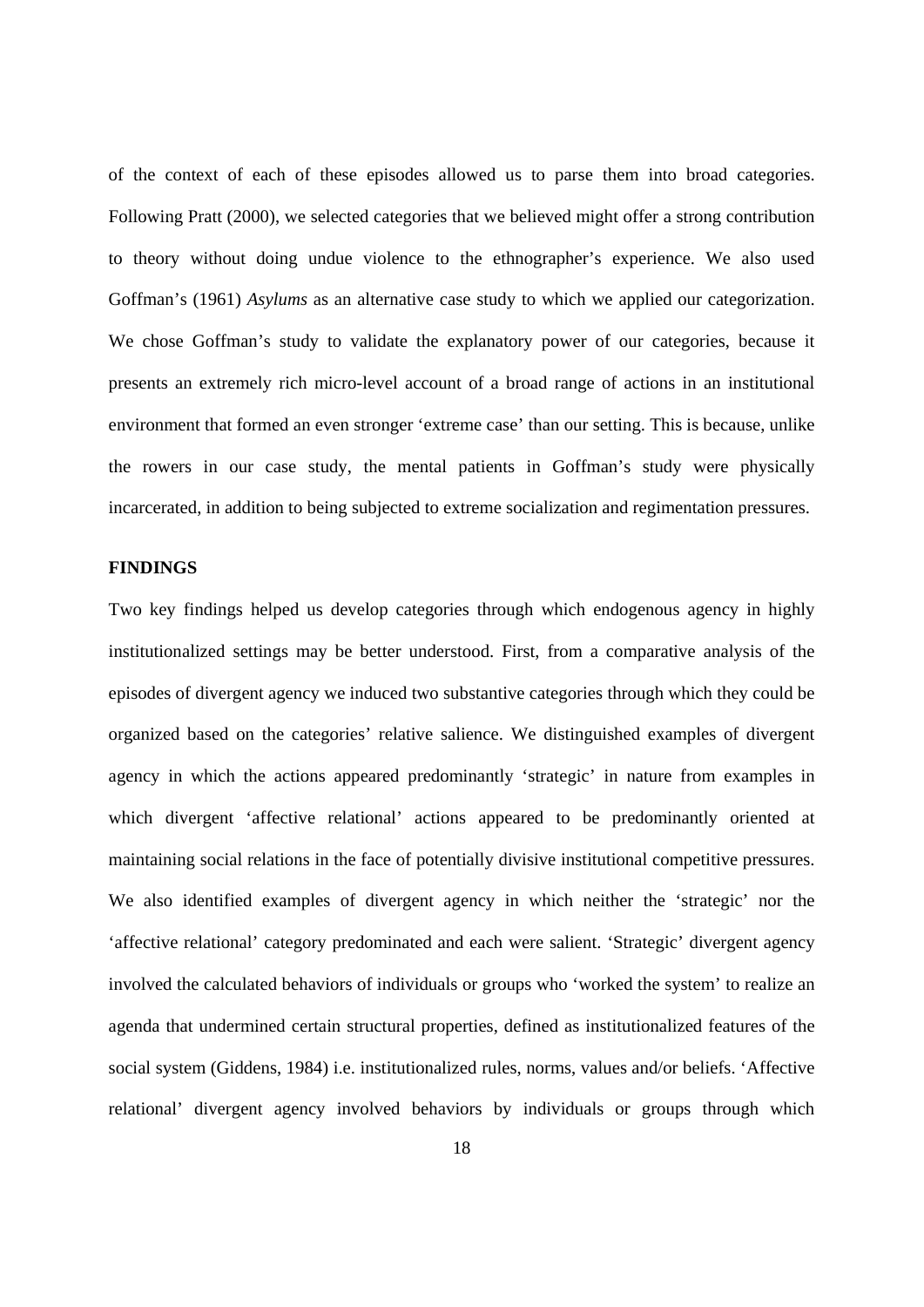embarrassment or shame for others could be avoided and affective social relations maintained in a way that potentially undermined particular structural properties. This initial distinction provided a meaningful first step to parsing the data.

Second, we noticed that these two categories did not only apply to divergent agency. Many of the examples of reproductive agency we identified during the first phase of our analysis also seemed to involve 'strategic' and/or 'affective relational' elements, suggesting that these two categories were not unique to divergent agency. For example, as previously noted, many of the strategies deployed by individual oarsmen to increase their chances of selection directly supported the institutional objective of creating the fastest possible boat and were thus examples of conformant agency despite being strategic in nature. Moreover, the creation of strong affective social bonds between oarsmen in the form of 'team spirit' was also of key importance to realizing this objective. Thus 'strategic' and 'affective relational' agency appeared to crosscut the particular institution we were analyzing, diverging from structural properties in some cases, whilst conforming to them in others. In the following we elaborate on these key findings through an analytic narrative of Cambridge's 2007 Boat Race campaign, in which we first highlight examples of different types of divergent endogenous agency, followed by a discussion of examples of conformant agency.

#### **Strategically Challenging the Authority of the Coach Based on Relational Affect**

On the eve of 19 September 2006, 39 students gathered in The Goldie boathouse for the official kick-off to the 2007 Boat Race campaign. All were experienced oarsmen, about half had trialed with the Club before, some had raced and lost the Boat Race the previous year, and a handful had won World or Olympic rowing championship medals. Of these 39 students, only 28 remained after the first two weeks of training, the end of which coincided with the beginning of the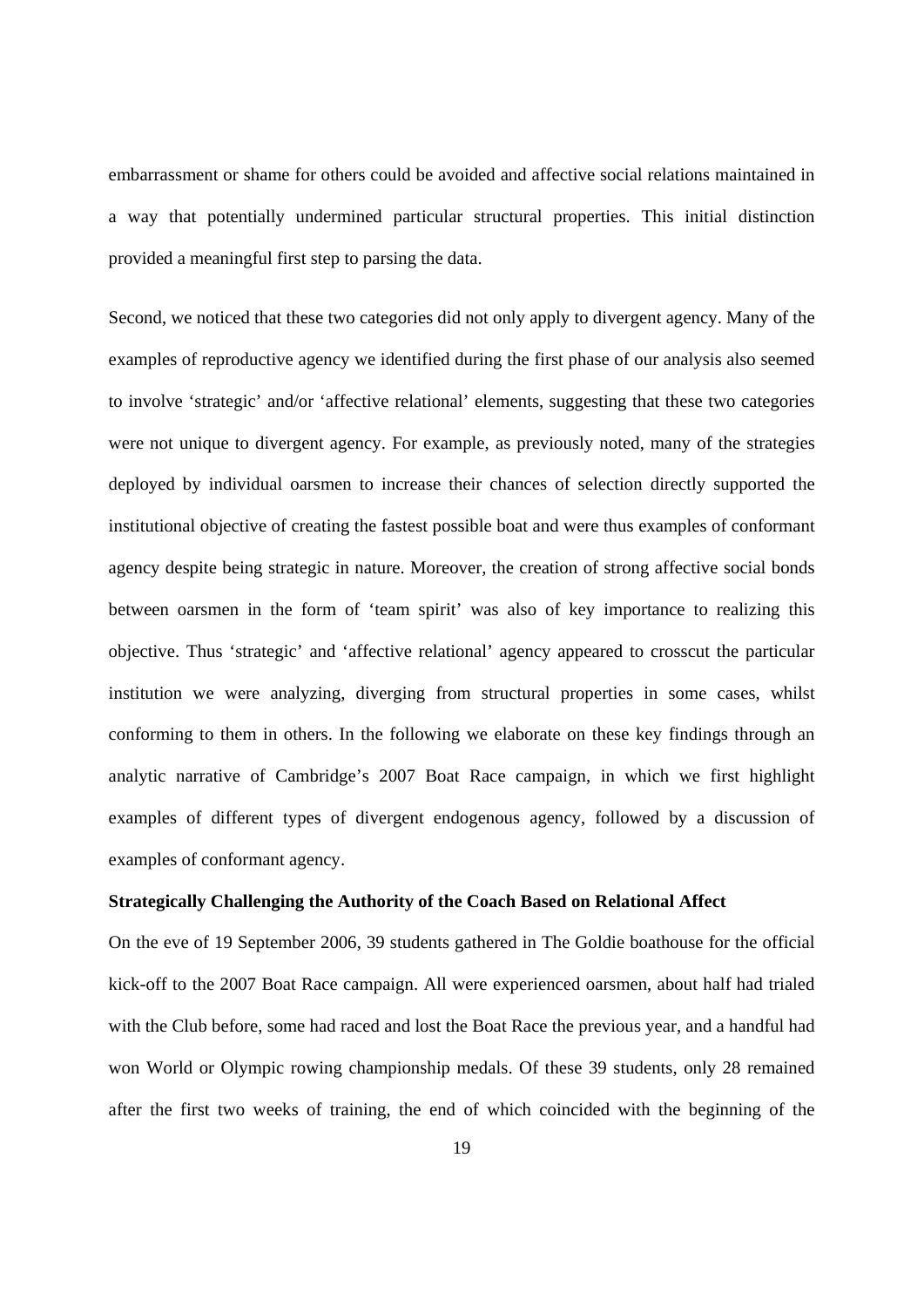academic year. Those who had survived these first weeks now had lectures to attend and essays to write, meaning that much of their academic demands had to be squeezed into a relentless training schedule. As in previous years, the training program was marked by a number of formal selection tests, including two 2,000-meter and two 5,000-meter erg tests, the Indoor Rowing Championship, the Four's Head, and the Fairbairns Cup (two head races), Trial Eights (a race between two matched crews on the actual Boat Race course), two days of seat-racing at a winter training camp, and two 'fixtures' (or mock races). Formal tests aside, the oarsmen were conscious of continually being watched by the coaches, with each day providing new information on attitude, race readiness, and potential.

Among the 28 remaining oarsmen were five 'returning Blues', meaning that they had rowed The Boat Race previously. One of these, Tom James, had raced and lost three times. As CUBC's President this was to be his fourth and final attempt. Another oarsmen, Kieran West, had won Olympic gold in Sydney and had his sights set on stroking the boat (or responsible for setting the rhythm). Contesting this position was a reigning World Champion, Thorsten Engelmann, and the battle for stroke seat wouldn't be settled until just days before the race, when Kieran, agitatedly confronted the crew and coaches (who had swapped both oarsmen in and out of stroke seat) and surrendered his ambitions. It was to be one of a series of extraordinary meetings, in which the oarsmen took issue with decisions taken by their coaches.

One of these meetings took place in Banyoles (Spain), where the squad trains for two weeks each winter. The main purpose of this training camp is to seat-race the oarsmen and, using this data, for coaches to select a tentative Blue Boat (which races Oxford's top crew) and Goldie (the reserve crew). No sooner did the coaches announce their line-up or the five returning Blues took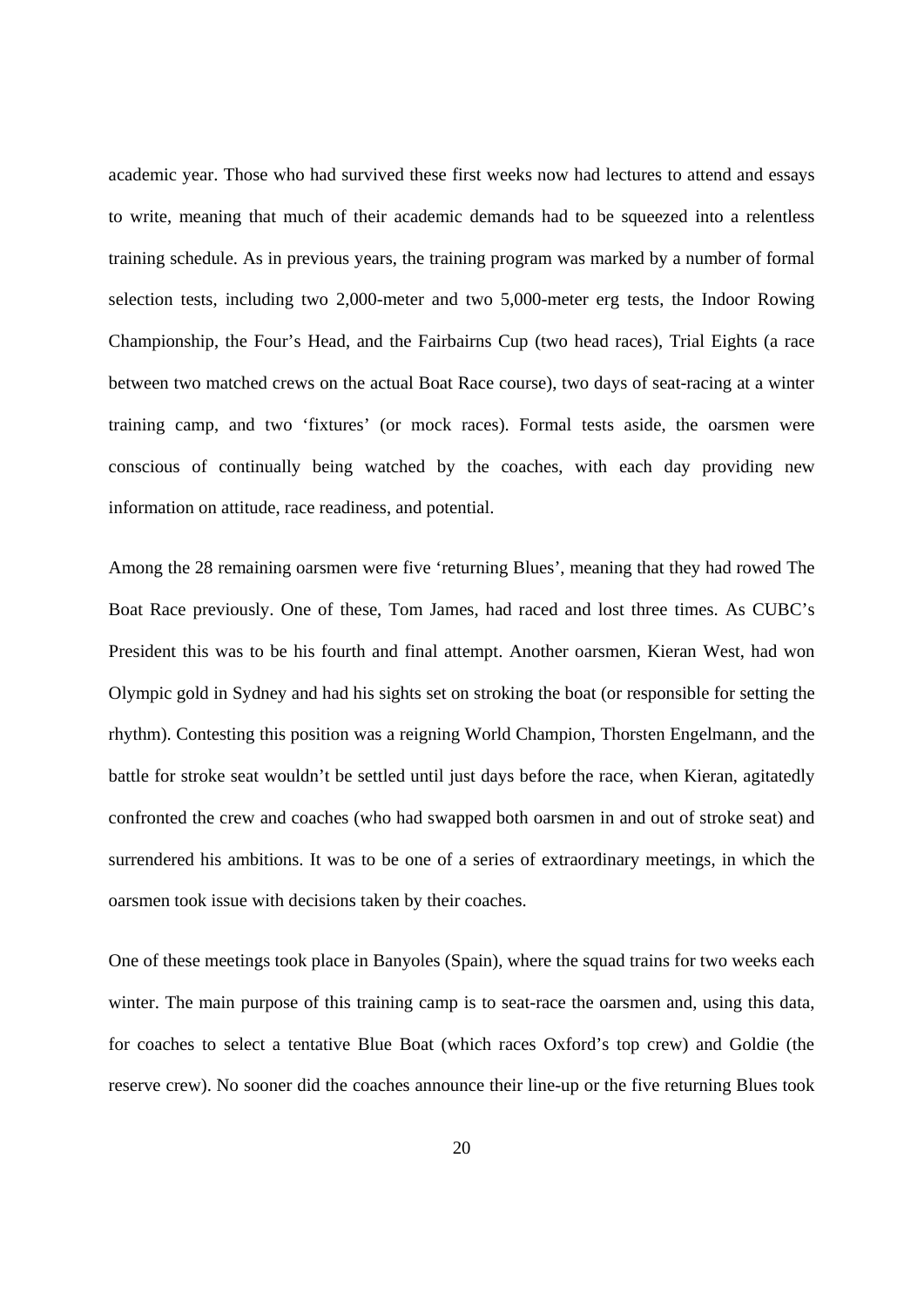issue with the coaches' selection, cornering the chief coach and pointing out that one of the Canadians, Dan O'Shaughnessy, should have been included in the Blue Boat. He had been left out because he proved less gifted technically, and no more powerful, than any of the others. Seatracing data suggested Colin (who had been included) to be faster than Dan, while past tests had shown both to be equally powerful, and the coaches had collectively felt Dan to be less skilled. Yet, despite his technical deficiency (in a sport where technique is highly prized), the Blues felt that Dan's brazen, humorous personality helped defuse conflict within the crew and enabled them to row faster as a unit. The coaches reluctantly conceded, worried that sticking to their guns might result in a revolt among the athletes (as famously happened in Oxford in 1987), and replaced a more competent Colin with a more sociable Dan.

It is highly unusual for rowers to demand this much input in crew selection in a context in which coaching is almost universally autocratic; ordinarily, and for practical purposes, coaches make final selection decisions and whether the rowers think them fair or judicious is immaterial. The authority of the coach is pivotal for the effective functioning of the selection system. The psychological contract between coaches and oarsmen is akin to a 'pact of tolerance', meaning that oarsmen will often accept selection decisions, even if disagreeing with them, so long as the coaches remain credible. Here it is useful to note that several of these oarsmen had previously been coached by some of the world's most reputable rowing coaches. Reflecting on the 2007 'near-revolt', one of the returning Blues commented:

*The more I think about it, the more it seems obvious to me that it was all about leadership from the very top. [With] Harry Parker [Harvard], Mike Spracklen [Canada], Jürgen Gröbler [Great Britain], I have never seen ANY such mutiny. It was simply a lack of competence – or the perception of competence – with [the chief coach] that led to all the problems. We all were arrogant and self-serving – but a strong and respected leader would easily have corralled us (Kip McDaniel, 9 Feb 2010).*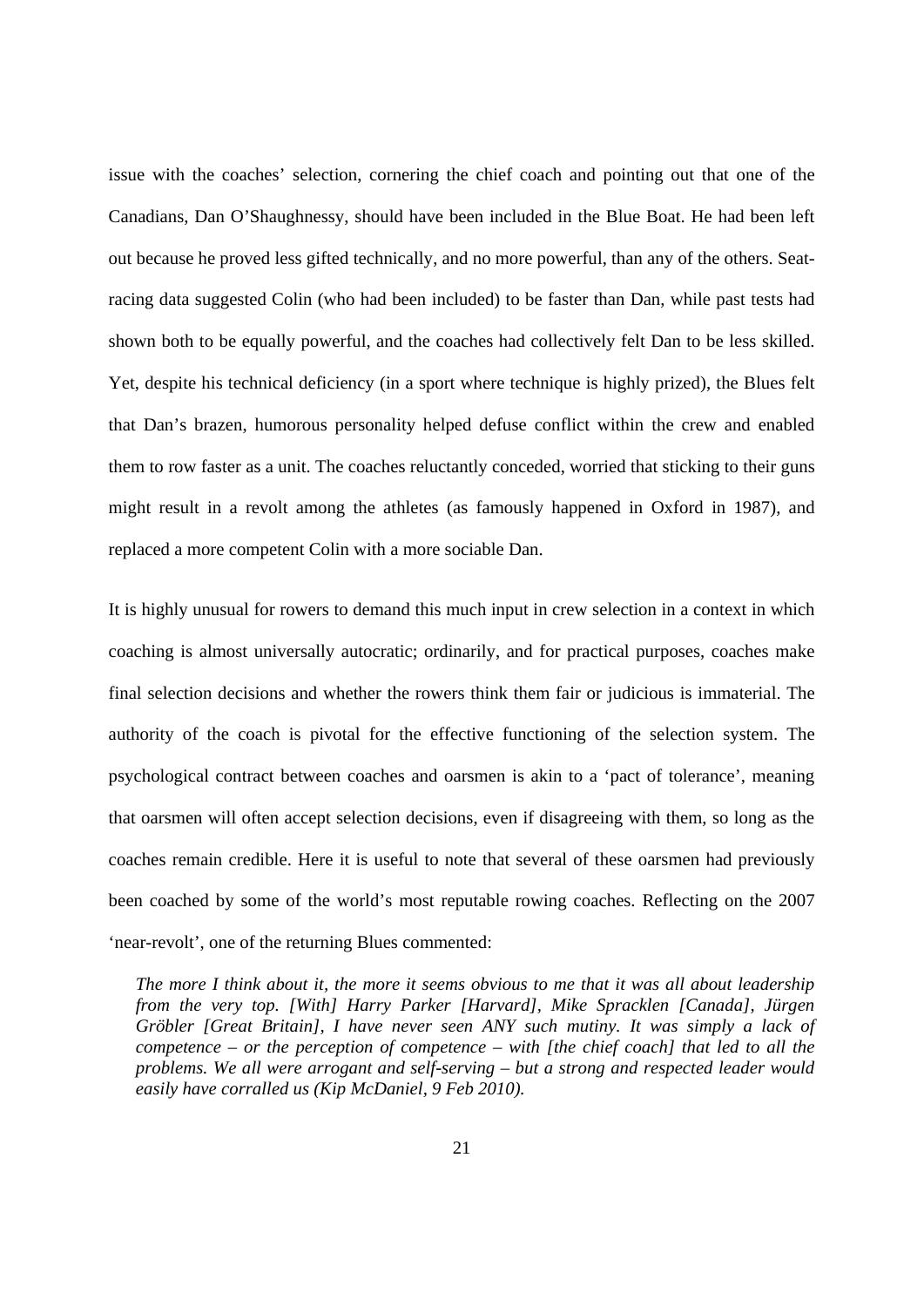Seat racing, moreover, is broadly accepted as one of the most effective means of determining what combination of oarsmen is likely to produce the fastest possible crew. The calculated collective action by the five returning Blues to challenge the coach's authority by demanding a meeting, in which they forced the head coach to overturn his decision not to select Dan, therefore diverged from key institutionalized features of the selection system. Their strategic challenge was less concerned with Dan's technical prowess than with his ability to gel the boat socially. With Dan on board, so the challengers argued, they were able to coordinate more effectively and maximize boat speed. They felt particularly strongly about Dan's likeable personality, and his ability to defuse conflict by playing the clown, as crucial to a crew that, while impressive on paper, were socially fragile.

Without the benefit of a parallel universe it is impossible to know what would have happened had Dan not been allocated a seat in the Blue Boat. Aside from seat-racing data and the coaches' private assessments of Dan's ability, the best evidence we have for his inferior technical skill as a liability is Dan not subsequently being selected for 2008, despite being the only returning member of the victorious 2007 crew, and having been elected President, in an Olympic year where the level of internal competition was lower. The very best oarsmen had left Cambridge to train with their national squads instead. This suggests that, whilst the conviction that Dan's inclusion would make for a faster boat appeared genuine amongst the five challengers, this conviction itself seemed as much based on preferring Dan as a person, as on him being a catalyst who could help the rest of the crew raise their game. As such, both 'strategic' and 'affective relational' elements appeared particularly salient in this example of endogenous agency.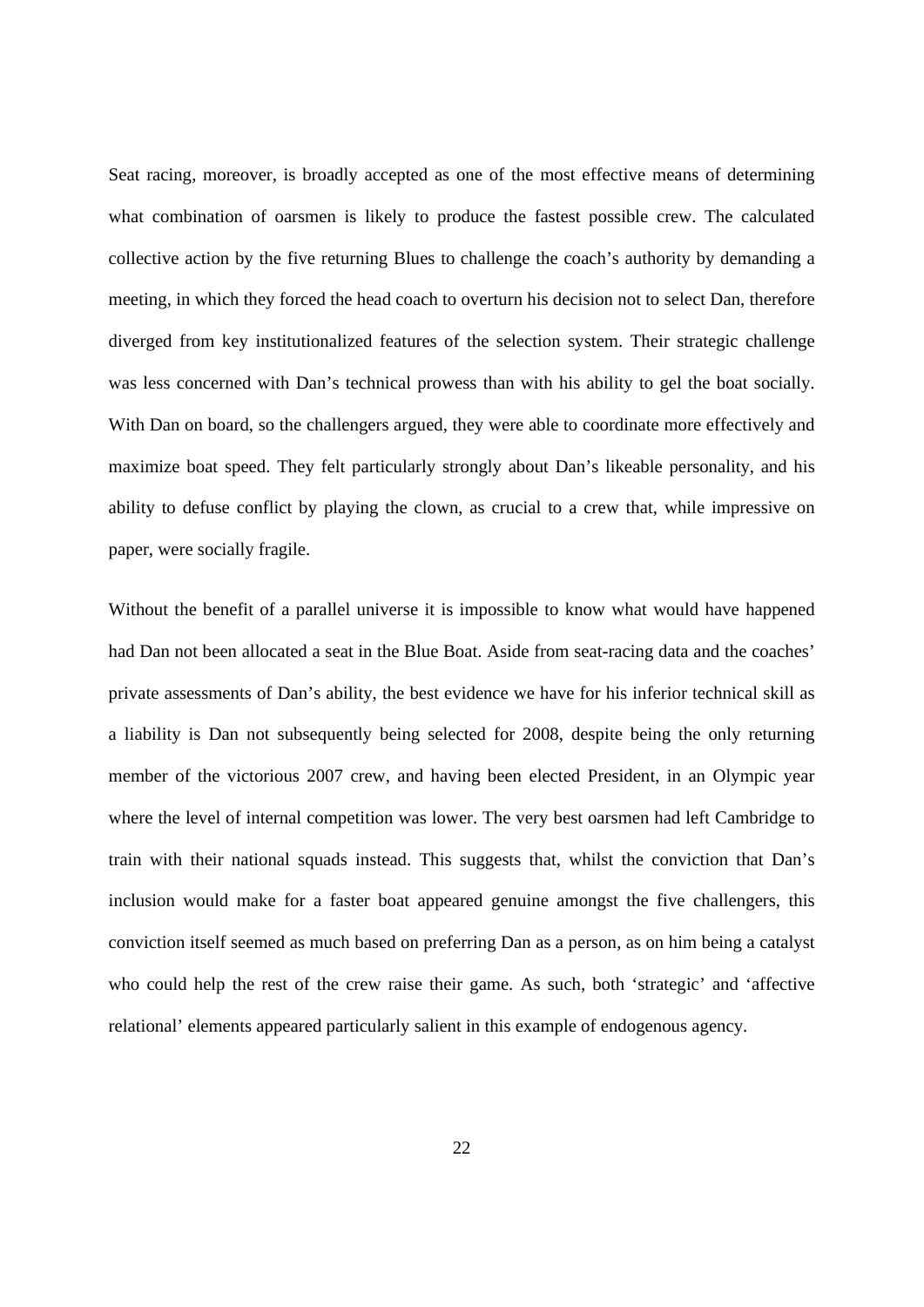The potentially disruptive tensions between the institutional imperative of selecting the fastest possible boat on the one hand, and relational affect for fellow oarsmen on the other, is also well illustrated in an Internet blog by Canadian international and Cambridge Blue Kip McDaniel who reflects on his training with the Canadian squad before stepping onto the Cambridge-bound plane:

#### *PRIMAL INTENTIONS*

#### *By: Kip McDaniel*

*When you're rowing with the national team, you're always – and I mean always – looking out for your own self-interest. A good example of this happened today in the Canadian camp. This morning, one of our three heavyweight sweep boats was doing some selection. Not being in this boat. I had very little interest in the result – or so it seemed. With one portside oar challenging another (…), tensions were high and racing was intense. (…) The loser of the challenge would come into the boat I am currently in. The person being challenged was a good friend of mine, one who I had rowed with at last year's world championships. I respect his work ethic and speed, and only hoped the best for him in his time trial. (…) In the end, this friend lost the time trial by the smallest of margins, and will be joining us. On one level, I am sad for him, because he had been in that boat for months and was expecting to be in it for London. However, on a more primal level – and ultimately the one that matters in international rowing – I wanted him in my boat. My wishes won out over his, and I am frankly happy. That's the way competing at this level goes. So be it.* 

Although in this example Kip did not actively influence the selection decision, and, as such, one can't speak of 'agency' in the way we have used it, Kip makes clear that his liking of his friend and not wanting him to lose as a result, lived in tension with his strategic self-interest of wanting him on his own boat. In Kip's case this tension was internally resolved by self-legitimating feelings of happiness at his friend's misfortune by considering self-interest to be an inherent acceptable part of competing at the highest level. In the case of Dan, this same tension was actively resolved through his forced selection based on the legitimation that Dan's likeable personality actually made him a faster boat mover.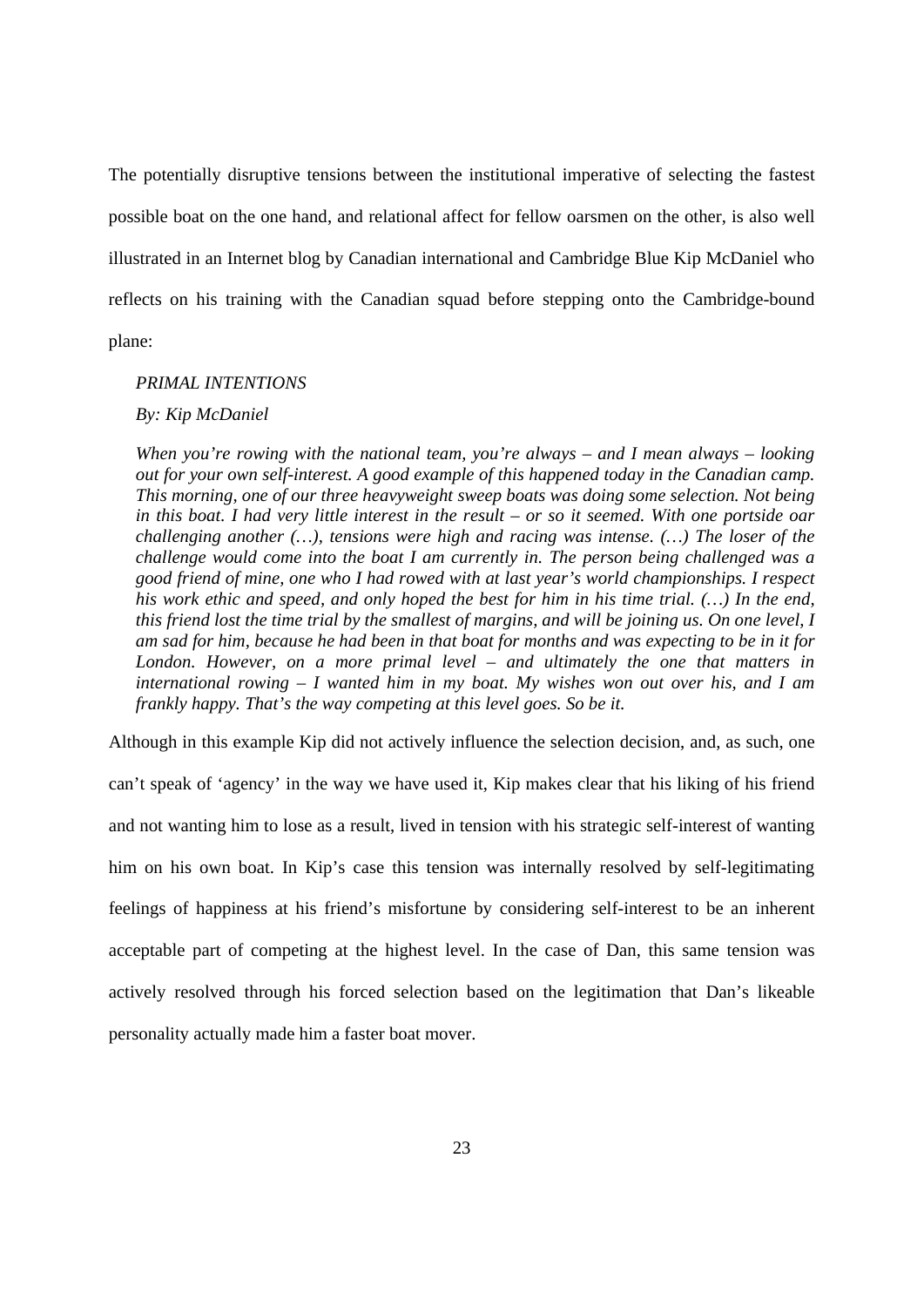#### **Jake's Strategic Gaming and Associated Feelings of Affective Relational Guilt**

Jake Cornelius entered Cambridge confident of a place in the Blue Boat. He had been a formidable oarsman at Stanford, had never lost a seat-race in his life, and had been training with the US national rowing squad before his arrival in Cambridge. Moreover, he came equipped with a 2,000-meter erg score of 5 minutes, 55 seconds (6 minutes or less is the gold standard in indoor rowing), making him one of the strongest in the squad. To everyone's surprise (not least Jake's), he lost all his seat-races in Banyoles. Both his Blue Boat ambitions, and his future with the US national squad were in serious jeopardy. So too was his self-confidence:

*That night in Banyoles the one thing that went through my mind was to make sure that I'd never feel like this ever again – it was horrible – (…) couldn't look anyone in the eye – couldn't stand the sight of myself in the mirror. Melodramatic I know, but it was the most acute shame I have ever felt, like I betrayed myself and couldn't trust myself any more (Jake Cornelius)* 

Jake knew, however, that despite the tentative lineup one seat in the Blue Boat (temporarily occupied by Oli) remained in doubt. Having returned early to Cambridge after losing his seat races, Jake decided to not give up. With final selection decisions to be announced on February  $15<sup>th</sup>$  he knew there still to be a chance. The coaches had begun to rotate three oarsmen – Colin, Oli and Jake – in and out of the crew, and Jake saw his immediate challenge as that of persuading the crew and coaches that he was the better oarsman. Before being able to do this, he realized he first needed to make a conscious effort to believe in himself again: "Believing in yourself is the hardest part, because to do that you have to reject everything else that coaches and team mates and results are telling you to believe." He made himself a recording and listened to it all day long every day - "cooking breakfast, before training, walking to class, brushing my teeth, studying, shopping for food, washing dishes, during training, after training":

*Nobody can work like I can … I have seen things they've not seen, and done things they've not done, and that makes me stronger … I beat Cal and Washington, because I worked for*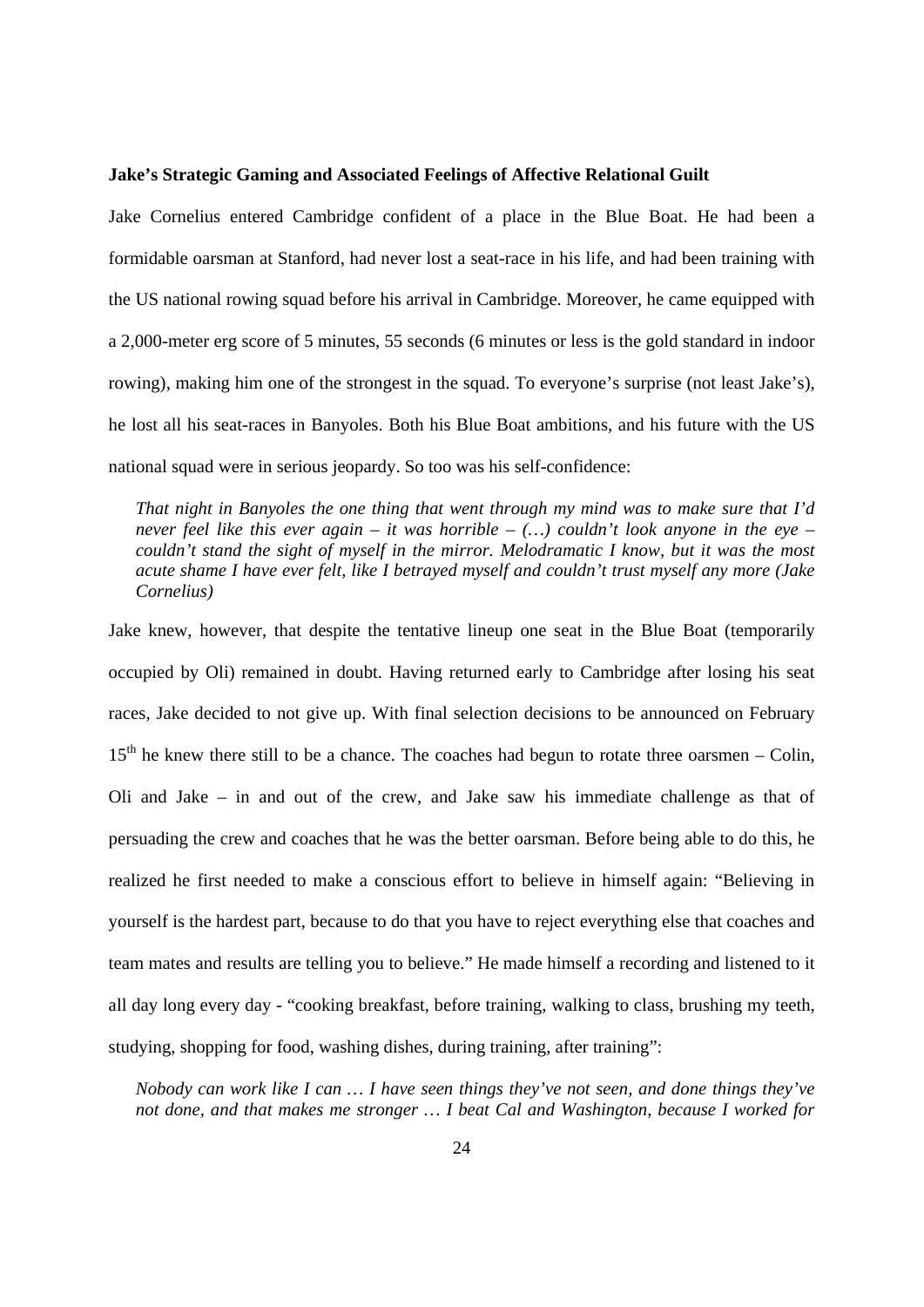*four years … I will beat Colin and Oli, because I will work for the next four weeks (…) I dominate the port side … I'm faster than Oli … I'm faster than Colin … I row faster than them, and I need to make Duncan and my team mates see that I'm faster. I'm stronger than them … I work harder than them … I catch quicker, I pull harder, I move boats better than they do … Everyone wants me in 4 seat because I'm faster and the strongest (…) My catches are the quickest on the team … (excerpt from Jake's tape)* 

His strategy also involved arriving at the boathouse before anyone else, and remaining there after

everyone else had gone. He would spend hours analyzing video footage and call the coaches over

to come in and watch the footage with him so he would get a sense of what they wanted him to

do. He also spent a lot of time thinking of ways to game the selection process by influencing the

way others would perceive him instead of just focusing on becoming a faster rower:

*The way I viewed it, it wasn't really a matter of who was the better oarsmen between Colin, Oli, and me – all that mattered was who was perceived to be better – and so I spent a lot of time thinking of how others would perceive me. (…) I particularly wanted the coaches to see me working hard because if you're the guy when they walk into the boathouse and see you working, it gives them the impression that you work continuously. And so I also desperately wanted the guys in the Blue Boat to see that I was working hard, but at the same time I didn't want Colin and Oli to see me working hard because then they might start working hard too, and I didn't want them to find out until it was too late (Jake Cornelius).* 

Thus, the very process, by which the institution successfully socialized Jake into a rower willing to go to physical and mental extremes to secure his selection, also opened up the possibility of strategically gaming the selection system. Unbeknownst to Jake, Colin too put in a lot of extra work to become a stronger rower but did not play the selection game as strategically or as well as Jake in trying to influence the perceptions of the crew and coaching staff. The chief coach decided to give Jake another shot at the Blue Boat by means of a set of seat-races in late January. Jake narrowly beat Colin and Oli, providing coaches with sufficient justification to include him in Cambridge's top crew.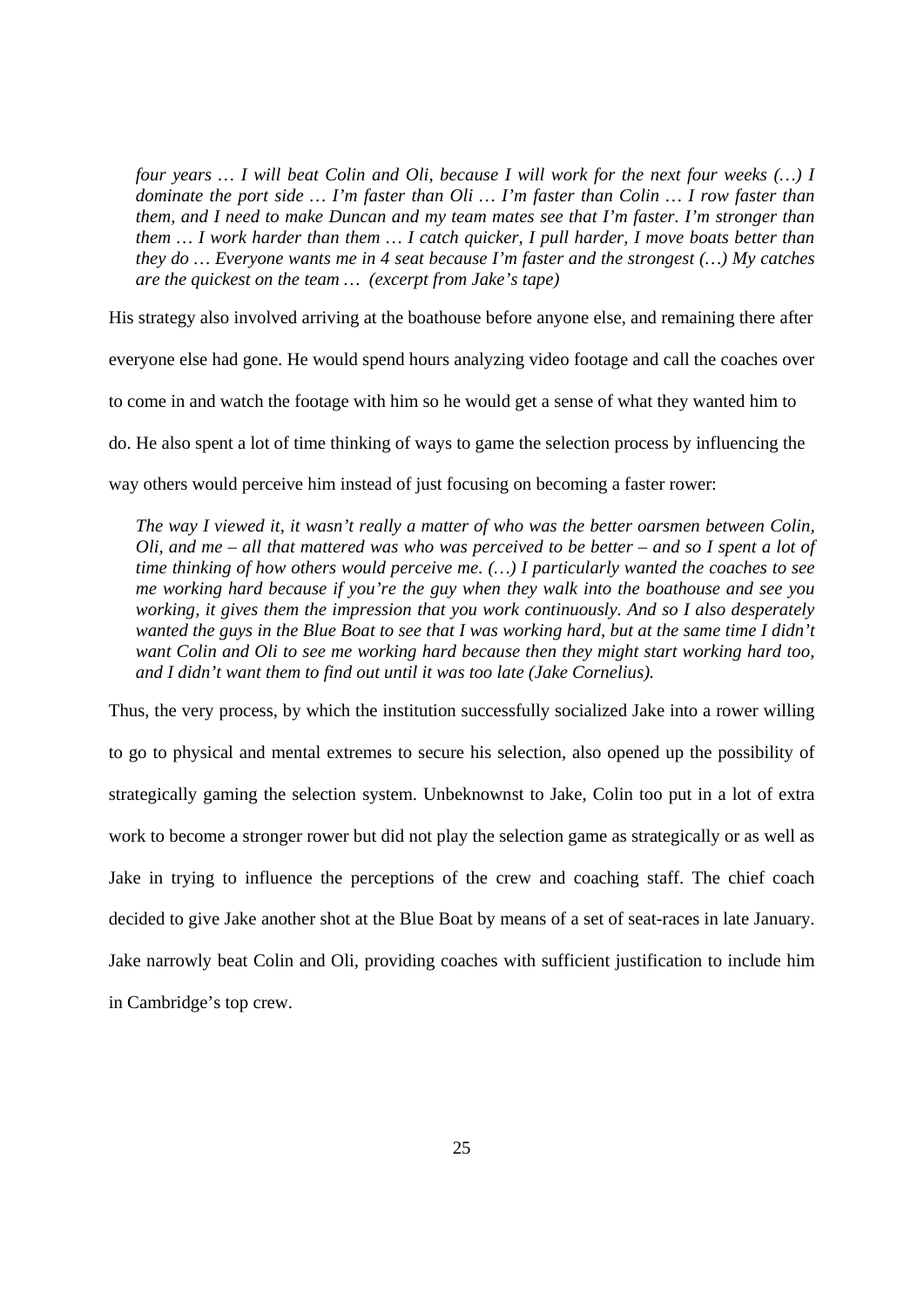Despite the prevalence of strategy in Jake's agency, the affective relational element was also present - again in the form of a contradictory tension with self-interest - as attested by his feelings of guilt towards Colin and Oli:

*I did feel badly about this because I like Colin and Oli and feel sad about having to compete with them for a place in the Blue Boat (…) a shame really, but what do you say to the people you are training yourself to hate? (…) I wanted so badly to get inside their heads and let them know I was the alpha male - it is so confusing to mentally attack your friends – it drives you insane but sanity seemed like a small price to pay for something I wanted so badly (Jake Cornelius).* 

Thus extreme identification with the goal of wanting to get in the boat and winning the Boat Race led Jake to accept that the possible loss of friendship was a price worth paying; to Jake training himself to "hate" his friends and "mentally attacking" them at the cost "sanity" was a small price in relation to achieving this goal.

#### **Calculated Hesitation to Avoid Affective Relational Embarrassment**

Then, with only ten days to go until The Boat Race, and with the crew having been formally introduced to the world's media, the controversial decision was made to replace the experienced Blue Boat coxswain (Russ) with one much less experienced (Rebecca). The significance of this decision was not to be underestimated. As a national newspaper, put it: "The decision of the Cambridge coach … to change coxes this close to the race has a smack of desperation about it

…" (The Guardian) Kieran indicated that this decision was far from straightforward:

*Kip spoke very strongly and said he hated Russ's calls in training and racing and only put up with him because he thought everyone else liked him; Dan said he spent time after each outing having to calm Kip down from wanting to punch Russ because of these calls; Seb and I said we hated his race calls and we'd repeatedly told him since trial eights to be less aggressive and have a more calm, relaxed coxing style, but he hadn't listened or improved despite all the input; Thorsten, Jake and Pete agreed they didn't like his calls but hadn't said anything because they each thought everybody else liked Russ so didn't want to cause dissention in the crew.*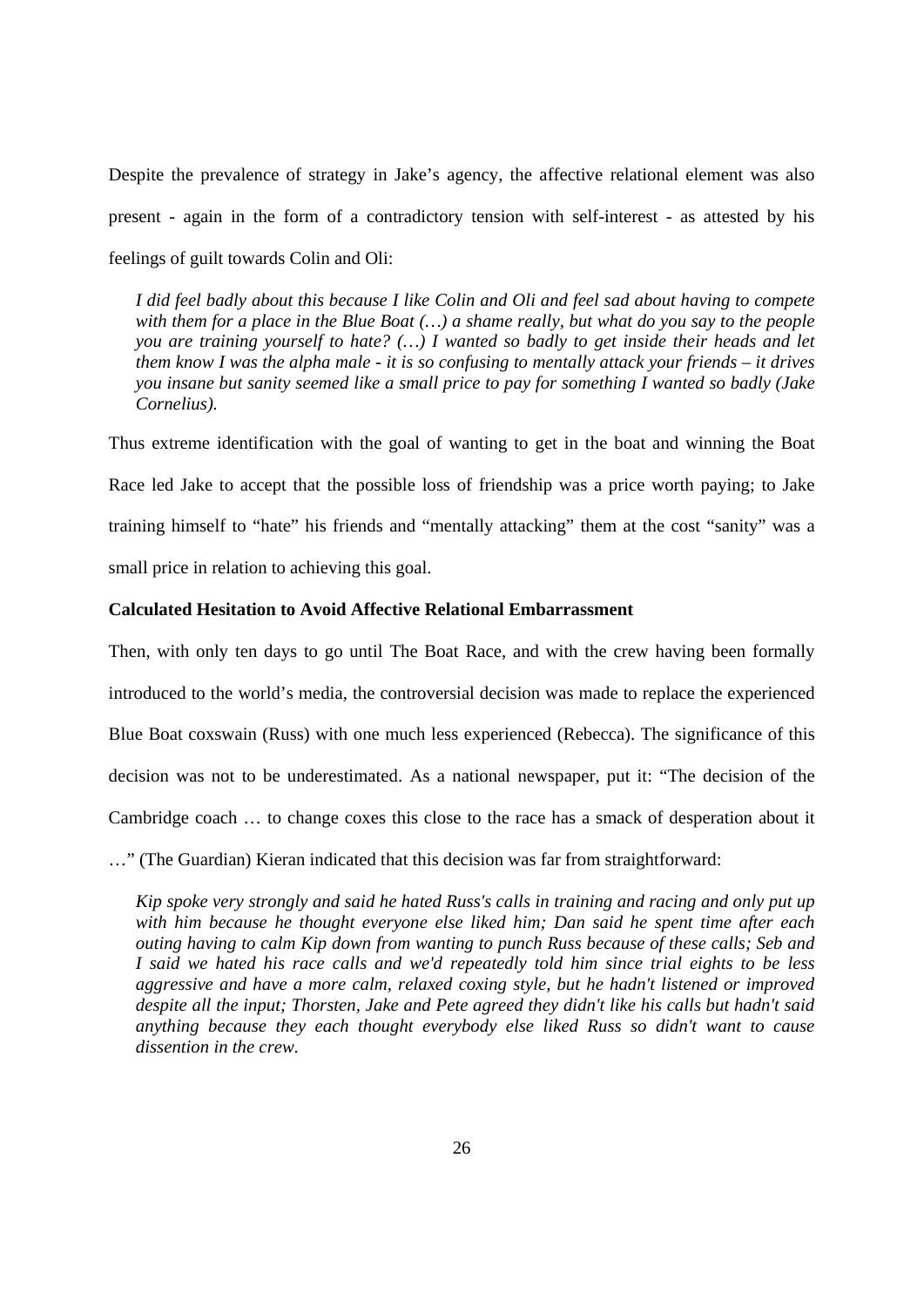It was clear that, despite ongoing misgivings with respect to Russ' coxing calls, the crew had kept silent. They worried that everyone else liked Russ and they might be seen as the odd one out if they spoke out, thus causing potential personal embarrassment in addition to causing embarrassment to Russ.

This 'not speaking out' could be considered a form of divergent agency in the same sense as 'not shaking someone's hand' in an institutional context in which shaking hands is the norm. This is because the reluctance to raise the issue of switching coxswains, partly for Russ' sake, and partly because they assumed everyone else acted as they did out of affection for Russ, ultimately did both him and the CUBC a great disservice. It caused Russ to be publicly humiliated with all major national broadsheets covering the announcement of his demotion from Blue Boat coxswain to coxing the much less prestigious reserve crew instead. Postponing the demotion decision did not serve the primary institutional objective either, in that the crew tolerated a suboptimal coxswain for far longer than necessary. Although crew members' hesitation to speak out promptly can be seen to be calculative or strategic in the sense that it was based on how they thought others would react if they spoke out, the affective relational element of agency appears particularly salient in this example of divergent agency. Avoiding feelings of shame associated with the potential of embarrassing oneself as well as Russ appeared to trump the institutional imperative, at least temporarily, of creating the fastest possible boat.

#### **Strategically Negotiating the Coach's Authority: A Final Revolt**

A decision by the coaches to rotate Kieran and Thorsten in stroke seat with less than two weeks to go until the Boat Race caused a confrontation between the coaching staff and members of the crew yet again, with Seb requesting a meeting to discuss what he thought was an attempt to sneak Kieran into stroke seat. Seb felt that making changes this close to the race was plain stupid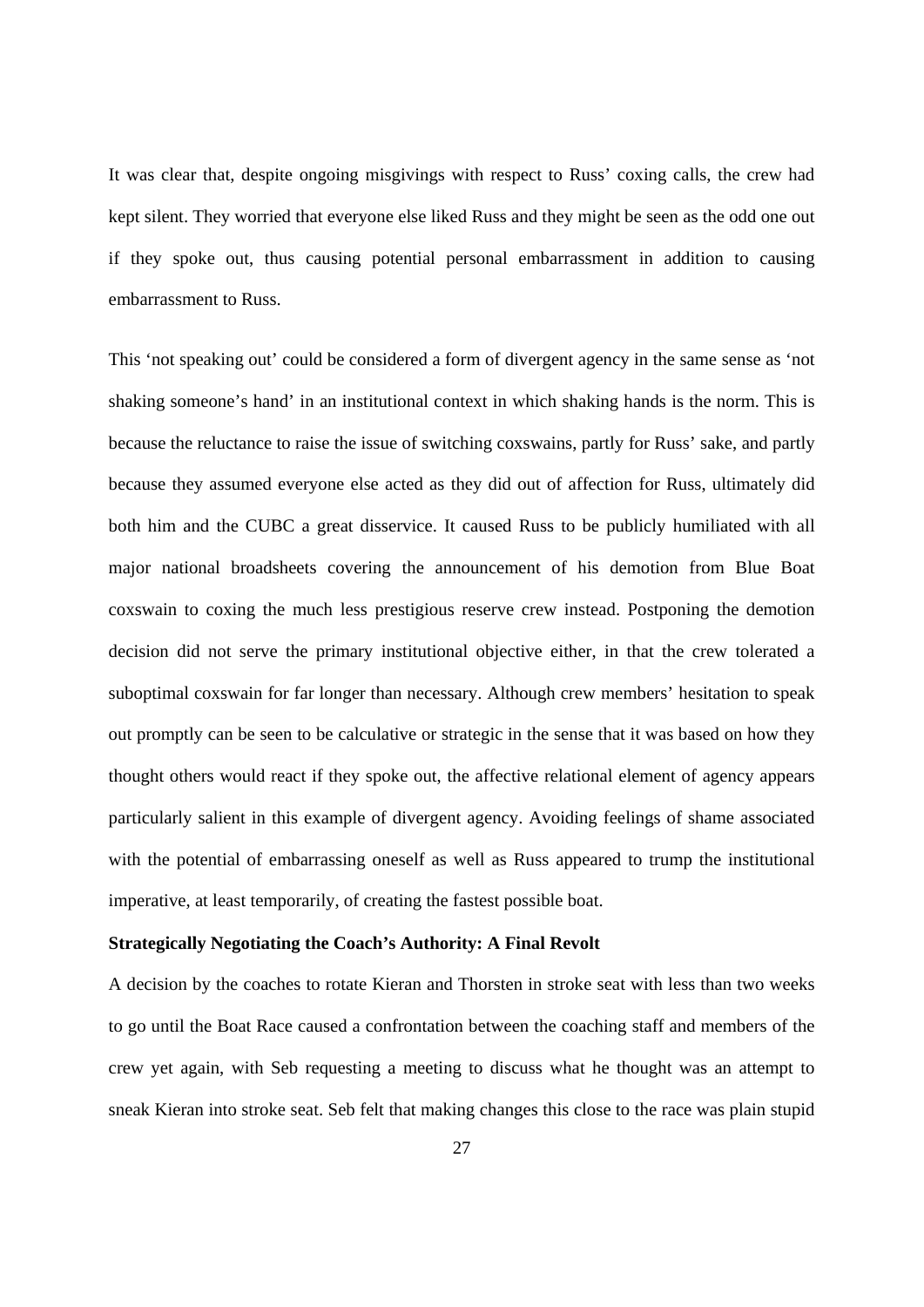and as far as he could see it was a conspiracy: "Do the coaches not realize that everyone knows

what tricks they're up to?" Kip agreed, as he stated at the time:

*I can't believe it…. We had the best-ever row on Tuesday and then [the coaches decide] to swap Thorsten and Kieran, which upset everything. Even assuming it makes sense from a technical perspective to swap the two, it makes no sense from a psychological perspective. None whatsoever. It's just plain stupid. The last thing you want to do in approaching a race is to upset the boat. We'd already had a last-minute change of coxswain – and now this …!* 

Thus, after six months of race preparations, coaches could not take their authority over the crew

for granted. Whenever prominent members of the crew disagreed with what the coaches felt was the best way to create the fastest boat, they made their feelings known and meetings were required to resolve the tensions. During this final meeting Kieran resolved the problem by relinquishing stroke seat for the sake of the team:

*Actually I'm pretty pissed off that we are having a meeting at all. The only thing that should matter at this point is how we can make this boat go as fast as possible, not who sits where. It's not about some glory seat or any of that crap, but whether or not we win next week – (…) and, so long as we win, I don't care who sits where. (…) So Thorsten sits at stroke, I'm Six, we all stop worrying about what everyone else is doing and fucking well concentrate on our individual jobs! That way we'll win this bloody race and none of this will matter. Problem solved!* 

The coaches never did get a chance to contribute any closing statements. Nor were they any longer expected to make any decisions. The crew had effectively taken things into their own hands. The boat belonged to them now.

Nine days later they won The Boat Race.

#### **Strategic Conformant Agency: Healthy Competition**

As explained earlier, we did not just find examples of strategic agency that diverged from institutionalized rules, norms, or beliefs but also identified examples that conformed to the structural properties of the institution. Internal competition for a seat in the Blue Boat and the strategic behaviors it produced to improve selection chances were actually a key pillar on which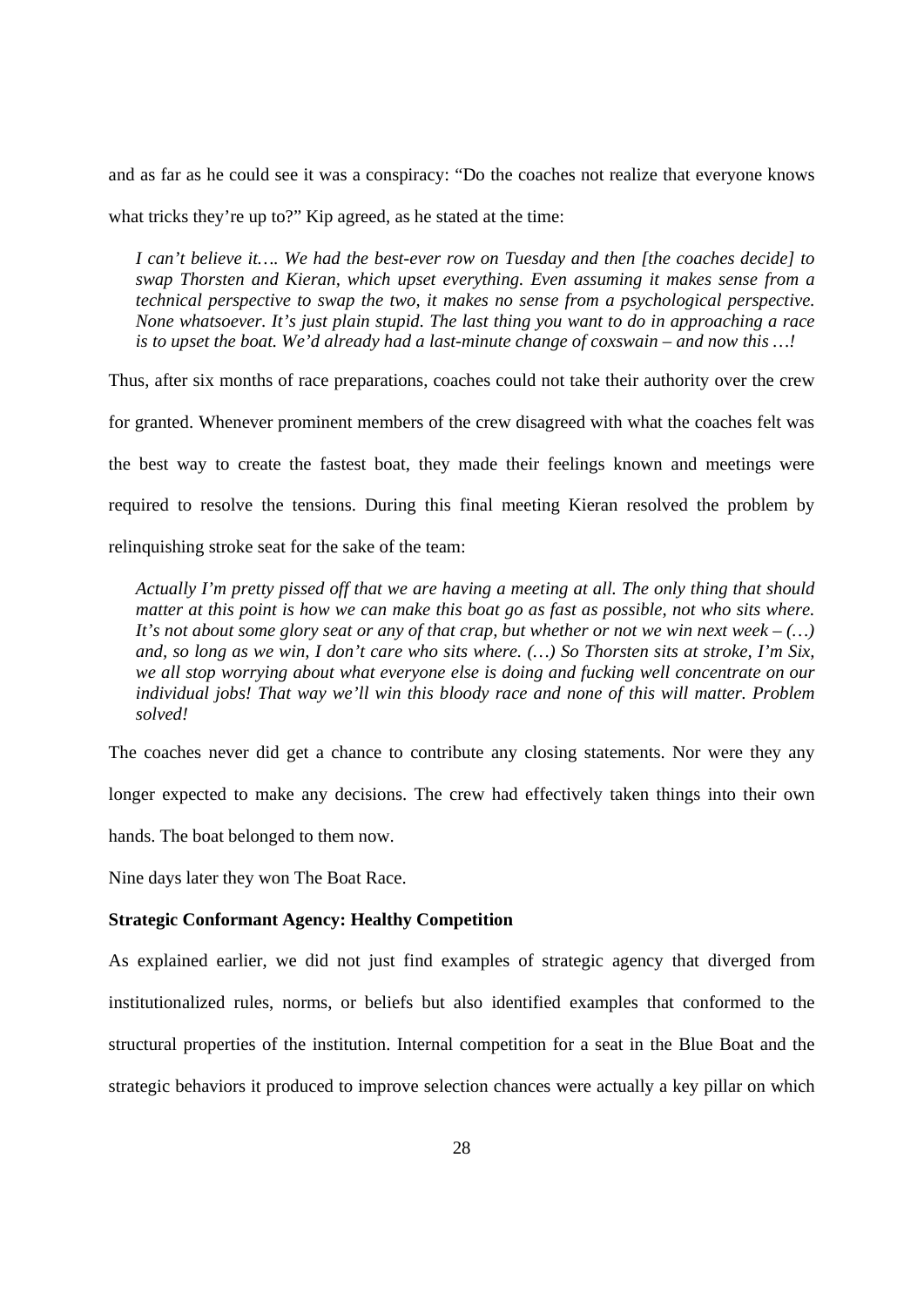the functioning of the institutional system rested. The training and selection program is designed to foster both competition and cooperation: rowers can only ever compete effectively if able to cooperate perfectly, or at least seamlessly coordinate their 'blade-work', with the very people they are competing with. To think strategically about one's relative ranking in terms of ergometer scores, seat-racing and technique, on one of either side of the boat, allows them to make a calculated decision as to how to compete. For example, several of the rowers (including Jake) made a conscious decision to switch from stroke to bow side (or vice versa) because they rated their chances of selection higher on one side, given the competition. Decisions such as these reproduce the institutional order because they are an intrinsic part of the logic of creating the fastest boat, which permeates this particular institution. As Kip explained: "always looking out for your self-interest (…) is the way competing at this level goes." The one institutional condition that applied to individual strategies was that they remained 'within the rules of the game', code of 'fair play', or 'sportsmanship', and excluded sabotage, scandal mongering, and other forms of manipulation, or indeed of 'doing nothing' when aware that any of this is happening. Thus, the possibility of divergent agency that was inherent in the competitive system was controlled by a set of institutional rules, which specified what behaviors were unacceptable.

#### **Relational Affective Conformant Agency: Team Bonding**

Whereas we have shown relational affective agency to have disruptive potential in some cases, it can also conform to structural properties. Despite fierce competition for one of only eight seats in the Blue Boat (when excluding the coxswain), squad members express respect, and even affection, for each other, actively maintaining social relationships by providing mutual support. For example, they will often help each other with academic work. During erg trials (which pitted athletes against each other for the fastest time over a 2,000 or 5,000 meter course), squad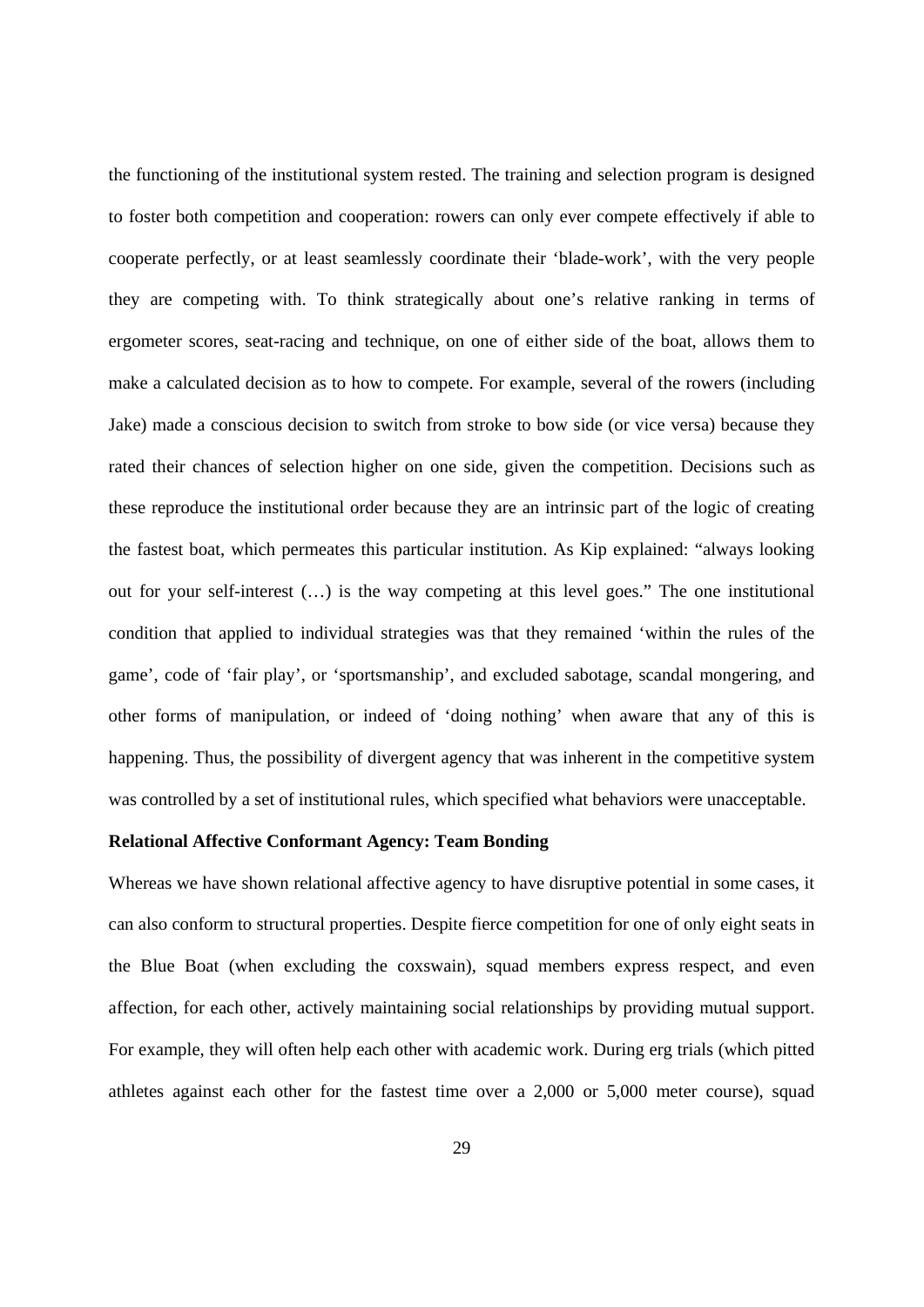members would rally around to encourage each other. Such moral support is priceless when struggling with fatigue midway through a trial, and reciprocated by the oarsmen. Invariably the oarsmen will post different results – some will be pleased and others disappointed with their own performance – and once the dust has settled they make an effort to either comfort each other, or to rebuild relationships. This is true even among the most competitive oarsmen, a nice example being a battle for the prestigious 'stroke' seat between Kieran and Thorsten. Olympic gold medalist, Kieran, and World Champion, Thorsten, were extraordinarily close in terms of their 2,000-meter erg scores. At the indoor rowing championships the previous year, Thorsten had beaten Kieran by the smallest of margins measurable on a Concept II ergometer. The tension before the following year's championship was palpable, with Kieran and Thorsten choosing to travel to the venue in separate vans, and keeping very much to themselves. However, no sooner had Thorsten beaten Kieran narrowly once again, or both athletes sought to make up for lost time. Immediately after the trial, still wet with perspiration, Thorsten walked up behind Kieran and gave him a big bear hug. Kieran reciprocated with a joke, and they left the venue together.

At a more general level, the squad will plan for a social event to complete a trial, and to patch up any hostility that may have arisen during it. Thus, the evening after Trial Eights (which traditionally pits two CUBC crews of equal strength against each other), the two crews will have a formal (black tie) dinner followed by dancing and a flurry of email banter the next day. Likewise, the final day of seat-racing for the Blue Boat often coincides with New Year's Eve which, albeit it on location in Northern Spain, allows for plenty of mockery as well as sympathy. Rivalries will be mended, even if only temporarily, newcomers will be introduced into the 'rough and tumble' of CUBC partying, coxswains are likely to get drunk (given their lack of body-mass compared to oarsmen, and yet eagerness to keep up), and those too miserable to party will be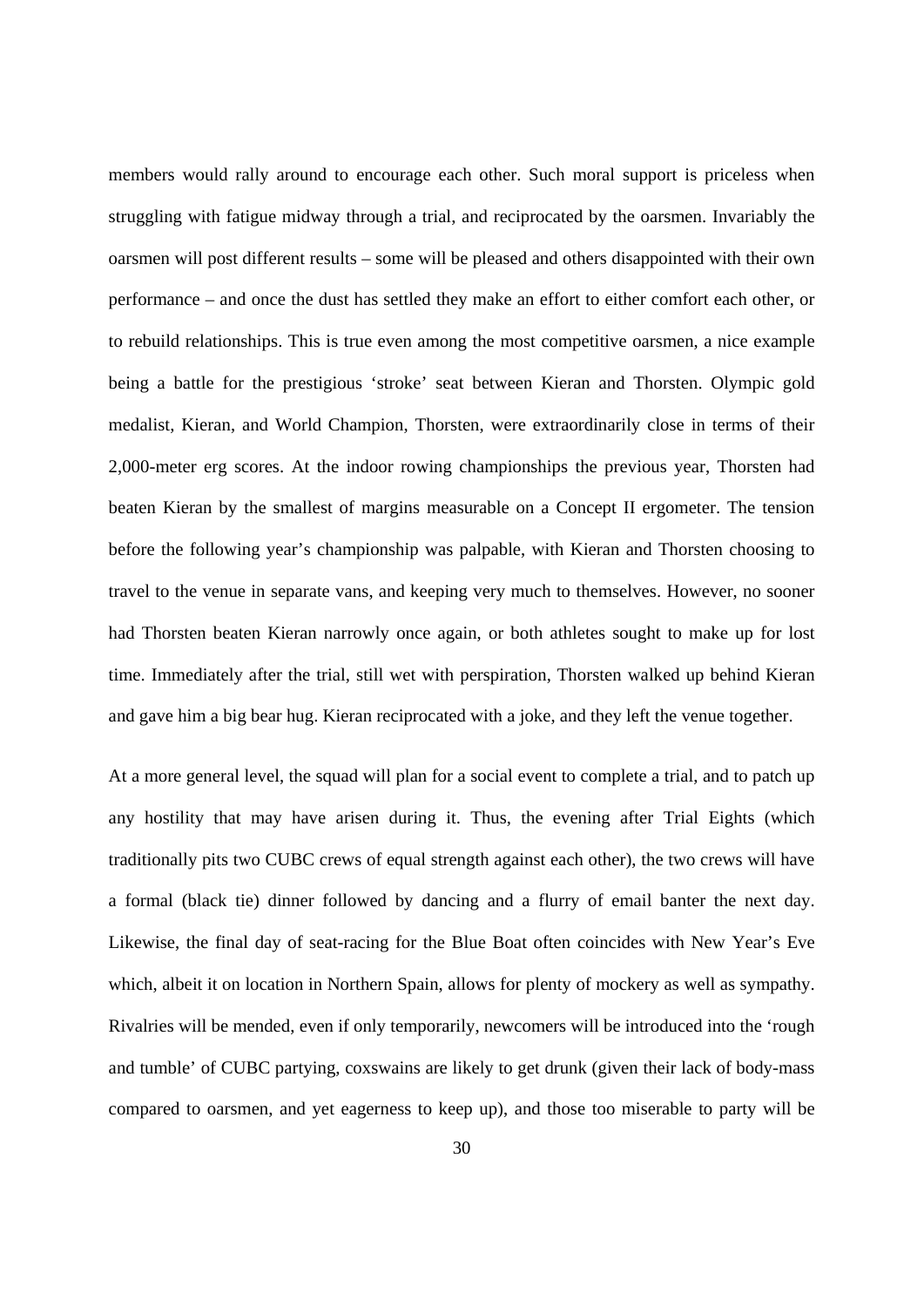comforted. In that sense, the CUBC world is surprisingly affective. Despite, or because of, intense personal rivalries, the oarsmen are often seen to display affection towards each other by means of touching, hugging, or homoerotic behaviors (such as simulated sexual posturing). These forms of bonding to counterbalance relational disruptions that can result from fierce competition serve the institution well: crew rowing is a team sport in which perfect coordination is of crucial importance for boat speed.

#### **Institutional Maintenance Agency: Socialization by Coaches and Old Blues**

Institutional reproduction is, likewise, facilitated by socialization as a form of institutional maintenance work. The coaches actively cultivate team spirit by making selection decisions as early as possible so as to allow a crew to settle and bond. Thus, by late January two distinct crews will have emerged: the Blue Boat and Goldie. These crews begin to develop their own identities, as they did in 2007, by training in separate corners of the boathouse, by being assigned their own coach, by riding in different vans, and by being forced to race each other in water sessions. The Goldie crew is united in one important respect: everyone in it failed to make the Blue Boat. But their resentment serves the club well: they provide an excellent training partner in their enthusiasm to defeat their bigger brother in mock races.

This counter-identity is encouraged by the coaches, as illustrated in an email sent by Goldie coach Rob Baker shortly after crew selection:

*I want you to think of yourselves as Fighters. Not just in a general term I want you to model yourselves on actual fighters the main example being Muhammad Ali … Every fighter takes a good beating at some point and you have the Blue Boat to race so you need to come up fighting every time. I want you to be ready for anything in training and relish the fact that I will be pushing you in every area. When I ask you to jump over a wall I expect the answer in your body language to be "how high?" (12 January 2007).*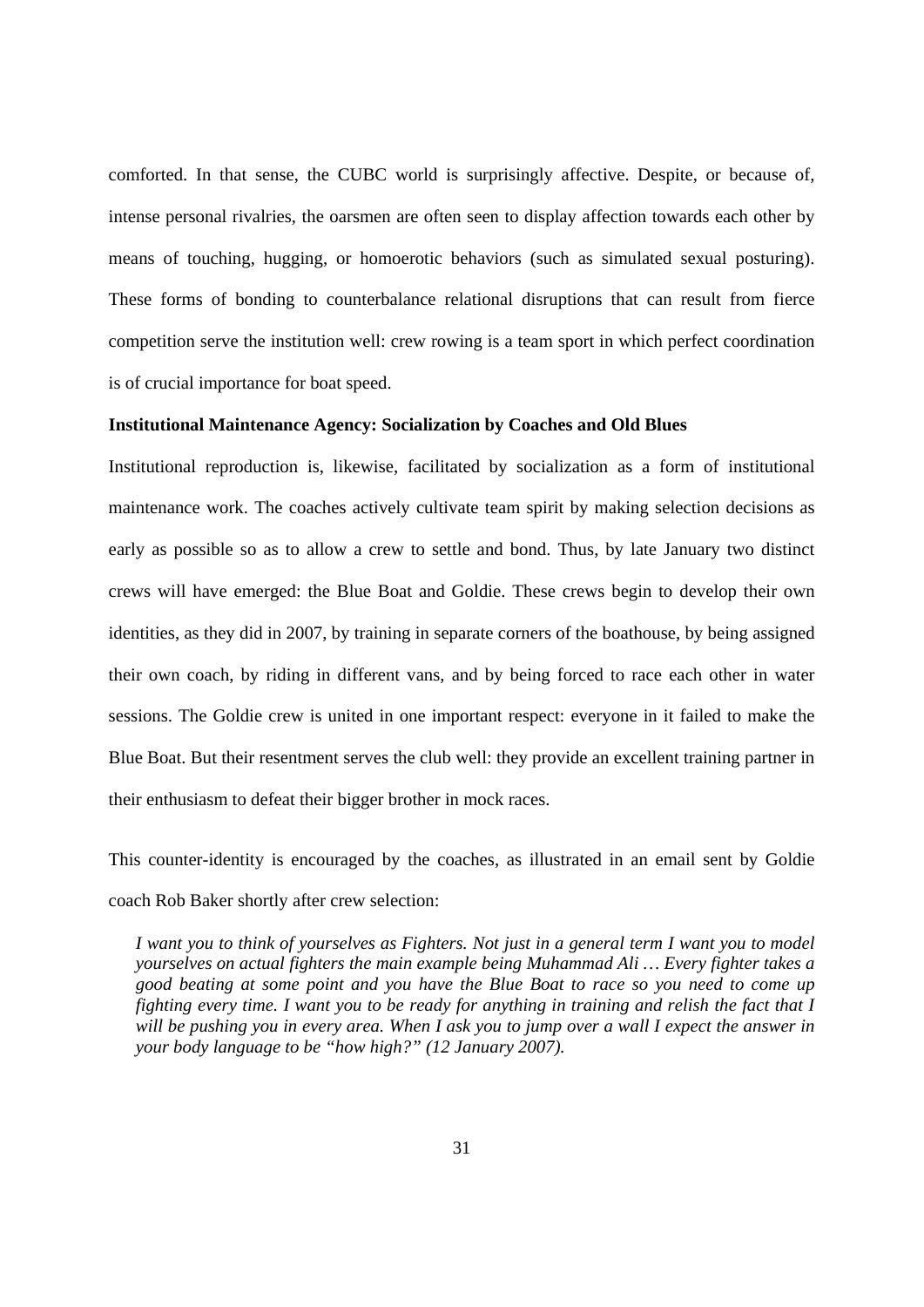The Blue Boat crew sought to identify itself not in terms of Goldie, but their Oxford rivals. They decided, in 2007, to appropriate a term used by Oxford to refer to their Cambridge counterparts, namely 'Tabs' (derived from the Latin 'Cantabrigian'). While the term is itself neither flattering nor derogatory, Oxford have long used it as slang for Cambridge. Thus, by deciding to print tshirts with 'Tabs' printed on them in bold lettering, the Blue Boat crew sought to turn a nickname into a source of positive identification.

More formally, continued socialization takes place through the involvement of 'Old Blues' who raced the Boat Race in past years and are still actively involved with the CUBC. Early in the training season, Old Blues are invited back to Cambridge to tell of the club's history, ethos and importance. When the squad trains in London, as they do every so often, Old Blues will regularly turn up to give moral support. Several of them sit on CUBC's Finance and General Purpose (F&GP) committee, charged with planning and resourcing the long-term strategic future of the Club, and some take personal responsibility for mentoring specific individuals. They are also extraordinarily protective of their organization, as experienced first-hand by one of us (the ethnographer) when asked for a veto over his research output or, if refused, risk being thrown out. Some of the Old Blues had gotten wind of his presence in the squad and worried about any damage his writing might inflict on an organization they hold as sacrosanct. As one of them wrote him in an email shortly before the publication of a book on the 2007 season:

*I am sure you are aware I have always vigorously opposed the publication of this book and many who are aware of its existence feel the same way. It shows up what is currently wrong with the organization and it is extremely distasteful to me to read much of what you have written or implied … I do not like you - you know that - and the less said or written further is probably best.* 

The Old Blues view themselves as custodians of the CUBC, helping to socialize newcomers into the ways of the Club early in the season, involving themselves in the club's governance and the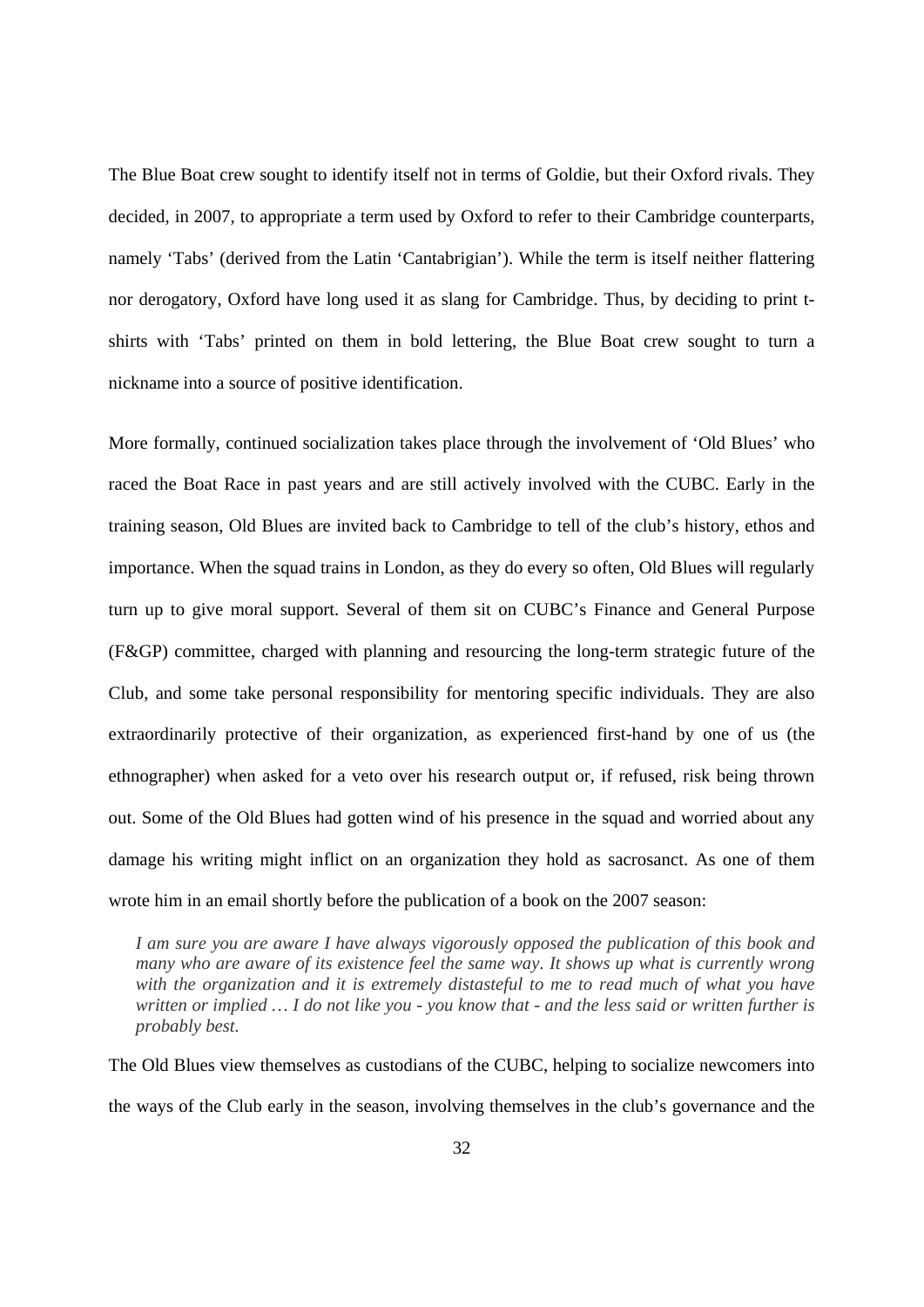appointment of coaches, and warding off anything that risks damaging the club's reputation. Through such forms of institutional work, they actively maintain and protect the institution.

#### **DISCUSSION**

Our aim in this paper is to develop a systematic micro-level understanding of endogenous agency in a highly institutionalized, stable setting as a basis for developing a general institutional theory of action. To this point, we highlighted a number of examples of endogenous agency throughout the 2007 Boat Race season, distinguishing between divergent and conformant forms of endogenous agency, as well as highlighting two categories that crosscut these two basic forms: 'strategic' and 'relational affective' agency. These examples are summarized in Table 2.

------------------------------------

Insert Table 2 about here ------------------------------------

They show how 'strategic' and 'affective relational' agency diverged from structural properties in some cases, whilst conforming to them in others, suggesting that these two categories may be intrinsic elements of endogenous agency itself. In the following we draw on practice theory and the work of Goffman to suggest that, in addition to being intrinsic elements of agency itself, they are also partially autonomous from the institutional structures that give rise to them. This leads us to a revised ontology of endogenous agency as a basis for developing a general institutional theory of action.

#### **Strategic Endogenous Agency**

Our identification of strategic agency as an intrinsic element of endogenous agency in institutions at the micro-level of analysis, even in highly institutionalized settings, is supported by prominent practice theorists who emphasize the reflexive knowledgeability of actors. For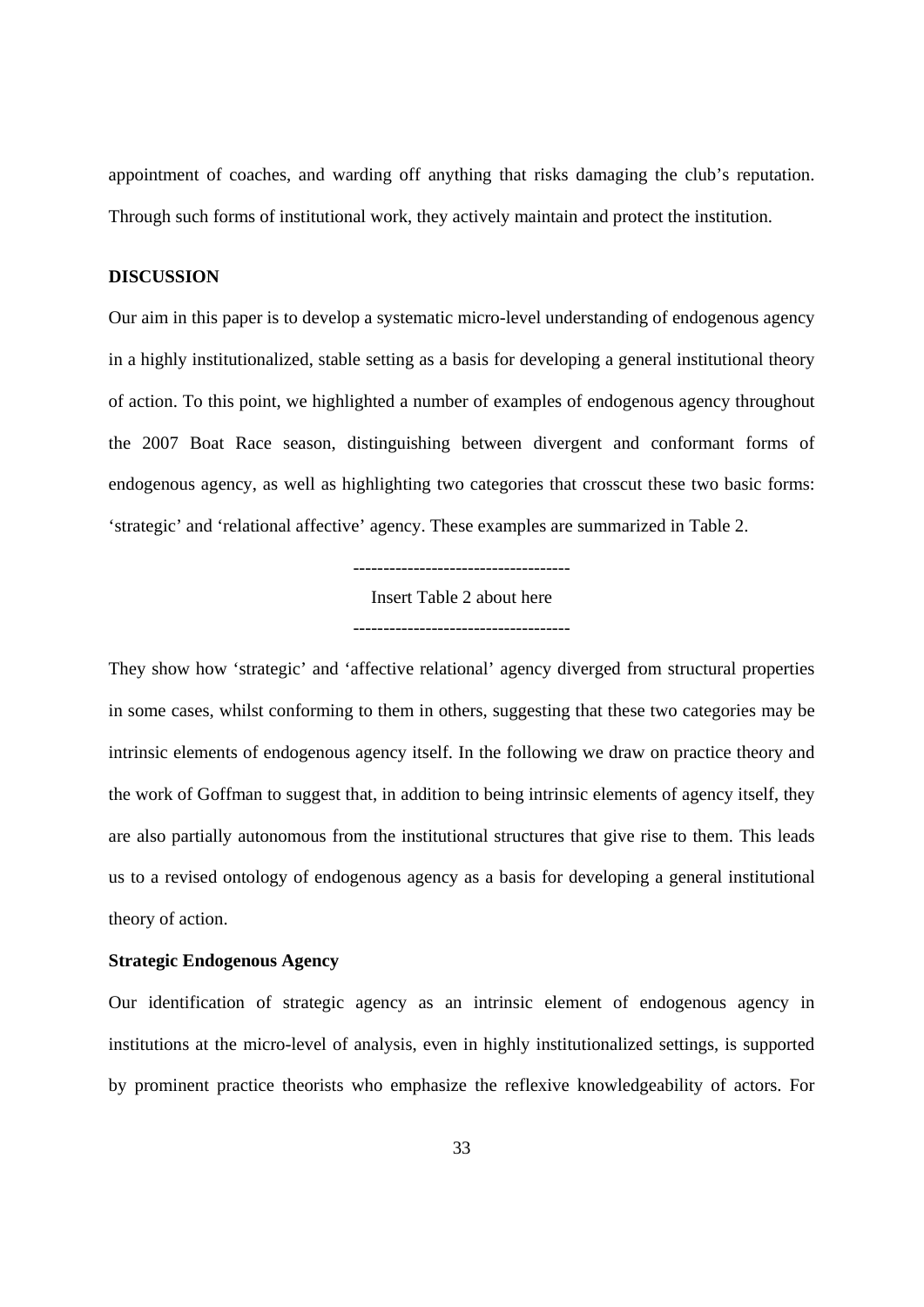example, Bourdieu (1977: 58), in outlining his practice theory, illustrates the complexity of marriage strategies in the Kaybilia, Algeria, concluding that marriage entails a very complex, and highly contextual calculation:

*The matrimonial game is similar to a card game, in which the outcome depends partly on the deal, the cards held (their value itself being defined by the rules of the game, characteristic of the social formation in question), and partly on the players' skill: that is to say, firstly on the material and symbolic capital possessed by the families concerned (…); and secondly on the competence which enables the strategists to make the best use of this capital …* 

His work suggests that the strategic conduct involved in increasing different forms of capital is an important means through which institutional structures are reproduced or challenged.

In our particular case, the strategic challenges to the coach's authority by the returning Blues were divergent in the sense that they challenged the institutionalized authority of the coach in selection decisions as well as the importance of seat-racing results in these decisions. The relationship between the crew and the coaching staff resembled a type of unstable 'negotiated order' (Strauss, 1978) in which decision making authority was strategically renegotiated on several occasions throughout the season. Yet this divergent strategic conduct also reproduced important structural properties. The forced selection of Dan was legitimated based on the claim that his inclusion would actually produce a faster boat, thus reinforcing the institution's overriding logic. Moreover, the final challenge to the coaches' authority, in which Kieran relinquished the seat that the coaches believed to be most suitable for him, actually created a sense of unitary cohesion within the boat, which had been lacking until then. Hence, the final revolt against the coach actually helped create a more cohesive rowing team. In other words, the unintended consequence of the coach's failed efforts to try to get Kieran in the stroke seat was to create a faster boat by provoking a revolt against him that united the crew.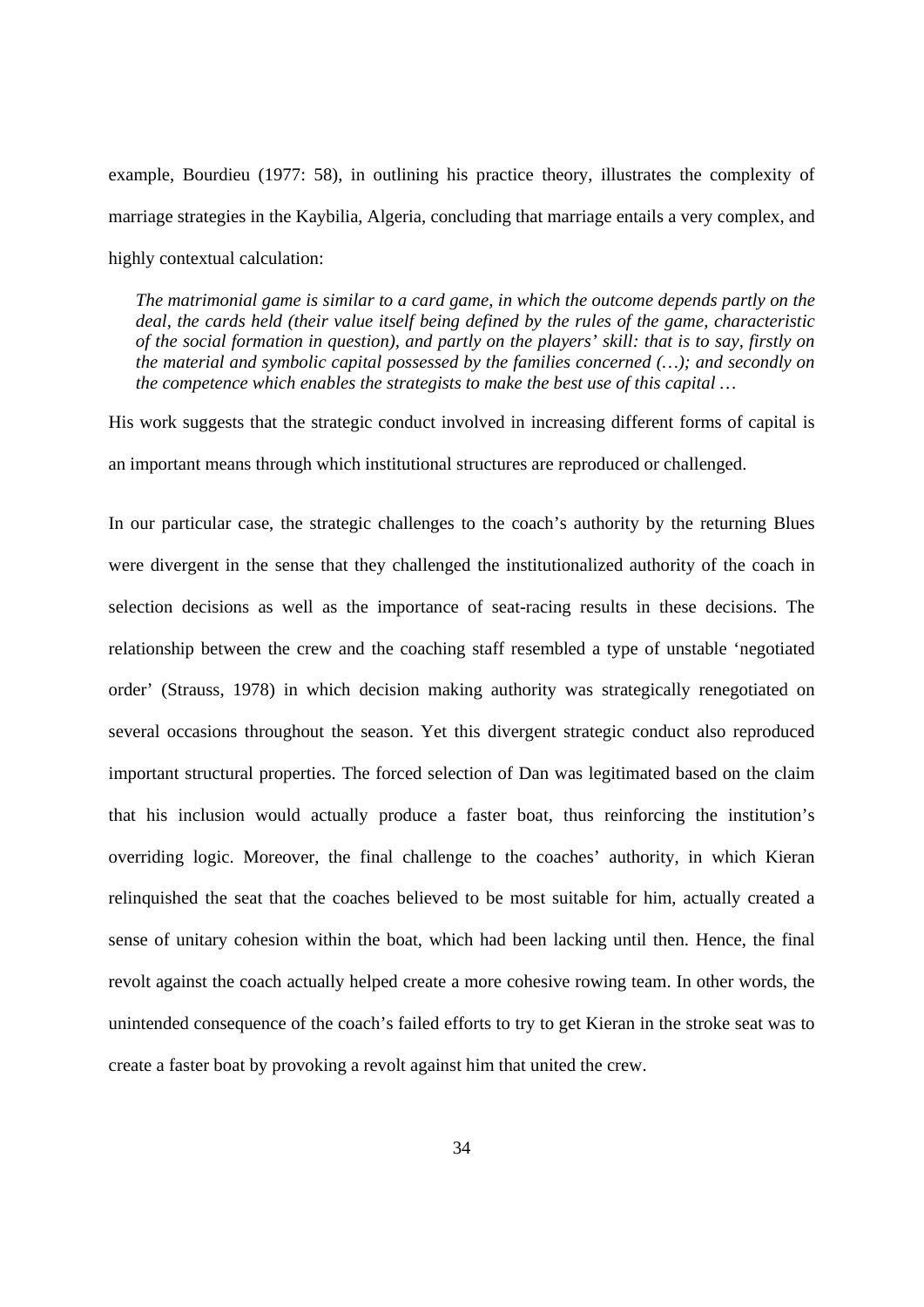Nevertheless, despite the possibility of strategic conduct supporting institutional reproduction, our analysis also shows that actors' bounded knowledgeability about the rules of the game and their ability to strategically engage, and even manipulate, these rules, also has inherent disruptive potential. The difference between the competitive strategies deployed by crewmembers to increase their selection chances, and those deployed by Jake, which had the potential to disrupt the institution's primary objective by influencing selection decisions to include other factors than genuine ability and work ethic, was a matter of degree of calculation and not a fundamental substantive difference. This suggests that the same strategic logic that can support institutional reproduction can also be potentially disruptive when taken to its extreme. Jake's case in particular shows that the very rules of competition that helped sustain the institution's primary objective of creating the fastest possible boat also made possible, and even encouraged, forms of behavior that could potentially disrupt this goal. This suggests that strategic conduct can be seen as somewhat autonomous from the institution which it helped sustain in most cases, necessitating *other* constraining rules such as those of 'sportsmanship' and 'fair play' to limit its potentially disruptive effects.

Bourdieu's work shows that this is not a unique feature of our extreme case, pointing to the autonomy of endogenous strategic agency in institutional fields in general: "(B)oth the individual struggles of everyday life and the collective, organized struggles of political life, have a *specific logic* which endows them with a real autonomy from the structures in which they are rooted" (Bourdieu, 1989: 21, original emphasis). Hence, we propose that strategic agency is not only an intrinsic element of endogenous agency in highly institutionalized settings, but also partially autonomous from the institutional rules that give rise to it. As such it cuts across both divergent and conformant agency, disrupting structural properties in some cases, whilst reinforcing them in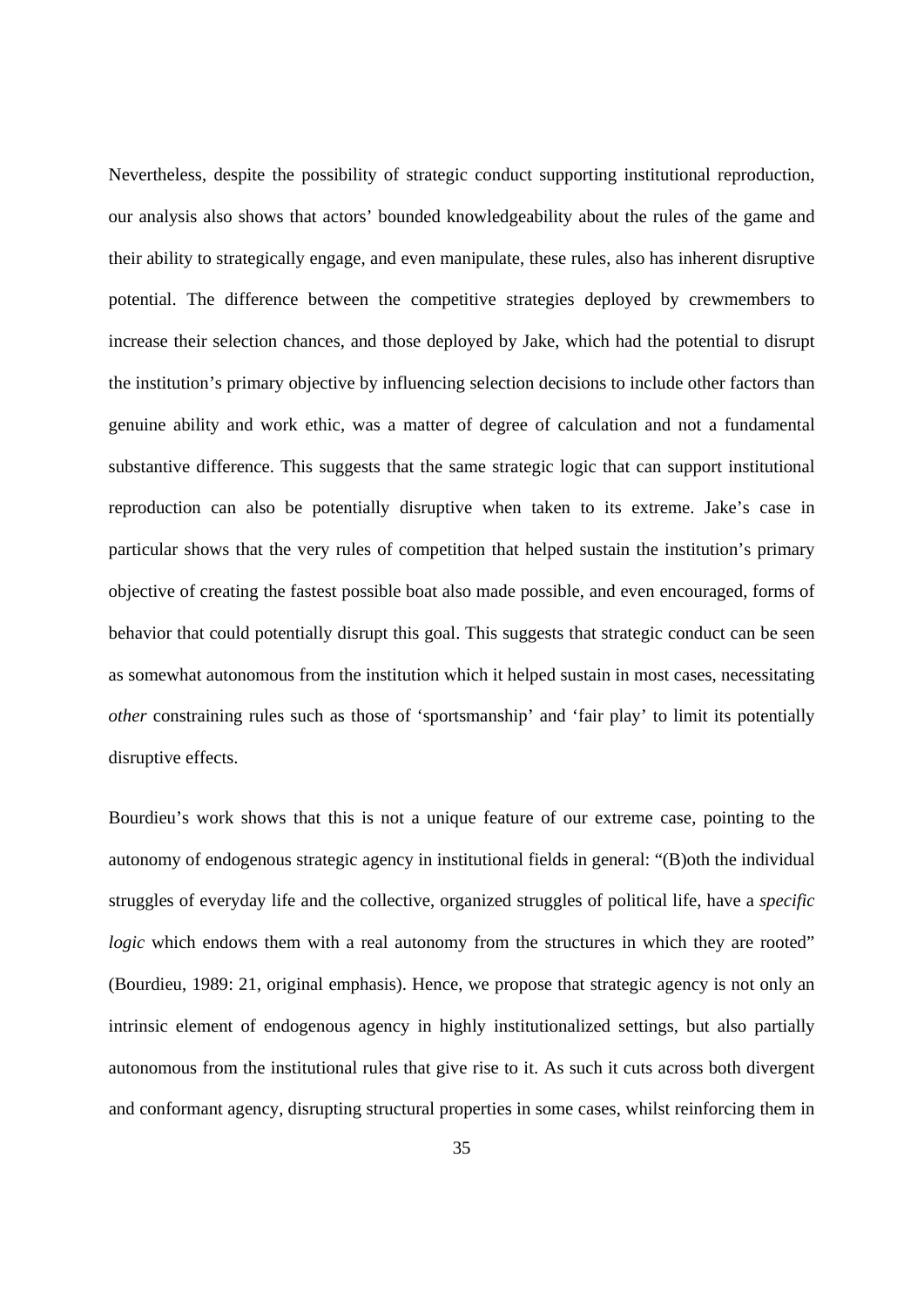others. The creative micro-level strategies that this logic induces are only reproductive of institutional structure insofar as the very rules by which actors play their strategic games are the ones that sustain it, e.g. strategic competition for seats supportive of the institutional imperative of creating the fastest possible boat, and additional rules are in place that constrain potentially disruptive creative excesses, e.g. strategic competition for seats constrained by rules of fair play and sportsmanship and by the institutional imperative of producing the fastest boat over and above self-interest.

In other words, the micro-logic of strategic agency opens up a range of possible behaviors for individual actors of which only a sub-set is conformant with institutional structure. The likelihood of occurrence of strategic divergent agency therefore depends on the extent to which the institution maximizes the relative size of this conformant subset by colonizing and constraining strategic conduct. Hence, we explain divergent strategic agency in highly institutionalized settings, in which the conditions on which extant explanations of endogenous agency rely do not hold, by theorizing strategic agency as an intrinsic element of agency itself which follows a micro-logic that is partially autonomous from institutionally sanctioned forms of agency and therefore has inherent disruptive potential.

#### **Relational Affective Endogenous Agency**

Although the term 'interaction order', borrowed from Erving Goffman (1983), is sometimes used as the micro-level equivalent of a particular institutional macro-order (Barley, 1986; Morrill, Zald, and Rao, 2003), Rawls (1987) points out that Goffman's unique contribution consists in the idea of an interaction order *sui generis,* partially autonomous from social structure, which derives its order from constraints imposed by the needs of a presentational self. Goffman has carefully argued over the course of his career that persons must commit themselves to certain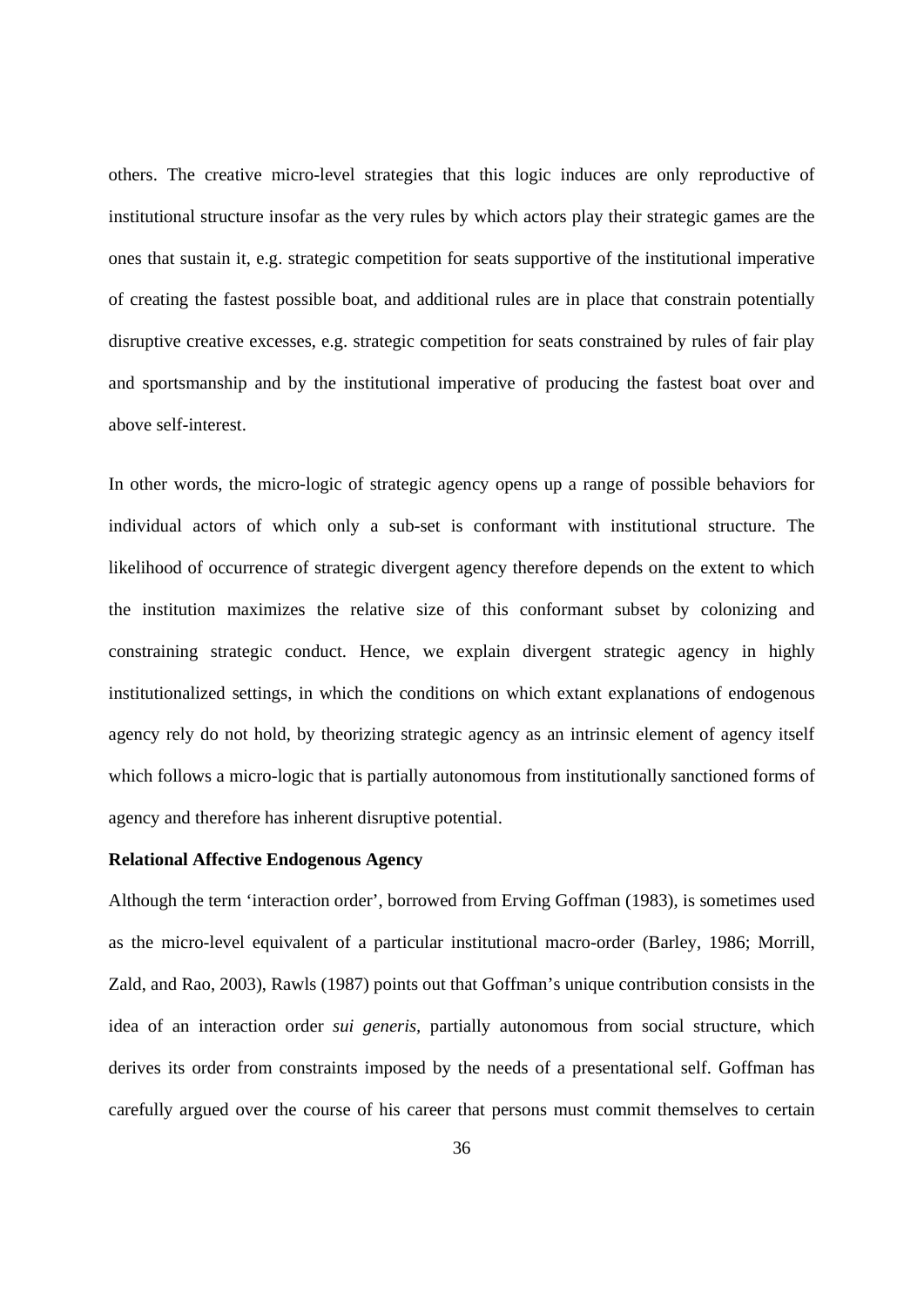interactional ground rules in order for their sense of self to be maintained. Interactional prerequisites and related needs of self are thus a source of consistent social constraint which, crucially, may offer a basis from which the encroachment of particular institutions can be resisted and defied (Rawls, 1987).

Seen in this light, the episodes of divergent relational affective agency we identified are attempts to secure a presentational self, rooted in the interaction order, in the face of institutional structures that threatened it. Both Kip, in talking about wanting his friend to lose in order to get him in his own boat, and Jake, in talking about his strategy for defeating Colin and Oli, expressed feelings of guilt. This is because maximizing advantage to themselves according to the institutionalized rules of self-interested competition meant that they had to put on a false front towards others. This, according to Goffman, can produce feelings of guilt because putting on a false front breaks the moral obligation inherent in any interaction to represent face accurately, an obligation which exists independent of particular institutional forms and is solely based on interactional imperatives (Rawls, 1987; Goffman, 1967: 24). Similarly, the crew's hesitation to speak out about Russ' poor coxing performance can be explained by the interactional imperative of avoiding embarrassment for self and others which can induce feelings of shame (Scheff, 1990). This interactional imperative contradicted the institutional rule of giving the highest priority to winning the race by creating the fastest possible boat and thus led to the institutionally divergent delay in speaking out.

This is not to say that social interaction operates under rules that are completely free of institutional constraint. Indeed, Goffman (1961) emphasized that the institutional conditions in which people find themselves can be designed to be totalizing, leaving them with very little room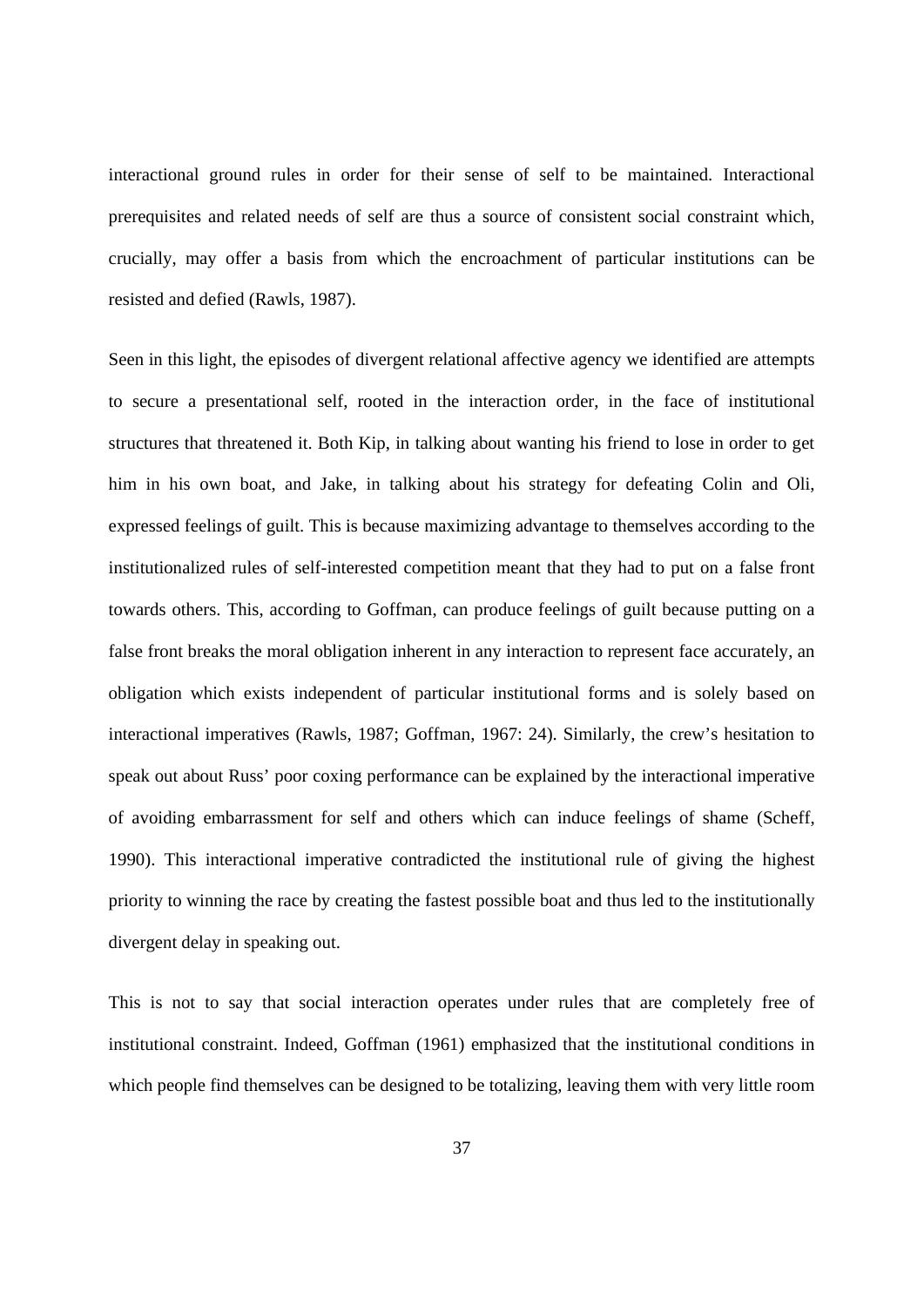to secure a self against them. In our case, despite their feelings of guilt, both Kip and Jake felt compelled to privilege their institutional identity as competitive rowers over ideas of friendship and moral interaction, framing this as a conscious choice. Similarly, the crew did opt to replace Russ with Rebecca in the end, despite their initial hesitations, thereby restoring the institutional imperative. In the example of preferring Dan against evidence that he was an inferior rower, the returning five Blues felt compelled to legitimate their preference based on institutionalized performance rules; it was precisely *because of* his likeability in interaction, so they argued, that he contributed to a faster boat. Moreover, our example of the importance of 'team spirit' for institutional reproduction shows that relational affective agency can be harnessed to serve the purposes of the institution, and need not always be directed against it.

Nevertheless, our examples of divergent relational affective agency do indicate that on several occasions the taken-for-granted acceptance of institutional imperatives was at least temporarily disrupted by feelings of guilt, embarrassment, and shame, which led to different action patterns than would be expected according to institutionally sanctioned scripts. The episodes of revolt and delay we identified are difficult to explain in terms institutional structure, no matter how inconsequential they turned out to be for its continued reproduction in the long run. They make more sense when we theorize relational affective agency to be partially independent from institutional structure, rooted in the needs to secure a presentational self *against* institutional encroachment, as Goffman (1961: 280) explains:

*Without something to belong to, we have no stable self, and yet total commitment and attachment to any social unit implies a kind of selflessness. Our sense of being a person can come from being drawn into a wider social unit; our sense of selfhood can arise through the little ways in which we resist the pull. Our status is backed by the solid buildings of the world, while our sense of personal identity often resides in the cracks.*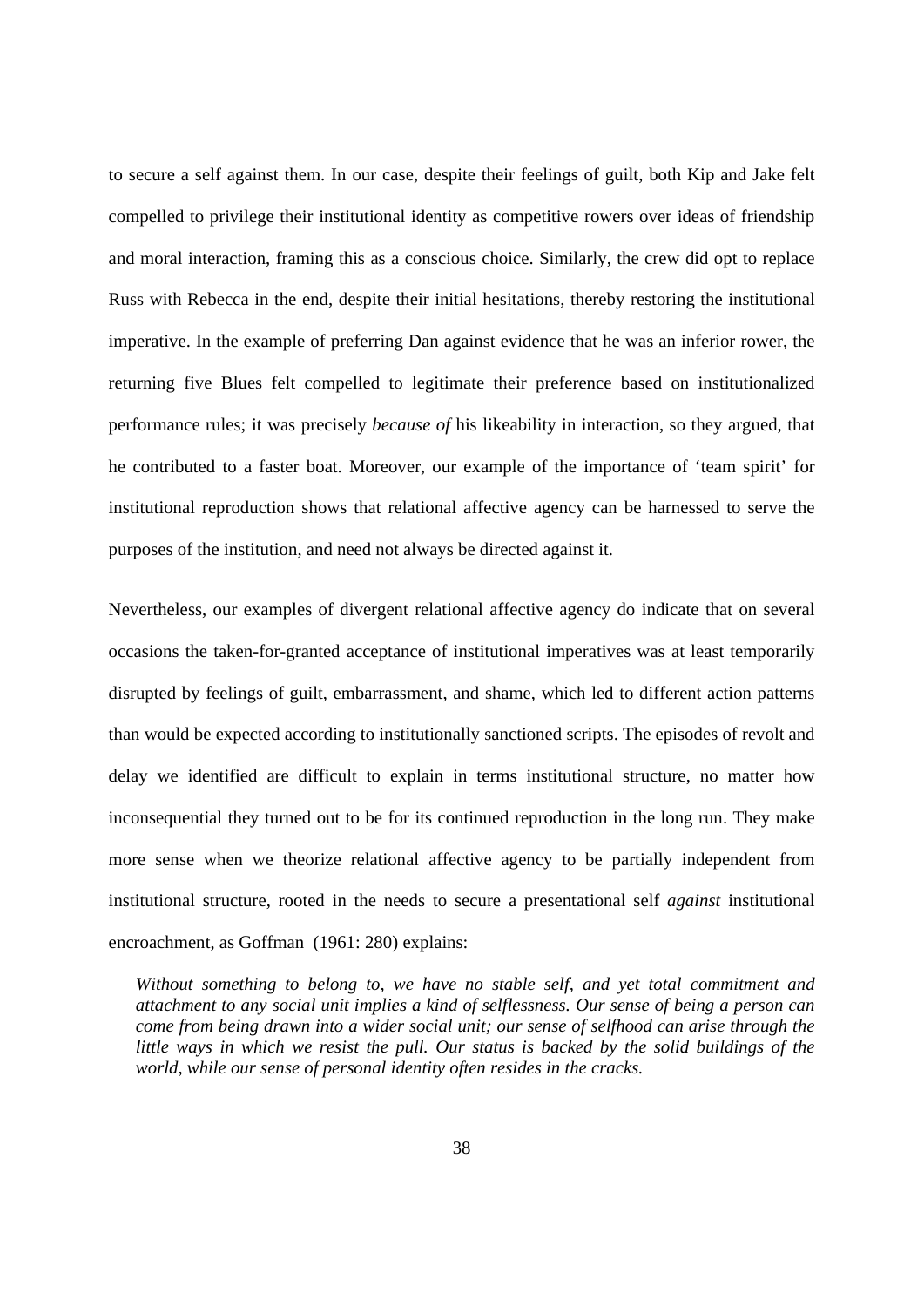This implies that, like strategic agency, relational affective agency is not only an important element of endogenous agency in highly institutionalized settings, but also partially autonomous from institutional structure. It follows a logic of moral commitment to rituals of interaction through which presentational selves are protected, and emotions of shame and guilt are avoided (Goffman, 1961, 1967; Rawls, 1987; Scheff, 1990). We suggest that, like strategic agency, it also has inherent disruptive potential as an intrinsic element of endogenous agency in institutions, because it can induce behaviors that are not aligned with institutional imperatives. As in the case of strategic agency, we propose that the likelihood of divergence occurring depends on the extent to which institutional imperatives colonize and constrain affective relational conduct. In other words, the likelihood of divergent affective relational agency firstly depends on the extent to which affective relational elements are incorporated into institutional reproduction, e.g. institutional reproduction through 'team spirit'. Second, in cases where a conflict between institutional and relational affective imperatives is nevertheless experienced, the likelihood of divergent agency depends on the extent to which institutionally sanctioned social identities are successful at overriding interactional imperatives linked to maintenance of a presentational self, e.g. ignoring feelings of guilt towards others based on strong identification with a self-interested, competitive rower identity. Hence, like strategic agency, we explain divergent affective relational agency in highly institutionalized settings, in which the conditions on which extant explanations of endogenous agency rely do not hold, by theorizing affective relational agency as an intrinsic element of agency itself which follows a micro-logic that is partially autonomous from institutionally sanctioned forms of agency, and therefore has inherent disruptive potential.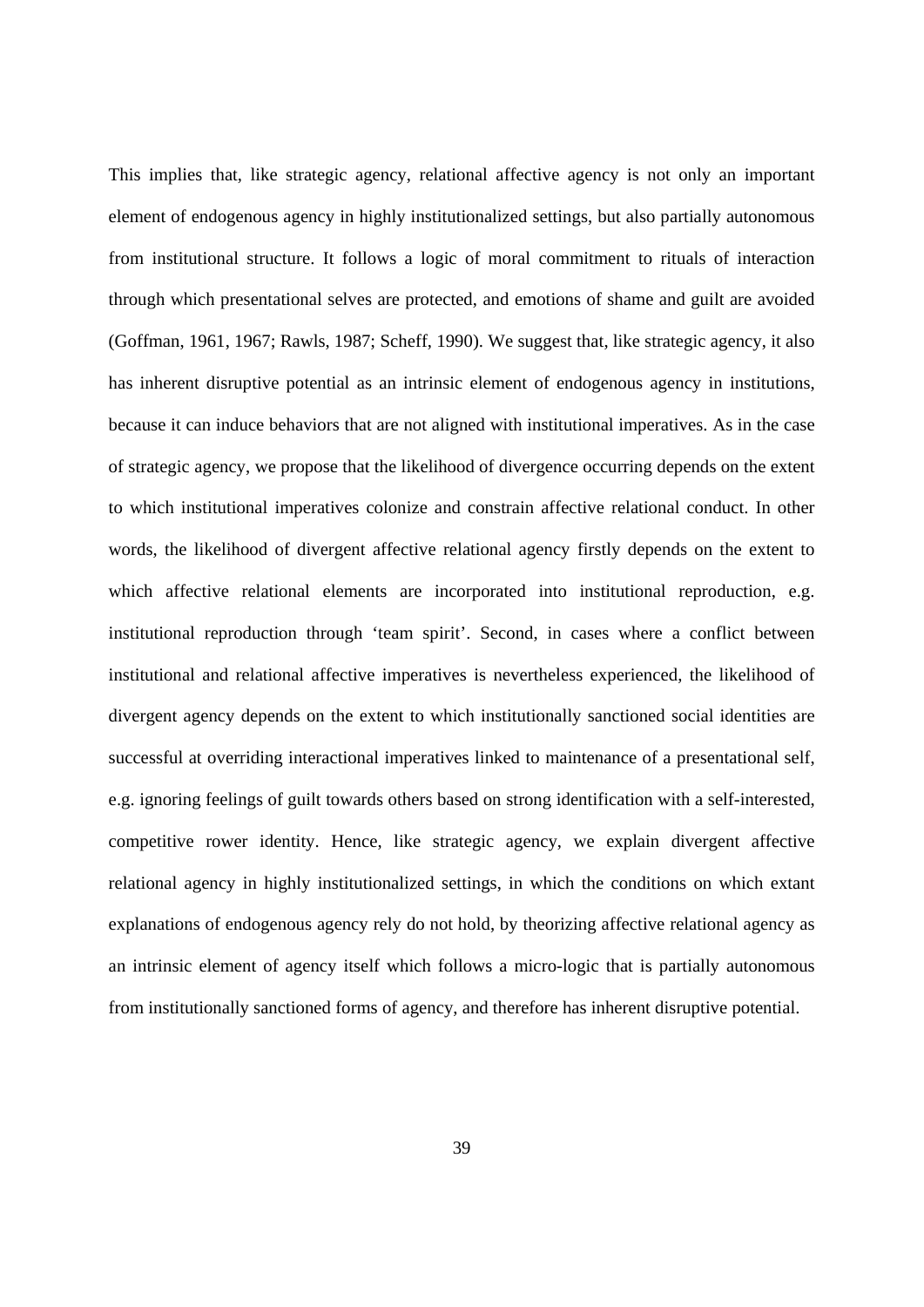#### **A REVISED ONTOLOGY OF ENDOGENOUS AGENCY**

In sum, we have identified two overlapping categories of divergent endogenous agency – strategic and relational affective – and have shown that these two categories are also involved in institutional reproduction. By relating these two categories to practice theory in the case of strategic agency, and the work of Goffman in the case of relational affective agency, we have developed a theoretical argument that leads to a revised understanding of endogenous agency in highly institutionalized settings. First, we suggest that strategic and relational affective agency are intrinsic elements of endogenous agency, in addition to taken-for-granted, routinized institutional agency reinforced by institutional maintenance work. Second, we propose that strategic and relational affective agency are partially autonomous categories of agency, reproducing structural properties in some cases whilst diverging from them in others. Third, we argue that strategic and affective relational agency can depart from institutional structure because they have their own specific micro-logics of action, which are not necessarily aligned with institutional imperatives. And fourth, we propose that the likelihood of divergent endogenous agency in highly institutionalized, stable settings depends on the degree to which institutional imperatives successfully colonize and constrain the strategic and relational affective categories of agency.

> Insert Figure 1 about here ------------------------------------

------------------------------------

This leads us to the model of endogenous agency depicted in Figure 1. According to this model endogenous agency at the micro-level of analysis consists of three autonomous but interpenetrating categories: institutional, strategic, and relational affective. 'Institutional agency' refers to a category of actions through which institutional structures are maintained through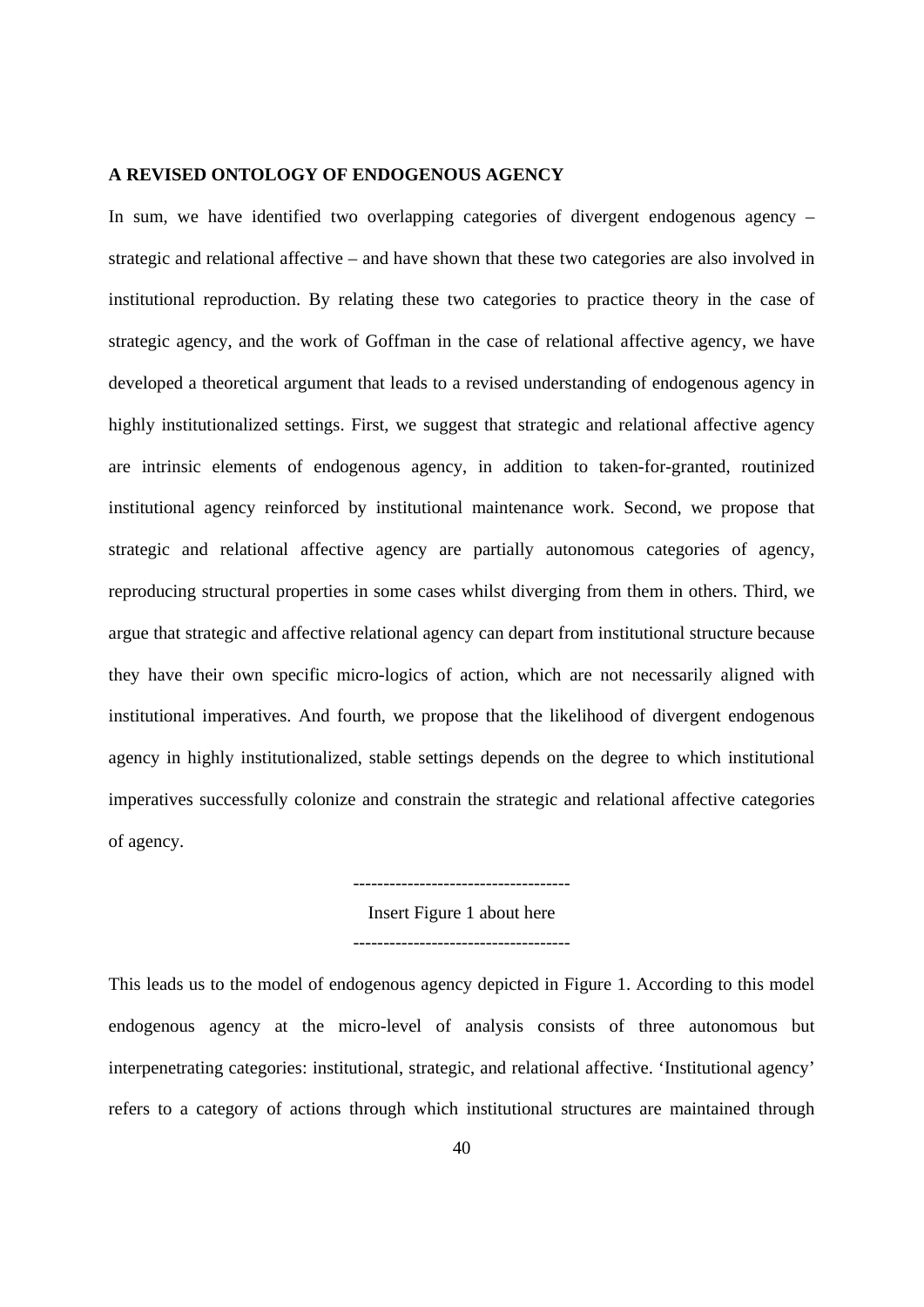conformant action, including mundane routines and purposive maintenance work. 'Strategic agency' refers to a category of actions through which cultural, symbolic, social and economic capital (Bourdieu, 1985). are maximized. 'Affective relational agency' refers to a category of actions through which presentational selves are protected through rituals of interaction. These categories overlap but are also autonomous in the sense that each has a specific micro-level logic of action. In cases where strategic and/or relational affective agency overlap with institutional agency, the different micro-logics mutually support each other, conforming to institutional structure. However, due to their autonomy, these micro-logics can also point to different, conflicting actions. In such cases divergent endogenous agency will occur when either strategic agency and/or relational affective agency become the most salient micro-logics of action, overriding the institutional imperative. Our analysis suggests that this possibility is ever present, even in highly institutionalized settings, suggesting that the potential for institutional disruption is intrinsic to the nature of endogenous agency itself.

It is important to differentiate this argument from institutional logic theory which explains endogenous agency based on the contradictions between the institutional logics supporting different macro-orders (Friedland and Alford, 1991; Thornton and Ocasio, 2008). We argue that strategic and relational affective agency are not related to any particular institutional macrologic, but cut across them. Although their salience may vary, we suggest that strategic and relational affective agency are intrinsic elements of endogenous agency *across* different institutional logics. Hence, our argument is different from institutional logic theory in that our analysis suggests that contradictions between institutional macro-logics are not a necessary requirement for endogenous agency in institutions. This is because the pluralism required for divergent agency is inherent in the structure of agency itself, which is constituted in multiple,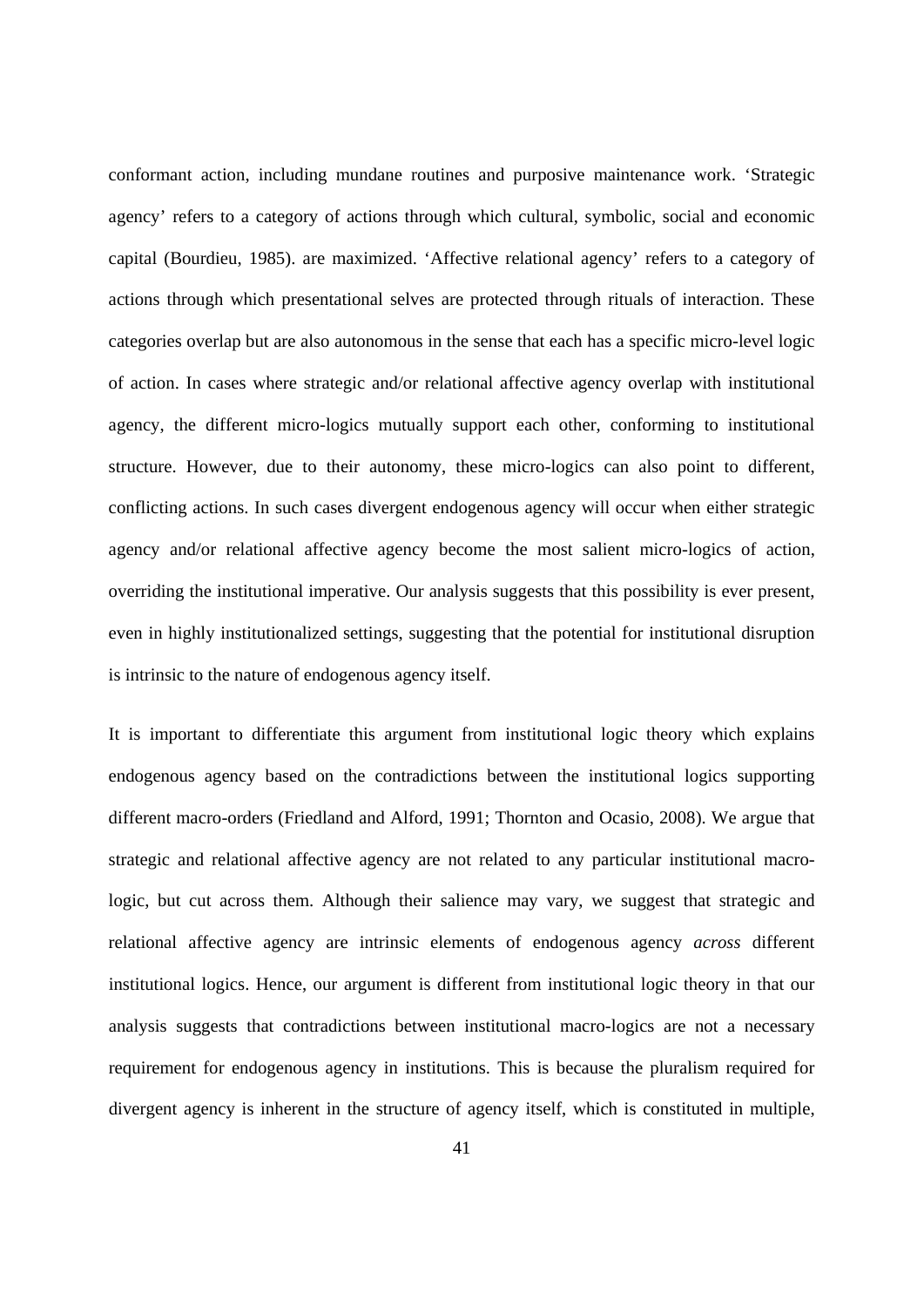potentially conflicting micro-logics of action that do not derive from any one particular macrologic such as capitalism, democracy, the family, the professions, or religion (Friedland and Alford, 1991; Thornton, 2004). It is through this theoretical move that endogenous agency can be explained in institutions that are *not* characterized by salient contradictions between macroinstitutional logics. Hence, our theory specifically applies to institutional conditions under which explanations of endogenous agency based on institutional logic theory do not hold.

#### **IMPLICATIONS**

As Hallett and Ventresca (2006) point out, recent work in the institutional tradition has reached out to symbolic interactionism to complement the imagery of exogenous institutional logics with endogenous, socially skilled, negotiated action (Barley and Tolbert, 1997; Fligstein, 1997, 2001; Lounsbury and Ventresca, 2003; Barley, 2008). Our study falls squarely within this nascent "inhabited institutions" approach, bringing people back into institutional analysis based on the recognition that micro-level social interactions suffuse institutions with local force and significance (Scully and Creed, 1997; Hallett and Ventresca, 2006; Hallett, Shulman, and Fine, 2009). Rather than seeing institutions as inert containers of meaning and people as mere "carriers" of these meanings, this "peopled" (Fine, 2003) approach emphasizes that meanings are derived in part from social interaction and that, through interaction, people are shapers of institutional forces. Thus dynamic social interactions are constitutive of what institutions "are" at the ground level (Hallett and Ventresca, 2006). At the same time, institutional forces matter because they provide guidelines for social interaction and can strictly limit individual agency (Goffman, 1961; Hallett, Shulman, and Fine, 2009). Hence, both local *and* extra-local symbolic structures need to be considered to better understand the micro-dynamics of action and the related question of endogenous agency in institutions.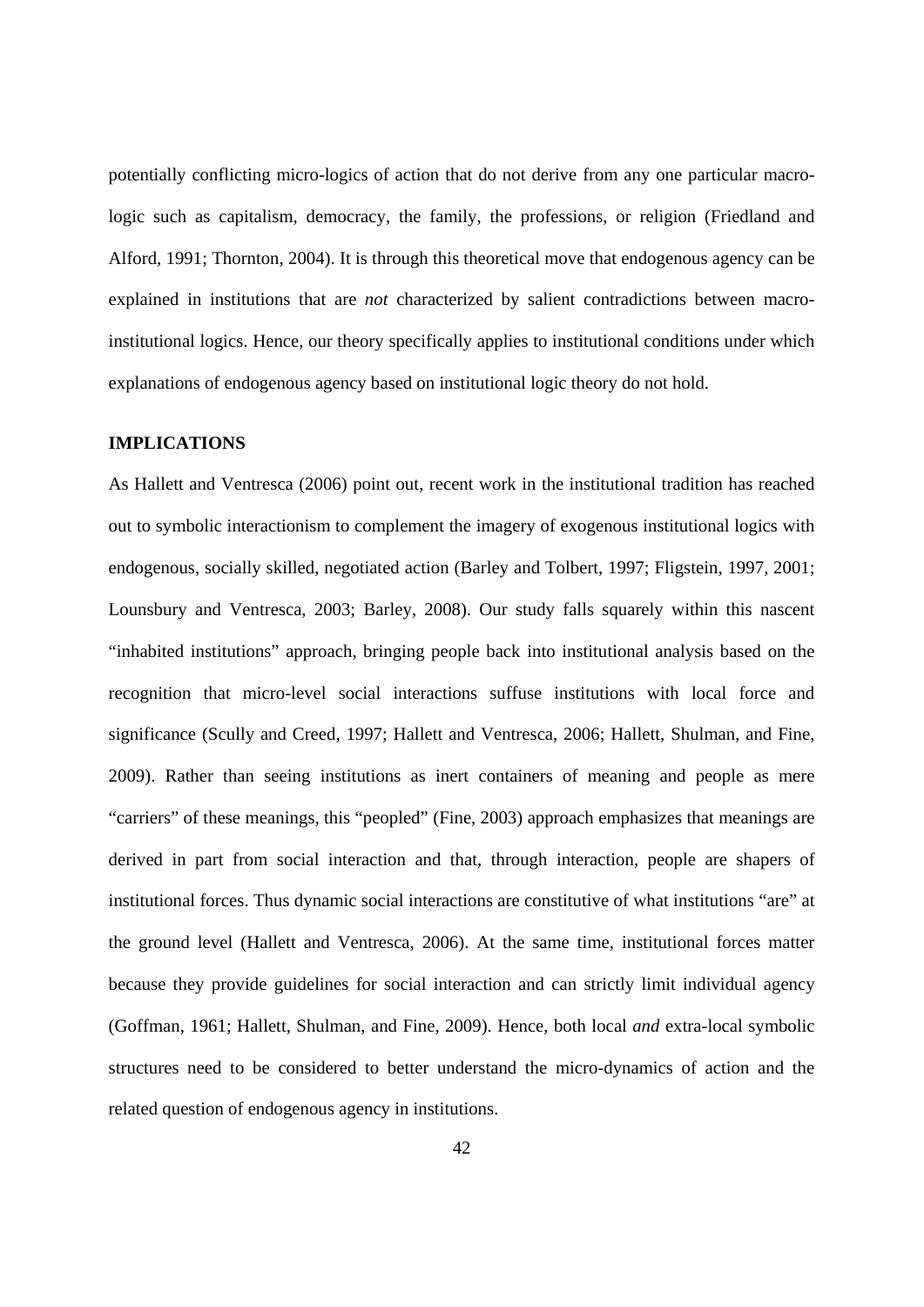Thus far work in this tradition has been largely conceptual, pointing to symbolic interactionism's potential to enrich our understanding of the complex limits and possibilities of individual agency under conditions of institutional control, whilst still stopping short of specifying the relations between symbolic interaction and institutions. We have begun to take up this challenge by providing an empirically grounded account of endogenous agency in a highly institutionalized, stable setting. Our analysis suggests that symbolic interaction, or what we have called 'relational affective agency', can be reproductive of the institutional order, but also has intrinsic disruptive potential. When institutional imperatives encroach on, and conflict with, the moral commitment to maintain presentational self in interaction this can trigger feelings of shame and/or guilt that can become a source of divergent agency. This implies that instead of being "different sides of the same coin", as Hallett, Shulman and Fine (2009) suggest, institutions and symbolic interaction need not always overlap. Indeed, we propose that it is the *lack of* overlap between institutionally sanctioned agency rooted in the institutional order on the one hand, and relational affective agency rooted in the interaction order on the other, that forms an important source of micro-level endogenous agency.

Our work complements Goffman's (1961) in showing that, even in highly institutionalized, regimented settings that require full identification and total commitment, the effects of institutional structures are never totalizing and the micro-logic of symbolic interaction can escape institutional colonization. Hallet, Shulman and Fine (2009) are right to emphasize that this point in itself provides an enduring basis for analyzing how people and their interactions inhabit particular organizations embedded in particular institutional environments. Future research in this area may be able to elucidate the conditions under which divergent affective relational agency is more or less likely and also look into the ways in which it can have structural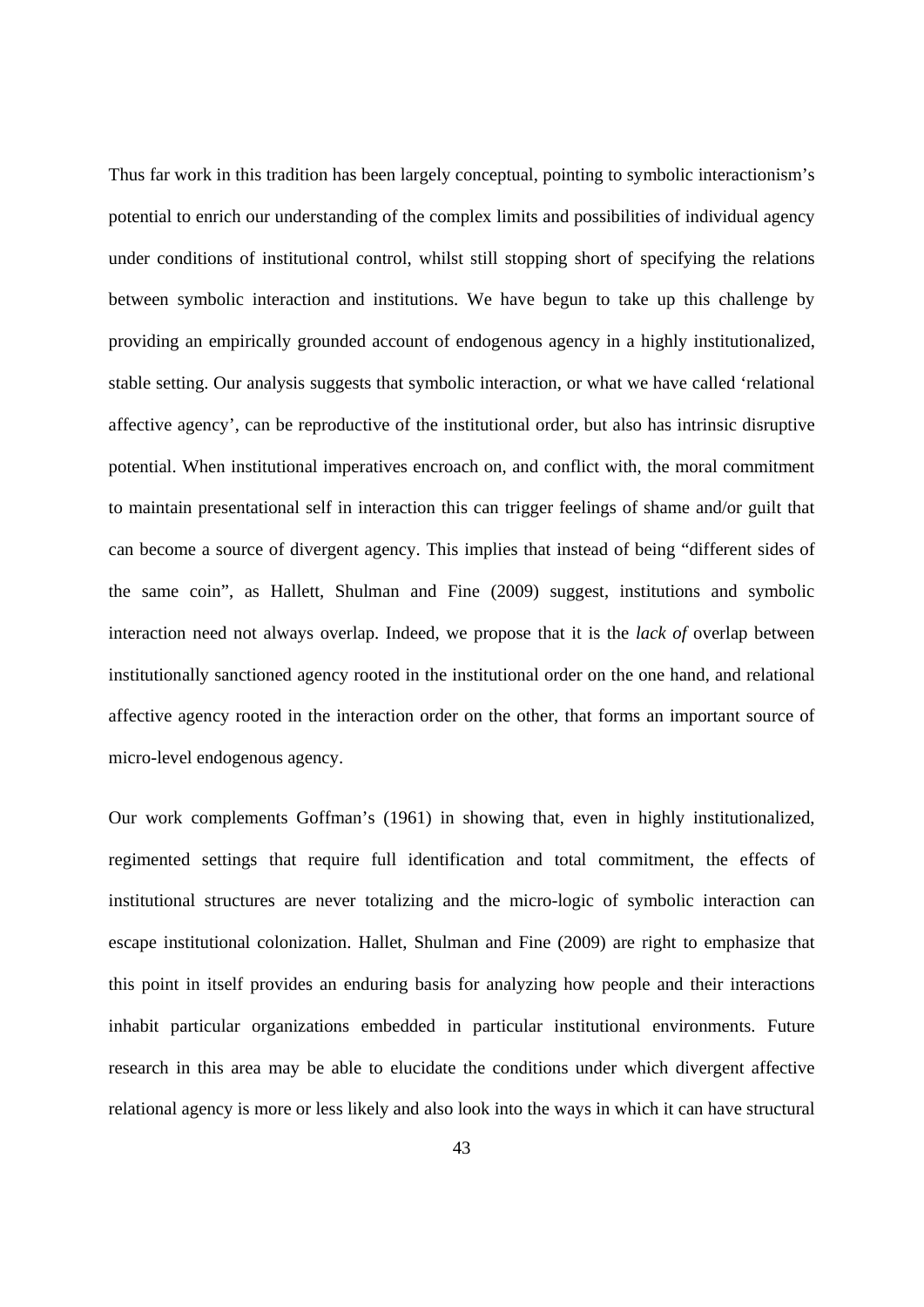effects, which was not our focus in this study. Both in the case of Goffman's *Asylums* and in our own case, most of the examples of divergent relational affective agency observed did not threaten the institutional order; relational affective disruptions were either temporary or largely inconsequential. Future studies should explore the relevance of divergent relational affective agency for institutional change in other, less extreme settings to better understand the role of relational affective agency in institutional reproduction and change.

A "peopled" approach to institutions also highlights the importance and relevance of emotions in institutional life. DiMaggio and Powell (1991) first pointed out that institutional theory's "cognitive turn" in the late 1970s has come at the cost of neglecting the emotional dimensions of institutions. Drawing on the work of Parsons and Collins, they argue that different institutional domains evoke cognitive, cathectic, and evaluative orientations to varying degrees, and that *feelings* of solidarity form important underpinnings of institutional order and stability. Colomy (1998: 292) also argues that institutionalism's treatment of practical action with its emphasis on routine and taken-for-granted elements and scripted behaviors needs to be amended with a depiction of "culturally impassioned action". Scott (2001) considers cathectic or emotional elements a candidate for a fourth institutional pillar, emphasizing the importance of emotionladen attachments to practices or relations, "which provide not only a motivational basis but a kind of *logic of action*" (Scott, 2001: 70, emphasis added). Yet, despite these repeated calls for explicit consideration of the role of emotions in institutional stability and change, the "fourth pillar" of emotions has yet to materialize.

At CUBC the emotional orientations of rowers appeared at least as important for the reproduction of institutionalized practices as their cognitive or normative orientations. The fear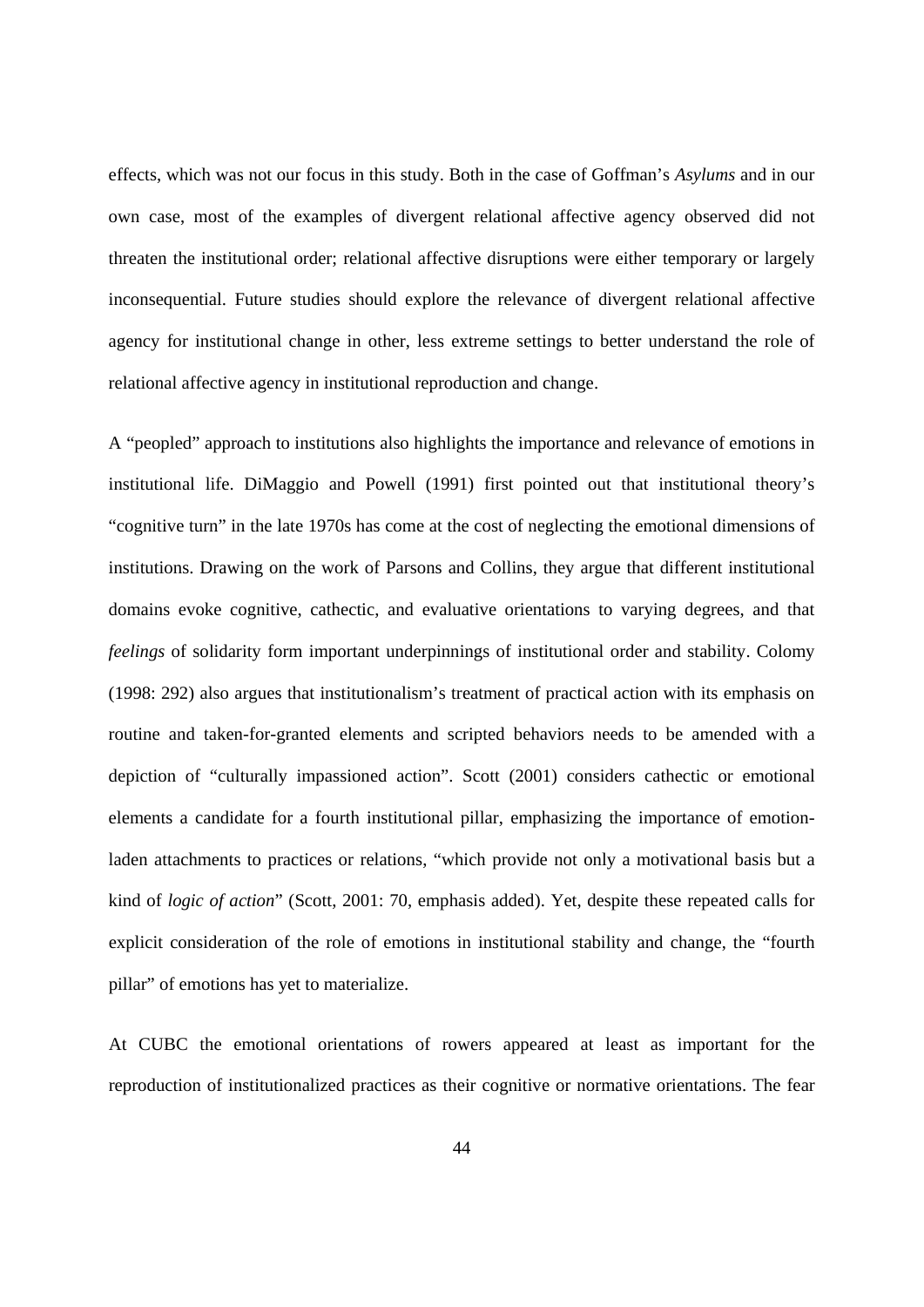of intense feelings of shame and self-doubt associated with losing, combined with the prospect of intense feelings of elation, relief and pride associated with winning, clearly formed one of the most important motivational forces throughout the season. The molding of a collective identity and a common enemy was also highly emotionally charged, increasing commitment to the group as well as the CUBC tradition. As our discussion of the role of Old Blues showed, strong emotional commitment to CUBC based on a strong collective identity was often maintained long after rowers had left the university. Goodwin, Jasper and Poletta argue that "collective identities, in fact, are nothing more or less than affective loyalties" (2004: 419), suggesting a clear path for bringing emotions back into institutional theory, which is increasingly paying attention to the role of collective identity in (de)institutionalization processes (cf. Rao, Monin, and Durand, 2003; cf. Glynn, 2008). The social movement literature in particular has already highlighted the close connections between collective identity and emotional commitment (Goodwin, Jasper, and Polletta, 2001; Polletta and Jasper, 2001; Hunt and Benford, 2004).

Beyond this more or less obvious role of emotion as a committing motivational force in our case study, we have also shown how certain emotions triggered divergent agency, particularly when the maintenance of social bonds in interaction was threatened by institutional imperatives. Despite their limited structural impact in our case, we consider the clear empirical manifestations of feelings of shame, guilt, and embarrassment brought on by threats to the maintenance of social bonds to be highly significant, because they suggest a source of endogenous agency in highly institutionalized settings other than that related to the particular institution itself. For these reasons, we believe future research should pay more systematic and explicit attention to the role of emotion in (de)institutionalization processes as a corrective to institutionalism's cognitive turn.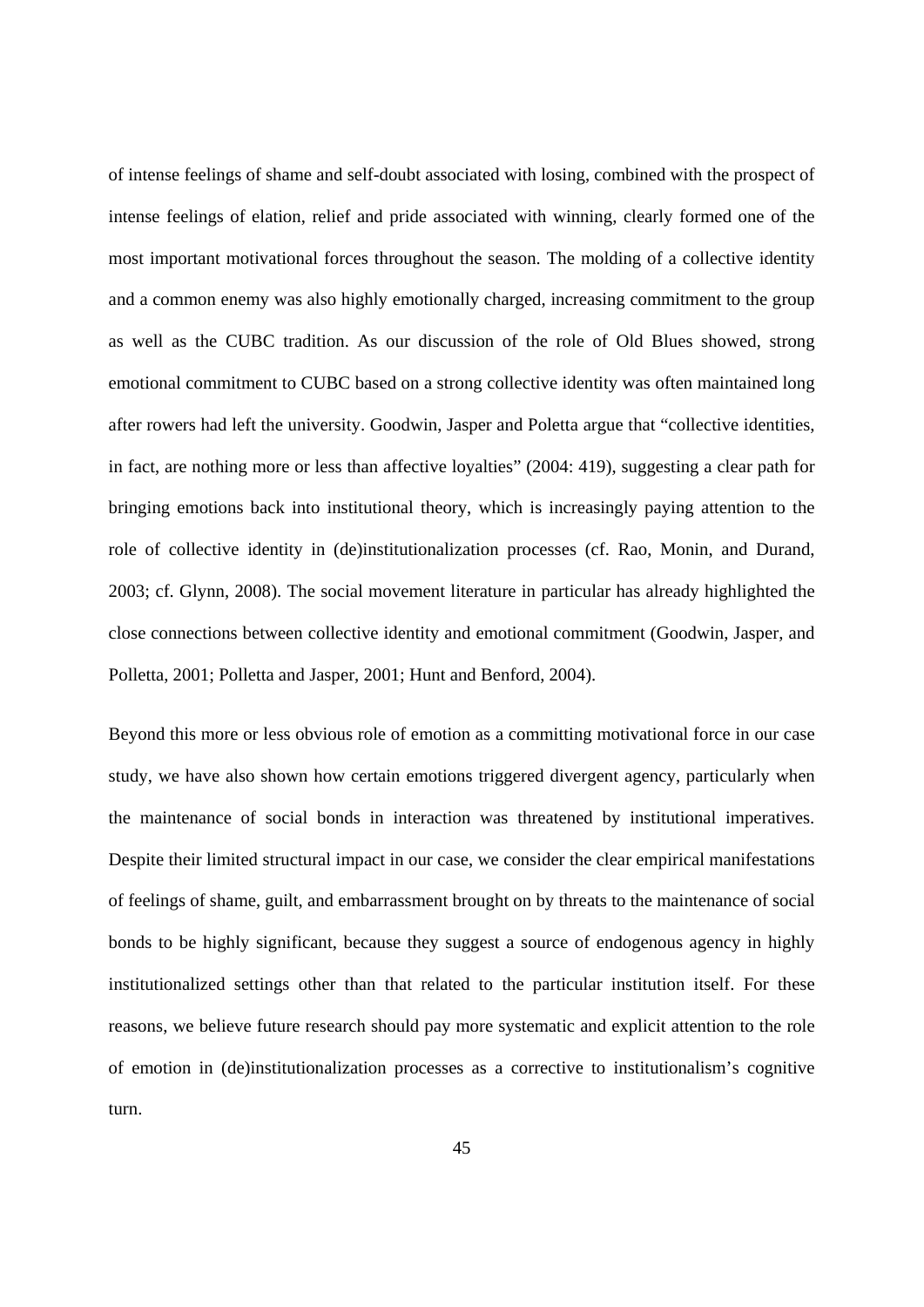Finally, our work has important implications for our understanding of the institutionally embedded nature of strategic conduct. The literature on institutional logics has already pointed to the institutional embeddedness of the particular rationality on which strategic conduct is based (e.g. Friedland and Alford, 1991; Thornton, 2004; Lounsbury, 2007). This work shows that institutional and technical forces should not be seen as separate and distinct. Moreover, Beckert (1999) argues that institutionalization itself *makes possible* strategic conduct because institutional rules that make behavior more predictable are a necessary requirement for the possibility of strategic conduct. Similarly, Berger and Luckmann (1967: 71) point out that institutionalized activity forms a stable background that opens up a foreground for strategic deliberation and innovation. Thus, an acknowledgment of the institutional embeddedness of strategic conduct leads us to see strategic conduct as part and parcel of the process of institutionalization. This is firstly because the rationality that informs strategic conduct is itself institutionally embedded, and, secondly, because the possibility for strategic conduct can be considered an *outcome* of the process of institutionalization.

Our case study provides a clear example of an institution in which the rationality of strategic competition was institutionally defined and constrained, and in which strategic conduct was not only enabled, but also actively encouraged by institutionalized 'rules of the game'. As a result most of the strategic conduct we observed was actually conformant to institutional structure. Furthermore, most of the rowers who engaged in strategic conduct in competing for seats were *not* cognitively disembedded from the institutional rules on which their strategic behaviors were based. Instead, rules of strategic competition were internalized and their purpose was taken-forgranted. Nevertheless, we also showed that the micro-logic of strategic conduct can escape institutional colonization and can, in some cases, diverge from institutional structure. This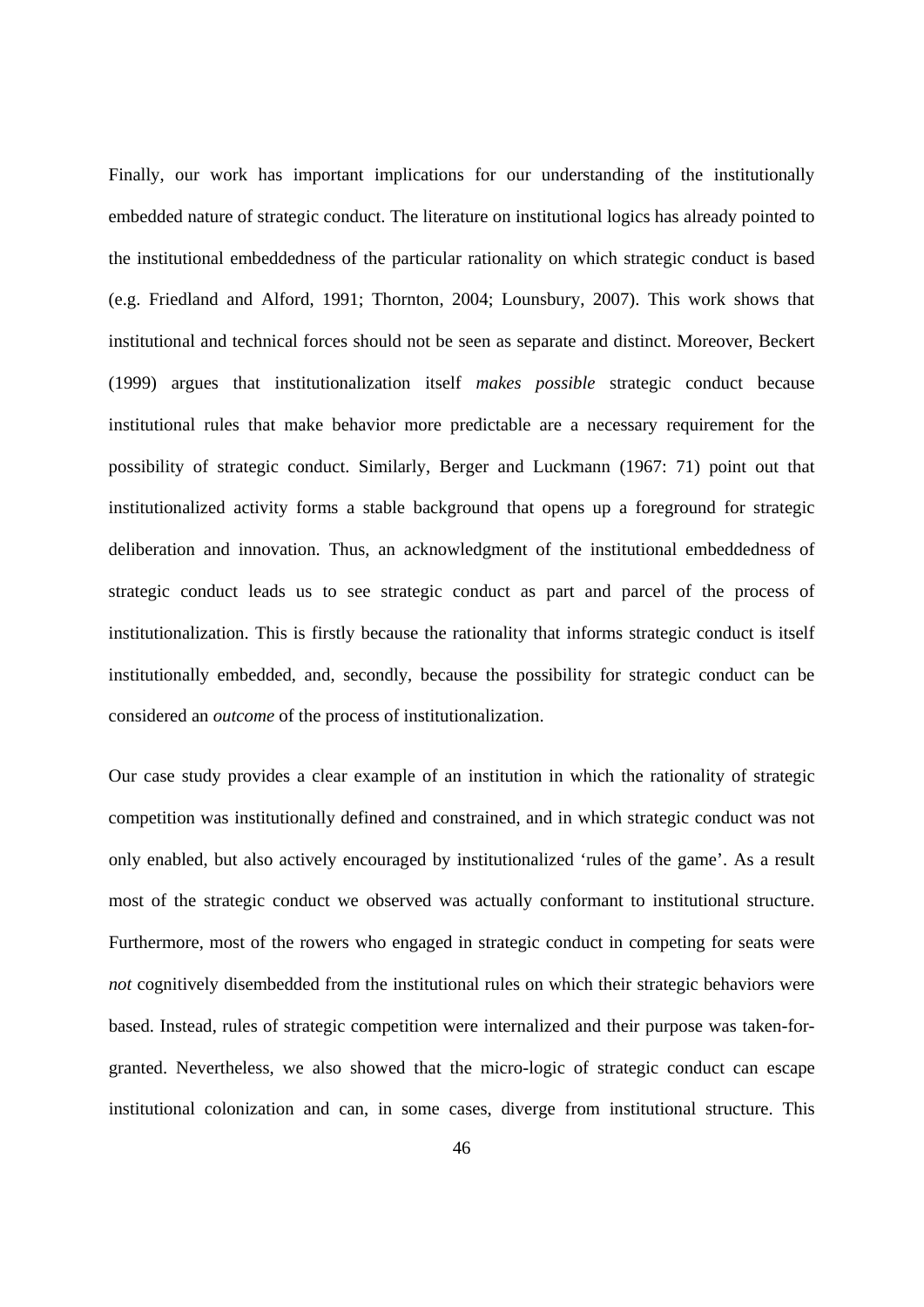slippage from institutionally conformant to divergent strategic conduct can occur because institutions "make it possible to take a strategic position even towards those rules on whose existence the possibility of strategic action depends" (Beckert, 1999). We have suggested that the likelihood of such slippage occurring depends on the extent to which a particular institution can colonize strategic conduct by incorporating it into its structure, and on the extent to which it can harness strategic conduct through other rules that constrain the types of strategic actions actors can legitimately engage in. We believe there is a need for future research that specifies the conditions under which strategic agency is more or less likely to be divergent, and that identifies the mechanisms by which strategic agency can be colonized and harnessed to serve institutional imperatives. Research that links the likelihood of divergent action to the different ways in which individual actors handle the possible tensions between the self-interests associated with strategic agency, the interactional imperatives associated with relational affective agency, and institutional imperatives could also make a valuable contribution to further refining the theory of action we have developed in this paper.

The most significant limitation of our study is also the most obvious: reliance on a single case restricts generalization. While we hope our findings will be shown to have traction in other institutional environments, we realize that ours is an extreme case. Paradoxically, however, it may be for precisely this reason that our findings extend beyond our limited sample. As Eisenhardt (1989) notes, if the goal is to extend theory, it makes sense to choose extreme situations in which the process of interest – in our case endogenous agency – is "transparently" observable". If we were able to isolate sources of action that enable divergent endogenous agency in an environment in which this form of agency is theoretically least expected, these could also apply to less extreme cases. Moreover, by relating our empirical analysis to practice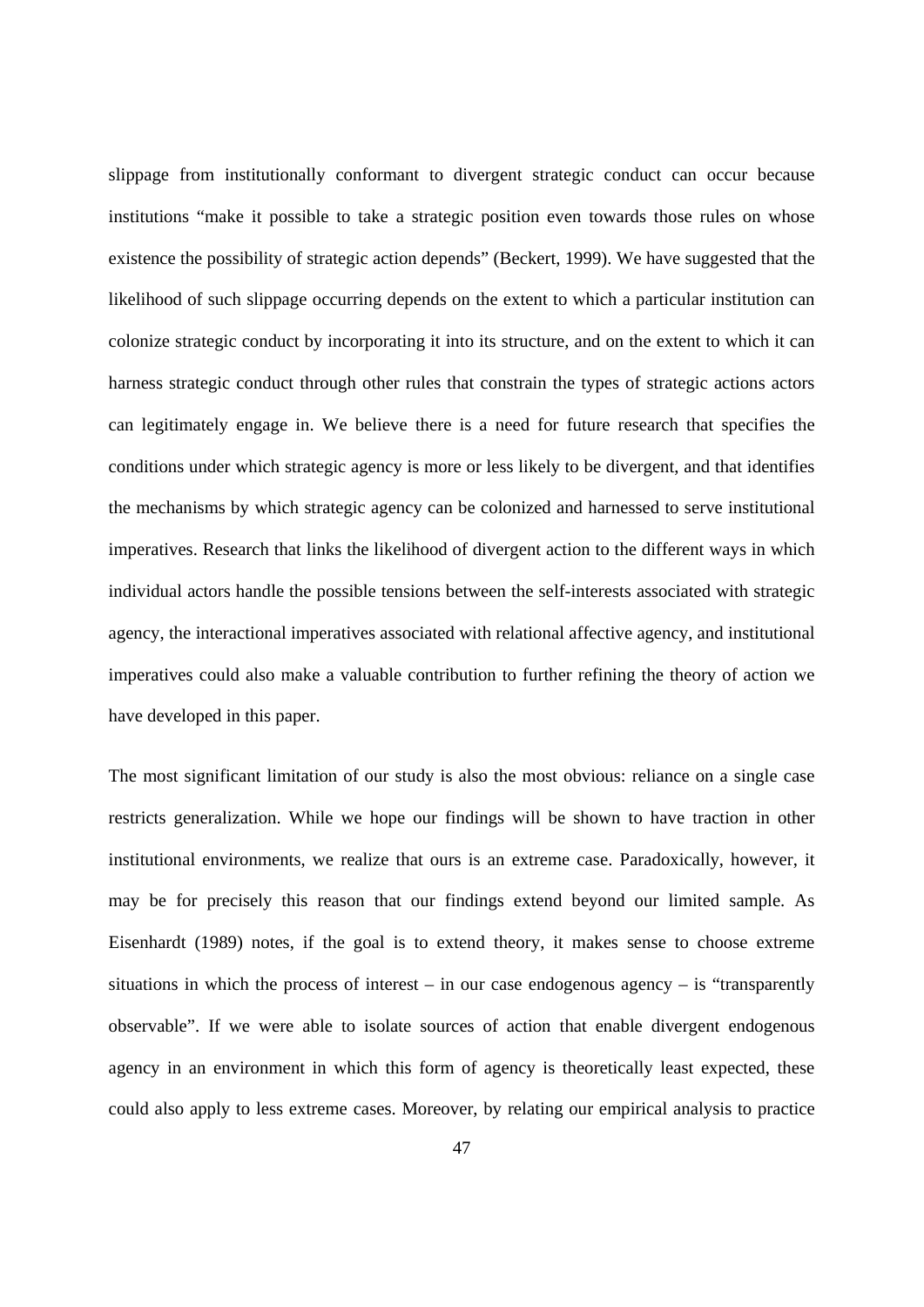theory and to Goffman's interactionism we have shown that our findings are unlikely to be unique to our case. Both Bourdieu's and Goffman's work are replete with empirical examples of knowledgeable, calculated action grounded in micro-logics of capital accumulation in the case of Bourdieu, and commitment to rituals of interaction in the case of Goffman, which can be reproductive of institutional structure in some cases, and disruptive in others. Our contribution is to bring these different perspectives together through an empirically grounded analysis that forms the basis for a reconceptualization of the ontology of agency itself.

As Blumer indicated in his 1946 address to the American Sociological Society, an organizational sociology "must visualize human beings as acting, striving, calculating, sentimental and experiencing persons and not as automatons and neutral agents (…). It must further visualize such human beings in their collective character as arranged in diverse ways and incorporated in intricate and indirect networks of relations." Our work shows that this vision can inform a distinctive "peopled" institutional analysis as a starting point for better understanding endogenous agency in institutions. This can form the basis of a theory of action that takes seriously actors' embeddedness in their institutional environments by considering both selfinterested strategic agency and relational affective agency to be part and parcel of institutionalized conduct, whilst also acknowledging their inherent disruptive potential.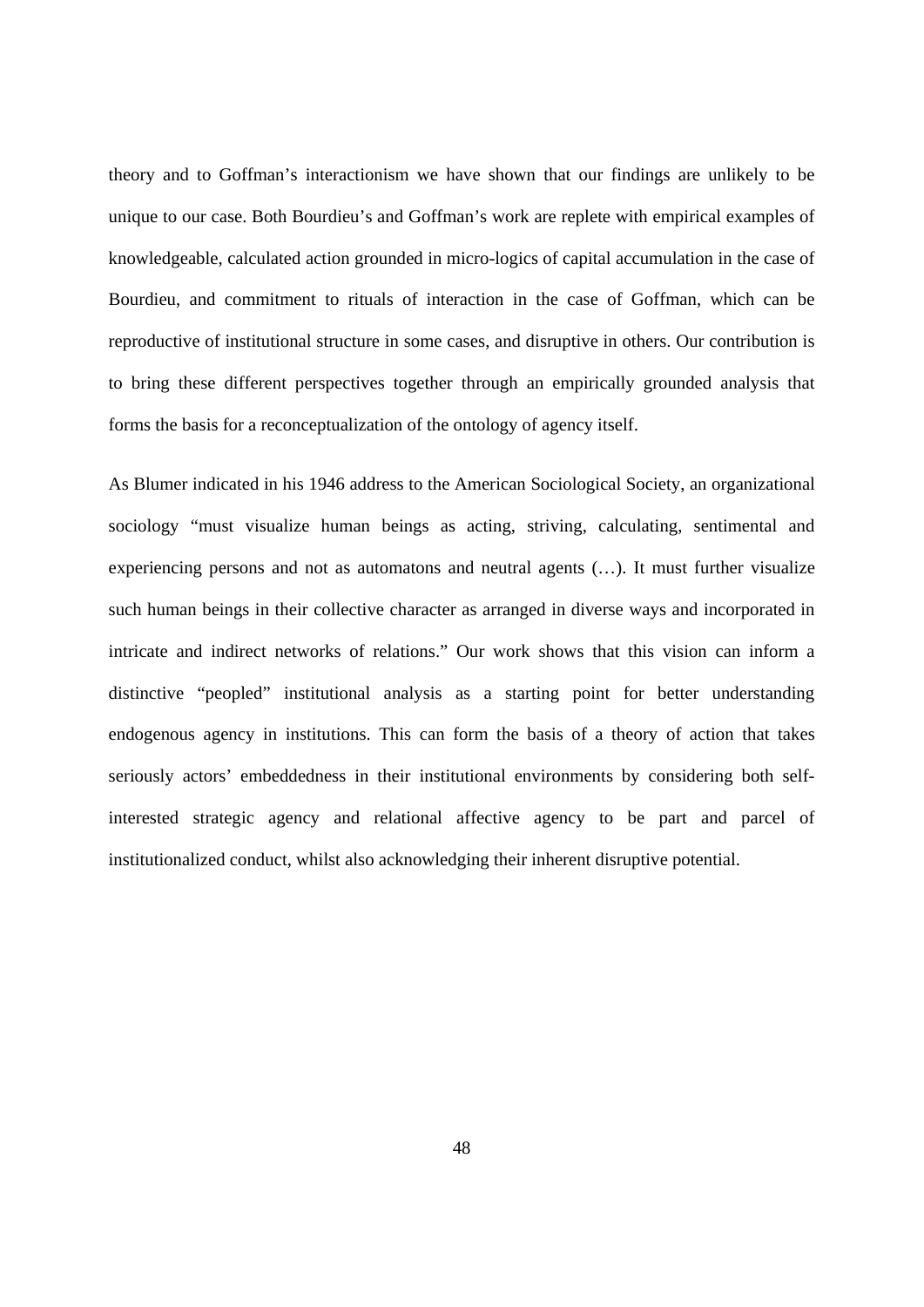#### **REFERENCES**

#### **Baker, T., and R. E. Nelson**

2005

"Creating something from nothing: Resource construction through entrepreneurial bricolage." Administrative Science Quarterly, 50: 329-366.

#### **Barley, S. R.**

1986

"Technology as an Occasion for Structuring: Evidence from Observations of CT Scanners and the Social Order of Radiology Departments." Administrative Science Quarterly, 31: 78-108. 2008

"Coalface institutionalism." In R. Greenwood, C. Oliver, K. Sahlin, and R. Suddaby (eds.), The SAGE handbook of organizational institutionalism: 491-518. London: Sage.

#### **Barley, S. R., and P. S. Tolbert**

1997

"Institutionalization and structuration: Studying the links between action and institutions." Organization Studies, 18: 93-117.

## **Battilana, J., B. Leca, and E. Boxenbaum**

2009

"How actors change institutions: Towards a theory of institutional entrepreneurship." The Academy of Management Annals, 3: 65-107.

**Beckert, J.** 

1999

"Agency, entrepreneurs and institutional change: The role of strategic choice and institutionalized practices in organizations." Organization Studies, 20: 777-799.

## **Berger, P. L., and T. Luckmann**

1967

The social construction of reality: A treatise on the sociology of knowledge., 1991 edition ed. England: Penguin Books.

#### **Bourdieu, P.**

1977

Outline of a theory of practice. Cambridge: Cambridge University Press.

1985

"The social space and the genesis of groups." Theory and Society, 14: 723-744.

1989

"Social space and symbolic power." Sociological Theory, 7: 14-25.

**Child, J.** 

1972

"Organizational structure, environment, and performance: The role of strategic choice."

Sociology, 6: 1-22.

## **Colomy, P.**

1998

"Neofunctionalism and neoinstitutionalism: Human agency and interest in institutional change." Sociological Forum, 13: 265-300.

**Covaleski, M. A., and M. W. Dirsmith**  1988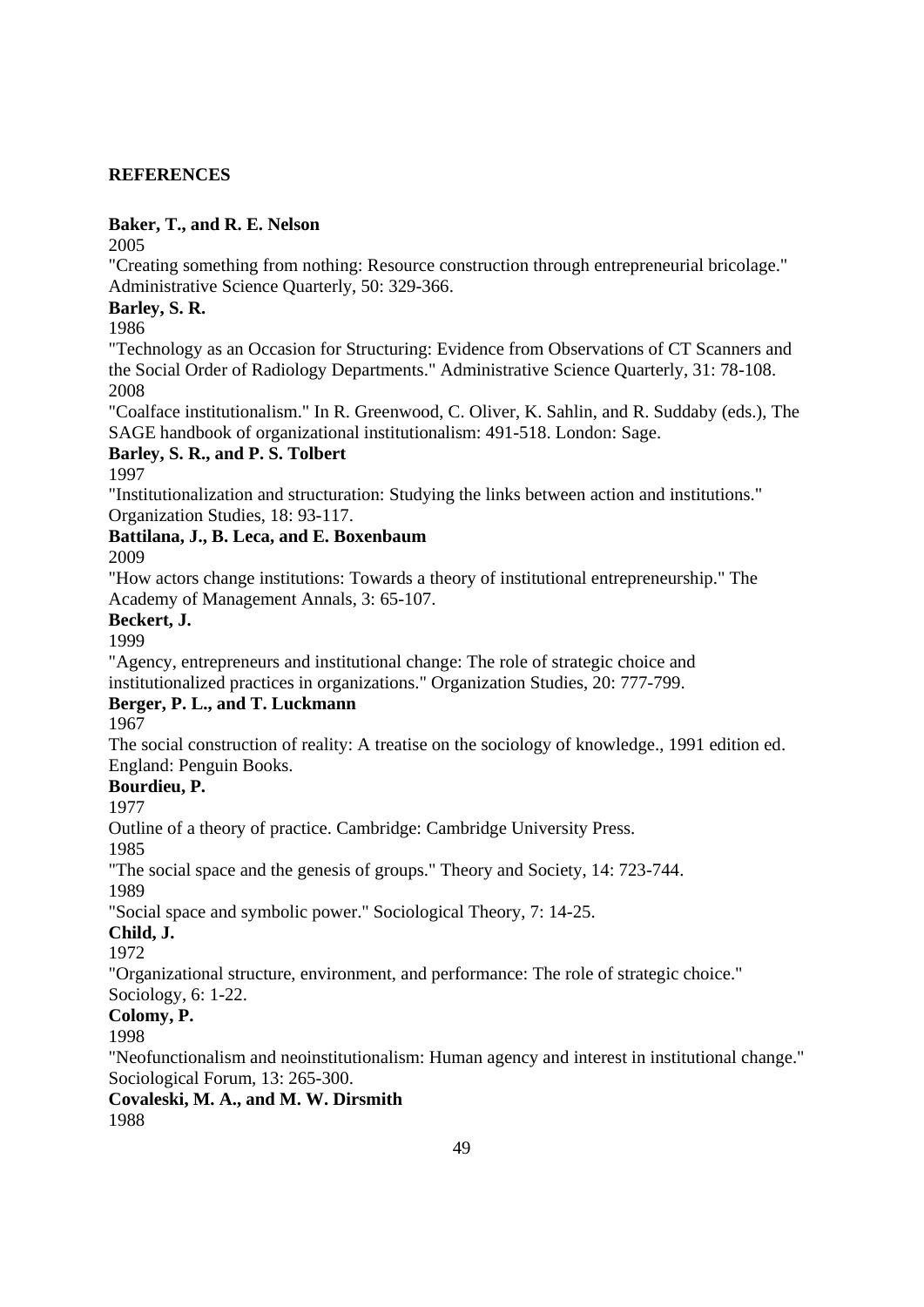"An Institutional Perspective on the Rise, Social Transformation and Fall of a University Budget Category." Administrative Science Quarterly, 33: 562-587.

# **Creed, W. E. D., M. A. Scully, and J. R. Austin**

2002

"Clothes make the person? The tailoring of legitimating accounts and the social construction of identity." Organization Science, 13: 475-496.

## **Dacin, M. T., and P. A. Dacin**

## 2008

"Traditions as institutionalized practice: Implications for deinstitutionalization." In R. Greenwood, C. Oliver, K. Sahlin, and R. Suddaby (eds.), The SAGE handbook of organizational institutionalism: 327-351. London: Sage.

## **DiMaggio, P. J.**

1988

"Interest and agency in institutional theory." In L. G. Zucker (ed.), Institutional Patterns and Organizations: Culture and Environment: 3-20. Cambridge MA: Ballinger.

## **DiMaggio, P. J., and W. W. Powell**

1991

"Introduction." In P. J. DiMaggio, and W. W. Powell (eds.), The new institutionalism in organizational analysis: 1-40. Chicago: University of Chicago Press.

## **Eisenhardt, K. M.**

1989

"Building Theories from Case Study Research." Academy of Management Review, 14: 552-550. **Emirbayer, M., and A. Mische** 

1998

"What is agency?" American Journal of Sociology, 103: 962-1023.

## **Farjoun, M.**

2002

"The dialectics of institutional development in emerging turbulent fields: the history of pricing conventions in the on-line database industry." Academy of Management Journal, 45: 848-874.

## **Feldman, M.**

2000

"Organizational routines as a source of continuous change." organization Science, 11: 611-629. **Feldman, M., and B. Pentland** 

2003

"Re-theorizing organizational routines as a source of flexibility and change." Administrative Science Quarterly, 48: 94-118.

**Fine, G. A.** 

2003

"Towards a peopled ethnography: Developing theory for group life." Ethnography, 4: 41-60. **Fligstein, N.** 

1997

"Social skill and institutional theory." American Behavioral Scientist, 40: 397-405.

2001

"Social skill and the theory of fields." Sociological Theory, 19: 105-125.

**Friedland, R., and R. R. Alford** 

1991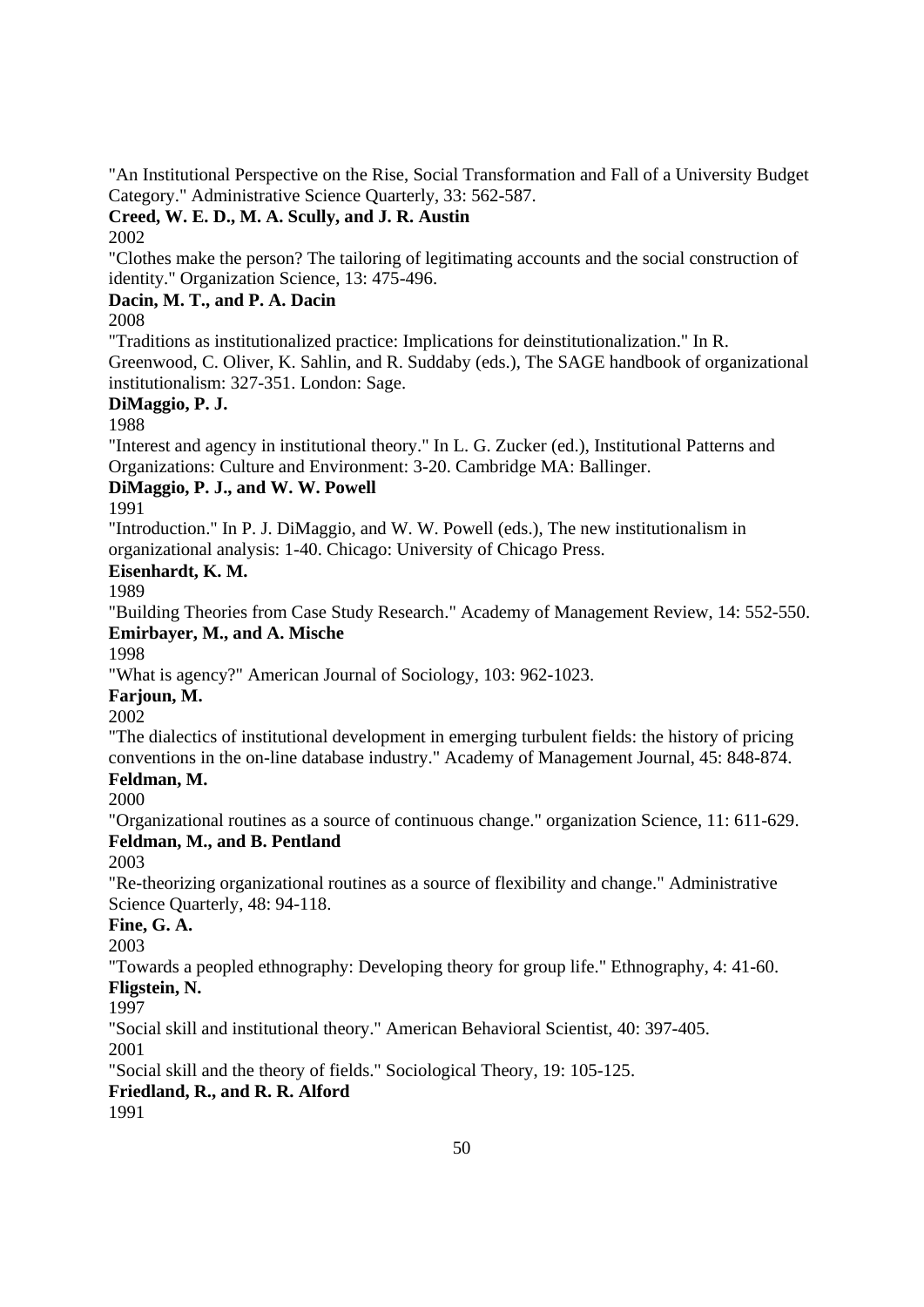"Bringing society back in: Symbols, practice, and institutional contradiction." In W. W. Powell, and P. J. DiMaggio (eds.), The new institutionalism in organizational analysis: 232-267. Chicago: University of Chicago Press.

#### **Giddens, A.**

1984

The constitution of society: Outlines of the theory of structuration. Cambridge: Polity Press. **Glynn, M. A.** 

#### 2008

"Beyond constraint: How institutions enable identities." In R. Greenwood, C. Oliver, K. Sahlin, and R. Suddaby (eds.), The SAGE handbook of organizational institutionalism: 413-430. London: SAGE.

#### **Goffman, E.**

1961

Asylums. Garden City, N.Y.: Doubleday Anchor.

1967

Interaction ritual. New York: Doubleday Anchor.

1983

"Presidential address: The interaction order." American Sociological Review, 48: 1-17.

#### **Goodrick, E., and G. R. Salancik**

1996

"Organizational Discretion in Responding to Institutional Practices: Hospitals and Cesarean Births." Administrative Science Quarterly, 41: 1-28.

#### **Goodstein, J. D.**

1994

"Institutional pressures and strategic responsiveness: Employer involvement in work-family issues." Academy of Management Journal, 37: 350-382.

#### **Goodwin, J., J. M. Jasper, and F. Polletta**

2001

Passionate politics: Emotions and social movements. Chicago: University of Chicago. 2004

"Emotional dimensions of social movements." In D. A. Snow, S. A. Soule, and H. Kriesi (eds.), The Blackwell companion to social movements: 413-432. Malden, MA: Blackwell

#### **Greenwood, R., and R. Suddaby**

2006

"Institutional entrepreneurship in mature fields: The big five accounting firms." Academy of Management Journal, 49: 27-48.

## **Hallett, T., D. Shulman, and G. A. Fine**

2009

"Peopling organizations: The promise of classical symbolic interactionism for an inhabited institutionalism." In P. Adler (ed.), The Oxford handbook of sociology and organization studies: Classical foundations. Oxford: Oxford University Press.

#### **Hallett, T., and M. Ventresca**

2006

"Inhabited institutions: Social interactions and organizational forms in Gouldner's 'Patterns of industrial bureaucracy'." Theory and Society, 35: 213-236.

**Hunt, S. A., and R. D. Benford**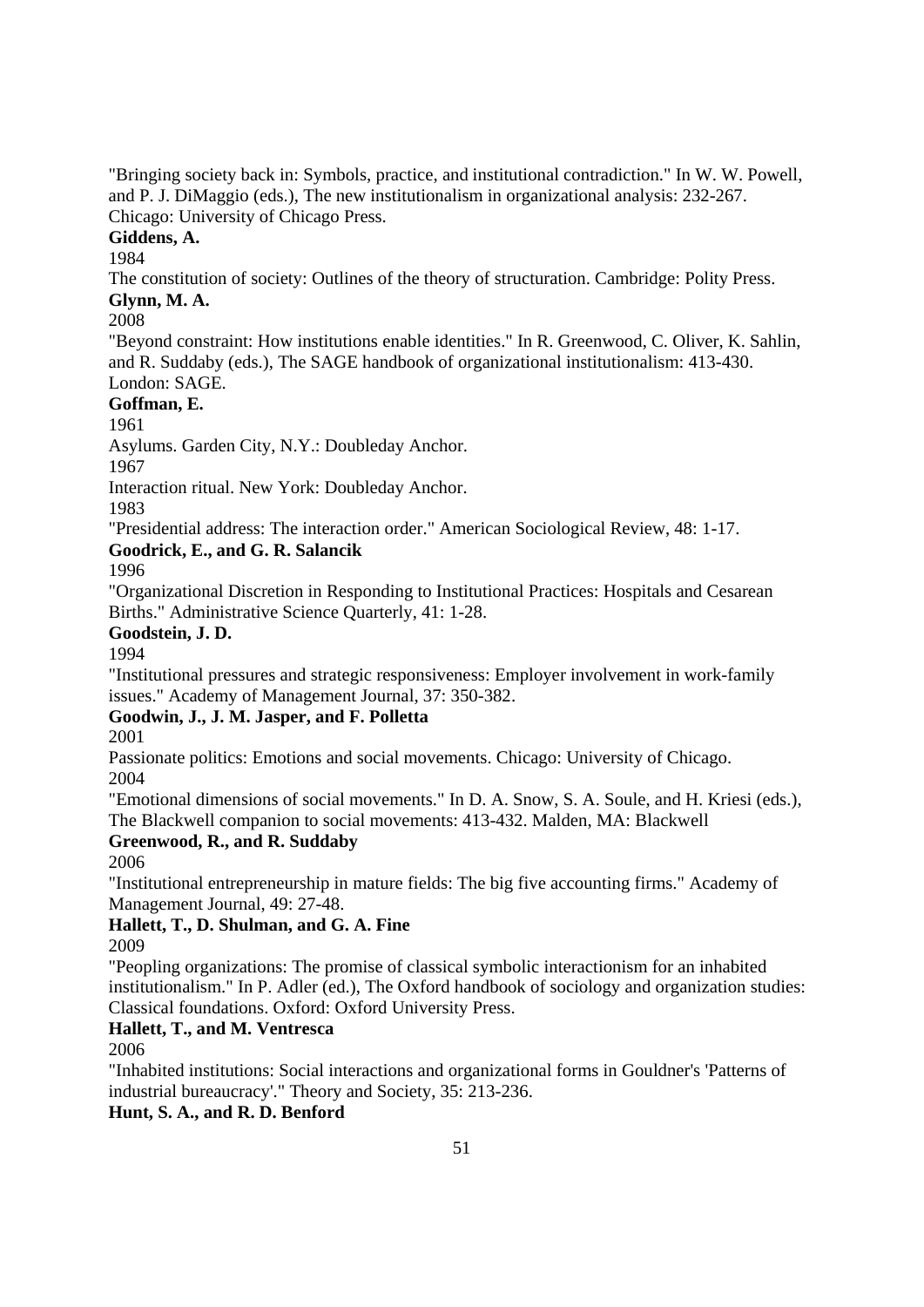2004

"Collective identity, solidarity and commitment." In D. A. Snow, S. A. Soule, and H. Kriesi (eds.), The Blackwell companion to social movements: 433-457. Malden, MA: Blackwell.

# **Ingram, P., and T. Simons**

1995

"Institutional and resource dependence determinants of responsiveness to work-family issues." Academy of Management Journal, 38: 1466-1482.

## **Jepperson, R. L.**

1991

"Institutions, institutional effects and institutionalism." In P. J. DiMaggio, and W. W. Powell (eds.), The new Institutionalism in organizational analysis: 143-163. Chicago: University of Chicago Press.

#### **Kraatz, M. S., and E. S. Block**

2008

"Organizational implications of institutional pluralism." In R. Greenwood, C. Oliver, K. Sahlin, and R. Suddaby (eds.), The SAGE handbook of organizational institutionalism: 243-275. London: Sage.

#### **Lawrence, T., and R. Suddaby**

2006

"Institutions and Institutional Work." In S. R. Clegg, C. Hardy, T. B. Lawrence, and W. R. Nord (eds.), Handbook of Organisation Studies: 215-255. London: Sage.

## **Lawrence, T. B., R. Suddaby, and B. Leca**

2009

"Introduction: Theorizing and studying institutional work." In T. B. Lawrence, R. Suddaby, and B. Leca (eds.), Institutional work: Actors and agency in institutional studies of organization. Cambridge: Cambridge University Press.

## **Leblecici, H., G. R. Salancik, A. Copay, and T. King**

1991

"Institutional change and the transformation of inter-organizational Fields: An organizational history of the U.S. radio broadcasting industry." Administrative Science Quarterly, 36.

#### **Levy, D. L., and D. Egan**

2003

"A Neo-Gramscian Approach to Corporate Political Strategy: Conflict and Accommodation in the Climate Change Negotiations." Journal of Management Studies, 40: 803-829.

#### **Lounsbury, M.**

2007

"A tale of two cities: Competing logics and practice variation in the professionalizing of mutual funds." Academy of Management Journal, 50: 289-307.

## **Lounsbury, M., and M. Ventresca**

2003

"The New Structuralism in Organization Theory." Organization, 10: 457-481.

#### **Matheson, H.**

2004

"A private match for public consumption." In C. Dodds, D. Marks, D. Clegg, and M. Edwards (eds.), Battle of the Blues: The Oxford and Cambridge Boat Race from 1829. London: P to M Limited.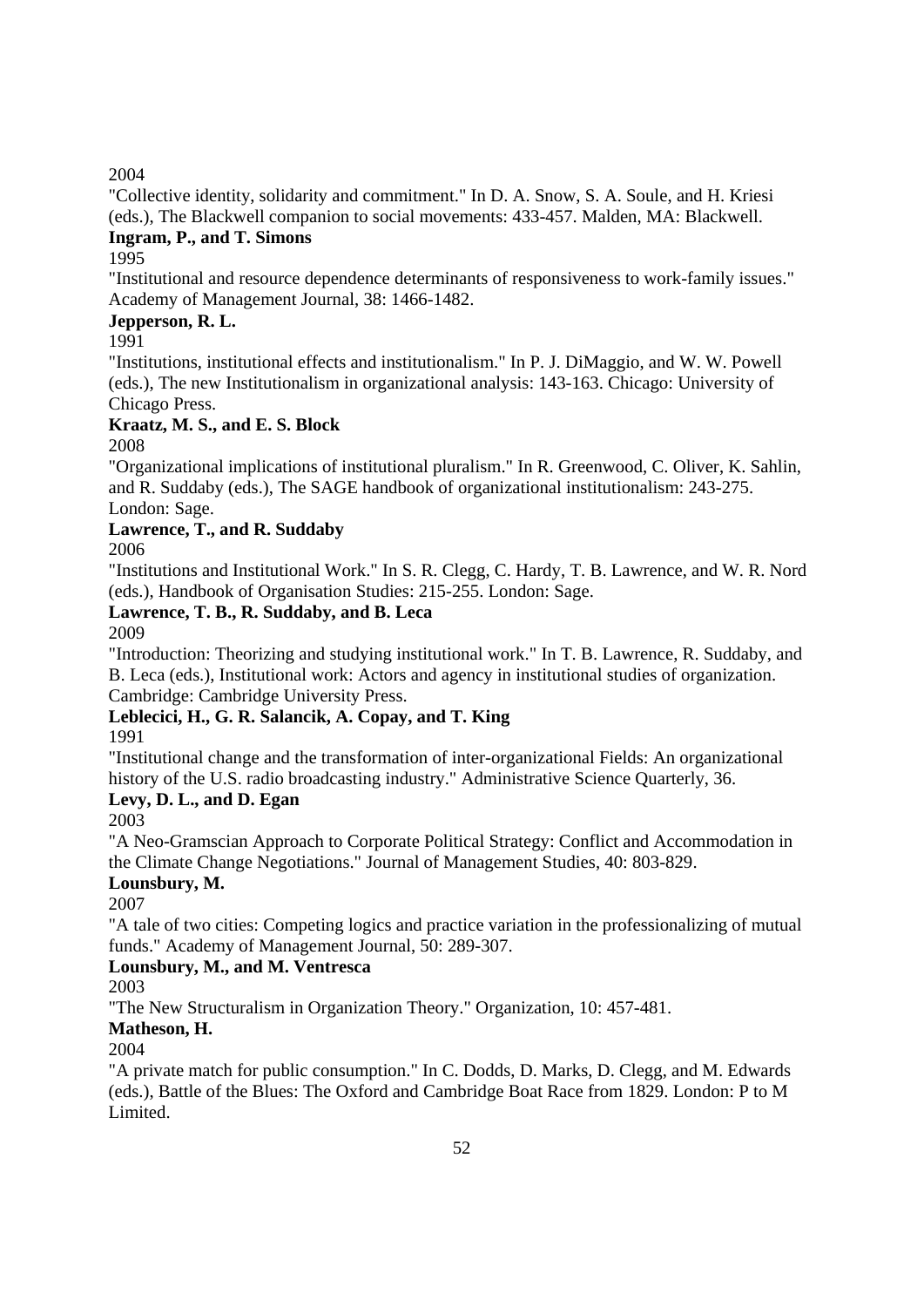#### **Meyer, A. D.**

1982

"Adapting to environmental jolts." Administrative Science Quarterly, 27: 515-537.

**Miles, M., and A. Huberman**

1994

An expanded sourcebook: Qualitative data analysis. London: Sage.

## **Morrill, C., M. N. Zald, and H. Rao**

## 2003

"Covert political conflict in organizations: Challenges from below." Annual Review of Sociology, 29: 391-415.

**Oliver, C.** 

1991

"Strategic responses to institutional processes." Academy of Management Journal, 16: 145-179. **Pfeffer, J., and G. R. Salancik**

1978

The external control of organizations: A resource dependence perspective. New York: Harper and Row.

## **Polletta, F., and J. M. Jasper**

2001

"Collective identity in social movements." Annual Review of Sociology, 27: 283-305.

**Powell, W. W.** 

1991

"Expanding the scope of institutional analysis." In P. J. DiMaggio, and W. W. Powell (eds.), The new institutionalism in organizational analysis: p. 183-203. Chicago: University of Chicago Press.

## **Powell, W. W., and J. A. Colyvas**

2008

"Microfoundations of institutional theory." In R. Greenwood, C. Oliver, K. Sahlin, and R. Suddaby (eds.), The SAGE handbook of organizational institutionalism: 276-298. London: SAGE.

## **Pratt, M. G.**

2000

"The good, the bad, and the ambivalent: Managing identification among Amway distributors." Administrative Science Quarterly, 45: 456-493.

## **Rao, H., P. Monin, and R. Durand**

2003

"Institutional change in Toque Ville: Nouvelle cuisine as an identity movement in French gastronomy." American Journal of Sociology, 108: 795-843.

## **Rawls, A. W.**

1987

"The interaction order sui generis: Goffman's contribution to social theory." Sociological Theory, 5: 136-149.

#### **Reay, T., K. Golden-Biddle, and K. Germann**  2006

"Legitimizing a new role: Small wins and microprocesses of change." Academy of Management Journal, 49: 977-998.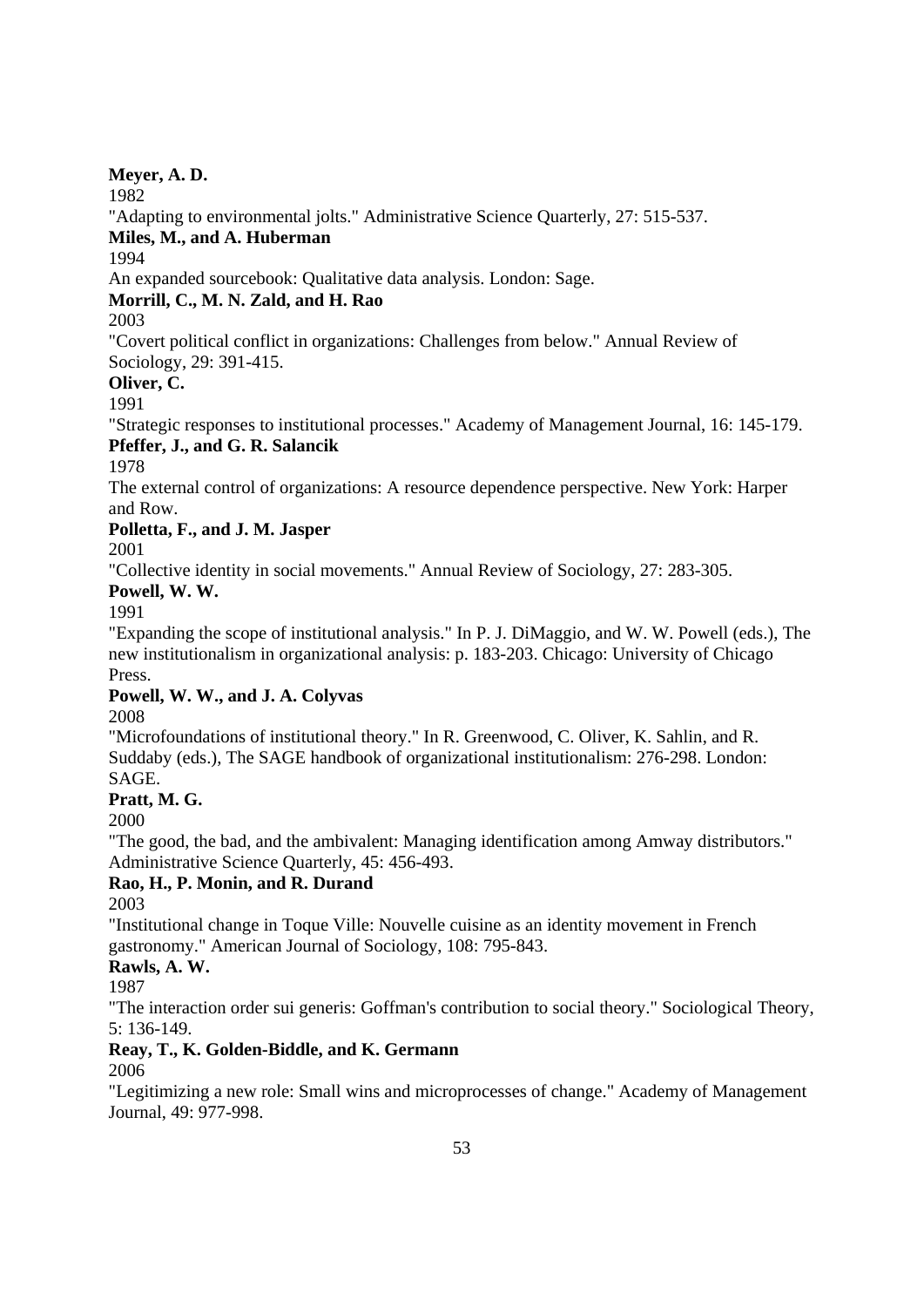#### **Schatzki, T. R., K. Knorr Cetina, and E. Von Savigny**

2001

The practice turn in contemporary theory. London: Routledge.

**Scheff, T.**

1990

Microsociology: Discourse, emotion and social structure. Chicago: The University of Chicago Press.

#### **Scott, W. R.**

2001

Institutions and organizations, 2nd ed. Thousand Oaks: Sage.

#### **Scully, M. A., and W. E. D. Creed**

1997

"Stealth legitimacy: employee activism and corporate response during the diffusion of domestic partner benefits." Academy of Management Meeting. Boston, MA.

## **Selznick, P.**

1996

"Institutionalism "old" and "new"." Administrative Science Quarterly, 41: 270-277.

#### **Seo, M. G., and W. E. D. Creed**

2002

"Institutional contradictions, praxis, and institutional change: A dialectical perspective." Academy of Management Review, 27: 222-247.

#### **Sherer, P. D., and K. Lee**

2002

"Institutional Change in Large Law Firms: A Resource Dependency and Institutional Perspective." Academy of Management Journal, 45: 102-119.

#### **Soares, J. A.**

1997

"A reformulation of the concept of tradition." International Journal of Sociology and Social Policy, 17: 6-21.

**Strauss, A.**

1978

Negotiations: Varieties, contexts, processes, and social order. San Francisco: Jossey-Bass. **Suddaby, R., and R. Greenwood** 

2005

"Rhetorical strategies of legitimacy." Administrative Science Quarterly, 50: 35-67.

#### **Thornton, P. H.**

2004

Markets from Culture: Institutional Logics and Organizational Decisions in Higher Education Publishing. Stanford: Stanford University Press.

#### **Thornton, P. H., and W. Ocasio**

2008

"Institutional logics." In R. Greenwood, C. Oliver, K. Sahlin, and R. Suddaby (eds.), The SAGE handbook of organizational institutionalism: 99-129. London: SAGE.

#### **Tuppen, N.**

2004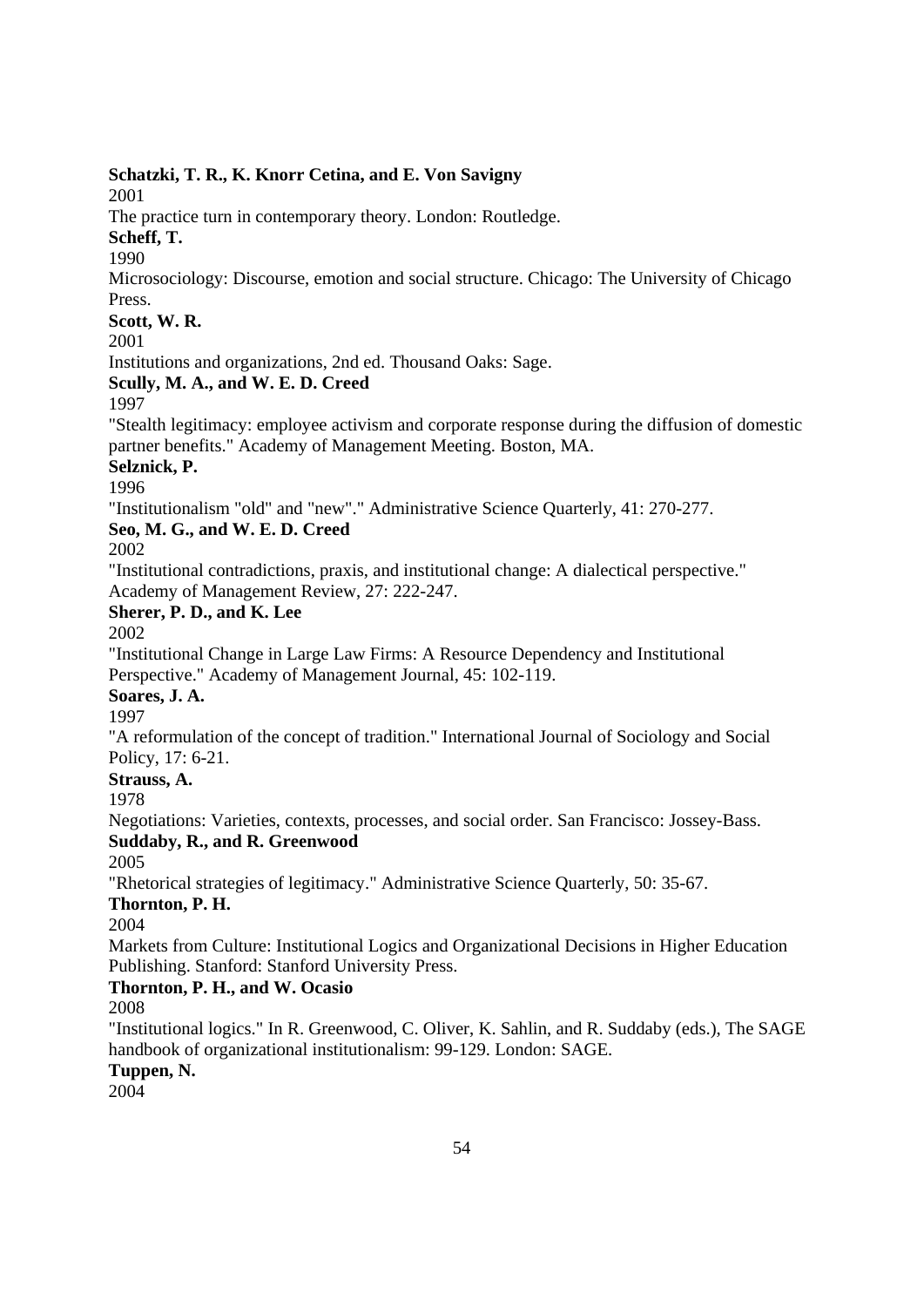In J. Andrews (ed.), What it takes: Celebrating rowing through the 150th Oxford v Cambridge Boat Race. London: Third Millennium Publishing.

## **Van Maanen, J.**

1979

"The fact of fiction in organizational ethnography." Administrative Science Quarterly, 24: 538- 550.

## **Zilber, T. B.**

2002

"Institutionalization as an interplay between actions, meanings and actors: The case of a rape crisis center in Israel." Academy of Management Journal, 45: 234-254.

2009

"Institutional maintenance as narrative acts." In T. B. Lawrence, R. Suddaby, and B. Leca (eds.), Institutional work: Actors and agency in institutional studies of organization. Cambridge: Cambridge University Press.

#### **Zucker, L. G.**

1977

"The role of institutionalization in cultural persistence." American Sociological Review, 42: 726- 743.

1988

"Where do institutional patterns come from? Organizations as actors in social systems." In L. G. Zucker (ed.), Institutional patterns and organizations: 23-49. Cambridge, MA: Ballinger.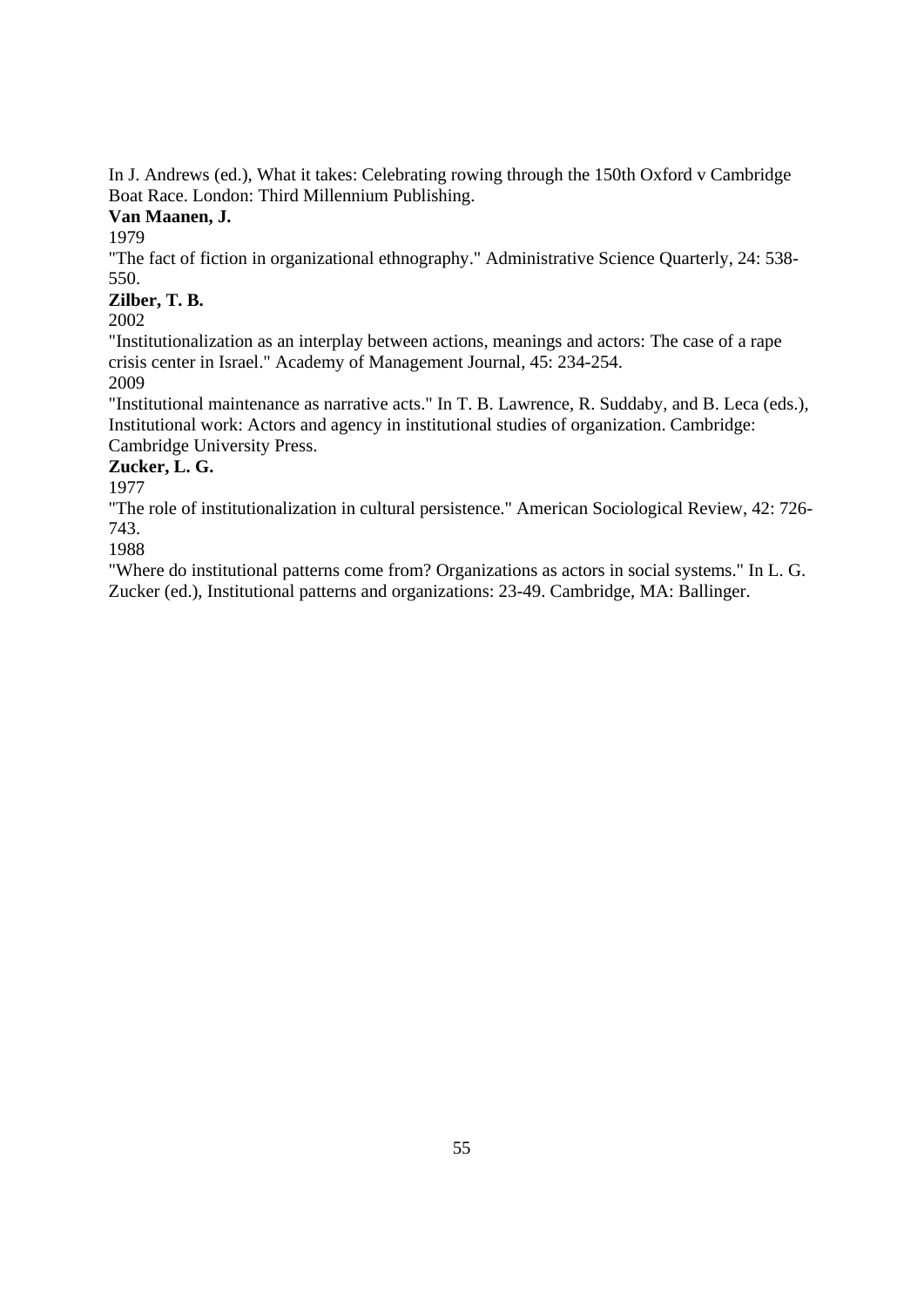Table 1

| Histitutibilai Characteristics or CODC as an Extreme                                                    |                                                                                                                                                                                                                                                                                                                                                                                                                                                                                                                                                   |
|---------------------------------------------------------------------------------------------------------|---------------------------------------------------------------------------------------------------------------------------------------------------------------------------------------------------------------------------------------------------------------------------------------------------------------------------------------------------------------------------------------------------------------------------------------------------------------------------------------------------------------------------------------------------|
| <b>Institutional Characteristics</b>                                                                    | <b>Empirical Manifestations</b>                                                                                                                                                                                                                                                                                                                                                                                                                                                                                                                   |
| No external jolts or shocks affecting<br>the 2007 season                                                | - The institution is virtually unchanged over the past 180 years,<br>except for increased professionalization due to gradual<br>technological improvements in both equipment and training<br>methods, and due to the introduction of corporate sponsorship<br>in the 1980s<br>- The 2007 season was structured in the same way as previous<br>years with no significant changes in the external environment<br>in terms of changes in policy, technology, budget<br>circumstances, or other external factors that could impact the<br>institution |
| Dominated by a singular logic; no<br>salient pluralism                                                  | - The Stephen's Test permeates all action and reflects a singular<br>institutional logic: 'Will doing this help us win the Boat<br>Race?'<br>- CUBC is extremely closed and secretive as reflected in the<br>rule 'What happens here, stays here', and dominates the bulk<br>of rowers' time commitments<br>- Only those who are fully committed to CUBC's singular aim<br>are selected                                                                                                                                                           |
| Low ambiguity                                                                                           | - The institutional logic is clear to everyone and shared by<br>everyone<br>- The training and selection schedule is highly routinized and<br>the training and selection methods are standardized                                                                                                                                                                                                                                                                                                                                                 |
| Highly institutionalized                                                                                | - CUBC's traditions are upheld through rituals and maintained<br>by Old Blues who act as custodians<br>- Rowers strongly identify with the aim of winning the race, and<br>take for granted that great personal sacrifice is required to<br>achieve this singular goal<br>- Transmission of institutional rules, norms, values and beliefs<br>across new generations of rowers occurs semi-automatically,<br>through the stringent training and selection regime and<br>continued socialization                                                   |
| In fit with the broader institutional<br>environment; no salient inter-<br>institutional contradictions | - Racing in the Blue Boat is the highest sports honor in the<br>University of Cambridge, which actively supports CUBC<br>- Blues are generally considered to have an advantage on the job<br>market after graduation                                                                                                                                                                                                                                                                                                                              |

#### **Institutional Characteristics of CUBC as an Extreme Case**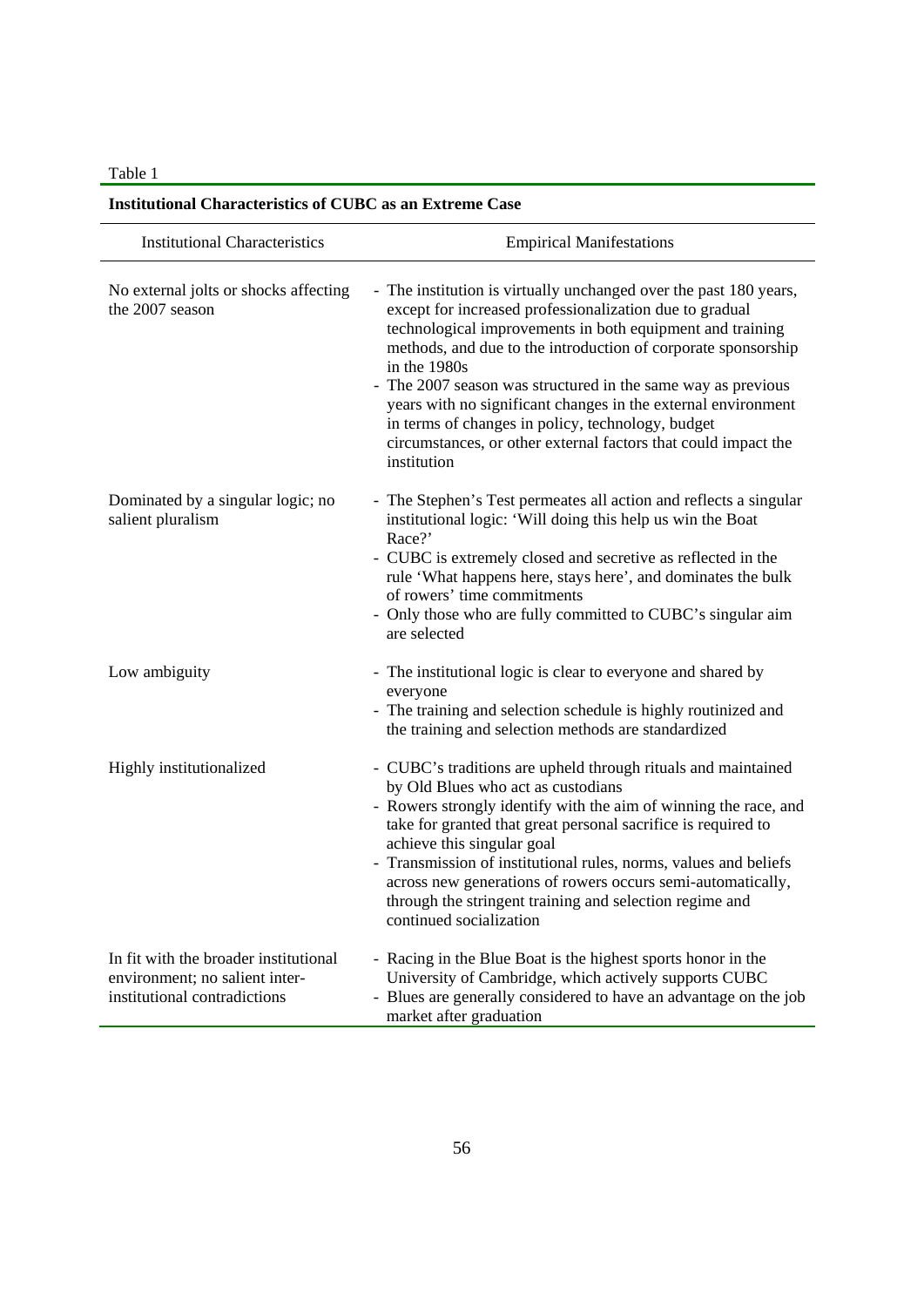#### Table 2

maintenance work

# **Overview of Examples of Endogenous Agency**  Episodes of Endogenous Agency Predominantly Conformant or Divergent Strategic Category of Agency Salient Relational Affective Category of Agency Salient Neither Strategic nor Relational Affective Categories Salient Strategically challenging the authority of the coach based on preferring Dan Divergent  $\checkmark$ Jake's strategic gaming  $\sim$  Both Hesitation to replace Russ Divergent A final revolt to keep Thorsten in stroke seat Both Healthy competition for seats  $\sim$  Conformant  $\sim$ Team bonding Conformant Conformant Socialization as institutional Conformant